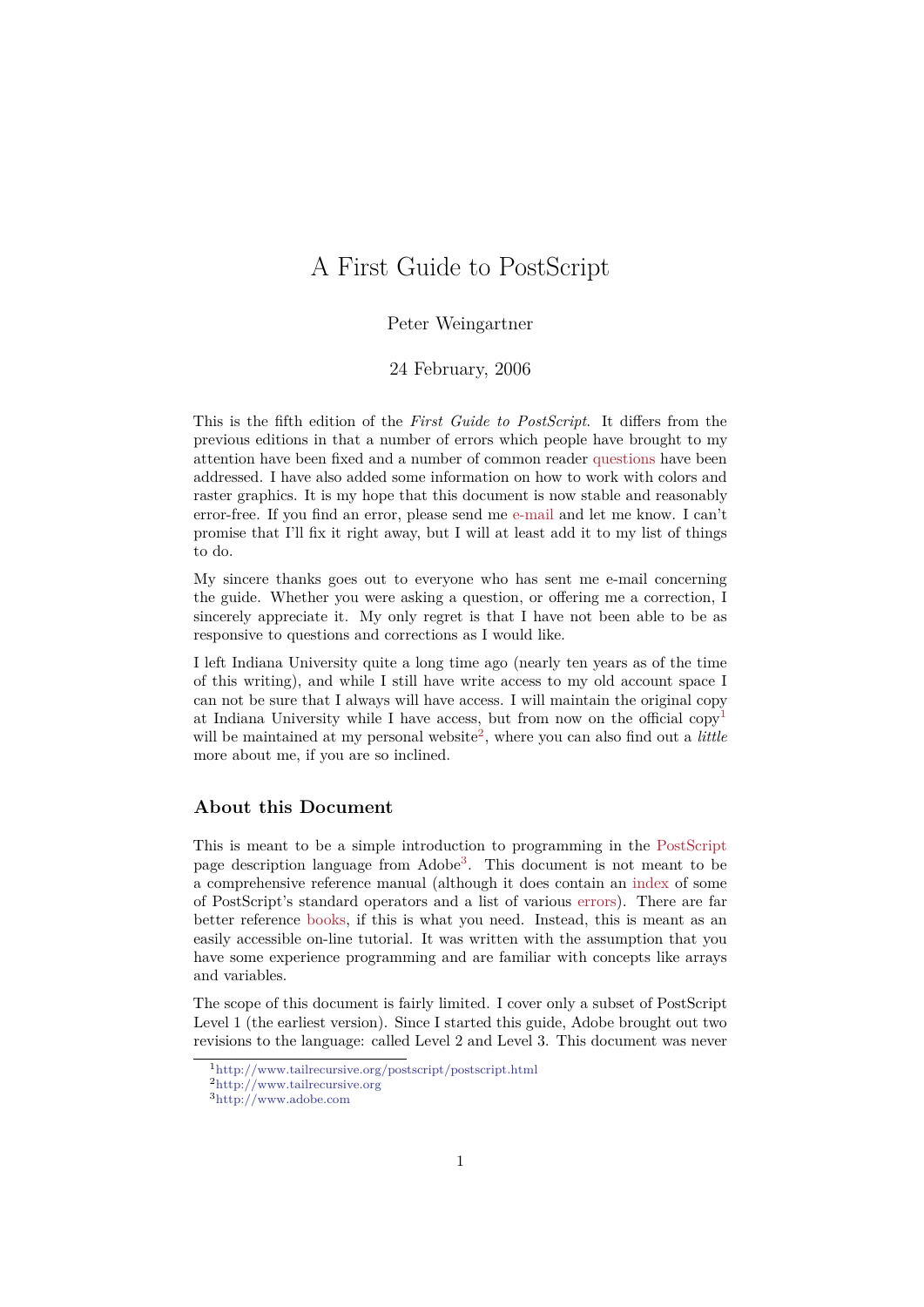meant to cover these versions of PostScript (although the code I present here should run just fine on a Level 2 or Level 3 capable printer). Likewise, I do not cover any advanced printing concepts like color separations or halftone screens (this is mainly due to ignorance on my part, I am an engineer… not a printer or graphic designer… although I do admire good graphic design when I see it).

I have created this document because I have noticed that many people on the Internet have been asking for some online document to get them started. I decided that this was a good opportunity. I have benefited from the free and open nature of the Internet (most of the software I use is freeware or shareware). This is my opportunity to give something back to the community and to try to perpetuate something of the original community atmosphere that existed when I first started using it.

# **Contents**

| What is PostScript?               | $\bf{3}$       |
|-----------------------------------|----------------|
| <b>Graphics Concepts</b>          | $\bf{4}$       |
| Language Concepts                 | 5              |
| <b>Programming in PostScript</b>  | 6              |
| Drawing and Filling Shapes        | $\overline{7}$ |
| Putting Text on the Page          | 9              |
| <b>Adding Color</b>               | 11             |
| Transformations                   | 12             |
| <b>Clipping for Effect</b>        | 15             |
| <b>Raster Graphics</b>            | 17             |
| <b>Encapsulated PostScript</b>    | 22             |
| <b>Funky Stuff</b>                | 23             |
| <b>Index of Examples</b>          | 29             |
| <b>Index of Operators</b>         | 38             |
| <b>Frequently Asked Questions</b> | 39             |

# **[Note](#page-37-1)**

<span id="page-1-0"></span>[PostScript is a registered tradem](#page-38-1)ark of Adobe Systems Incorporated. The copyright to the PostScript language is also held by Adobe Systems Incorporated.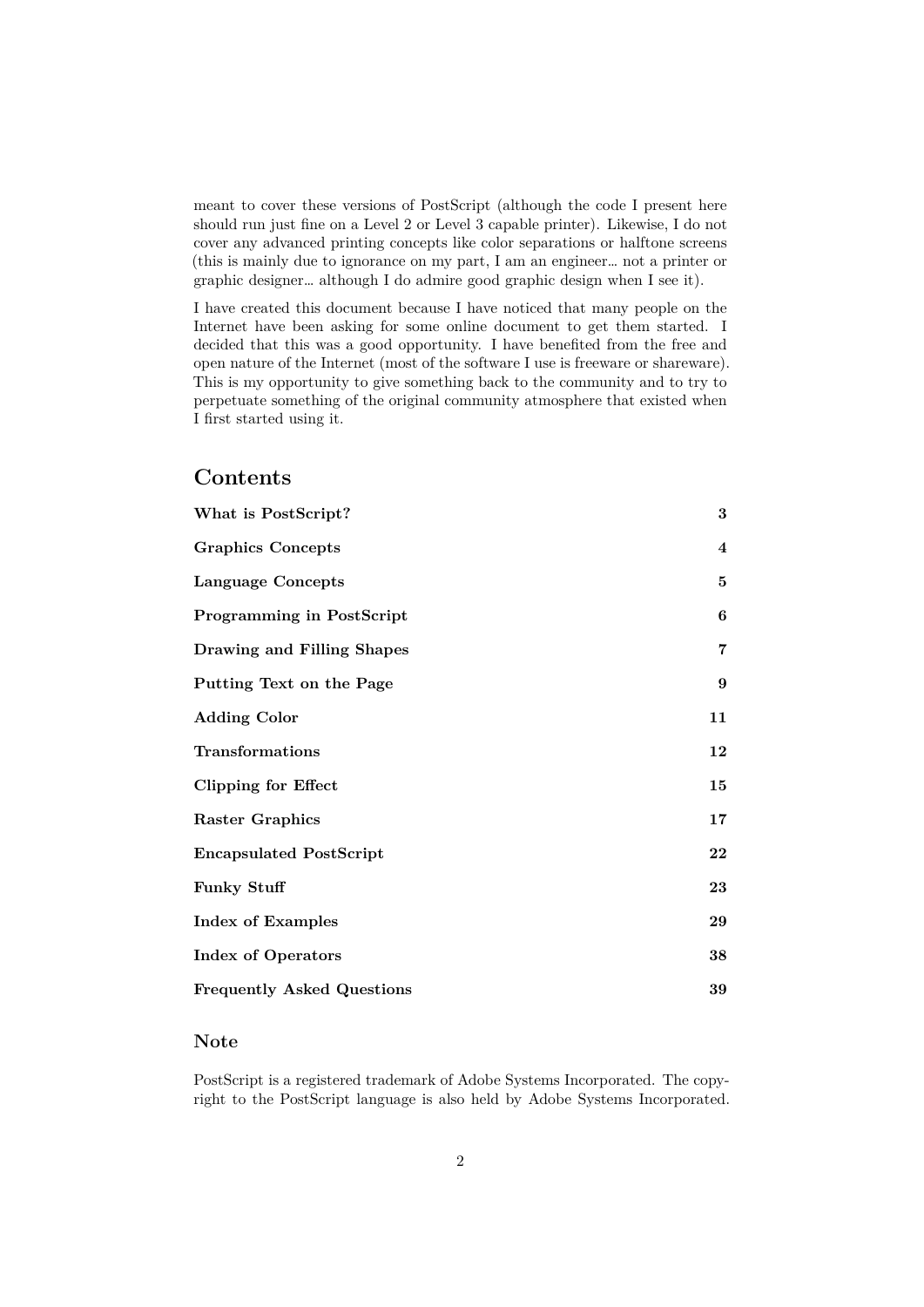Legal questions concerning these issues should be directed to them. Please note that this site is not related to, supported by, or condoned by Adobe in any way. It is an independent site and is not official.

### **Disclaimer**

No warranty or guarantee, either expressed or implied, is made as to the correctness of this document. The author can not be held responsible for any damages that may occur through the use of any code contained herein.

You get what you paid for.

# **Copyright Information**

 $\overline{\mathcal{L}}$   $\overline{\mathcal{L}}$  When I first started this guide, there was no convenient way to put something out there in such a way that you could keep the copyright, but still allow people to make copies or even derivative works. Now there is, through the joys of the Creative Commons<sup>5</sup>. So, since the Creative Commons licenses are n[ow](#page-2-1) available, this new version is licensed under a Creative Commons Attribution-NonCommercial-ShareAlike  $2.5$  License<sup>6</sup>.

# **What is PostScript?**

<span id="page-2-0"></span>PostScript is a programming language optimized for printing graphics and text (whether on paper, film, or CRT is immaterial). In the jargon of the day, it is a **page description language**. It was introduced by Adobe in 1985 and first (to my knowledge) appeared in the Apple LaserWriter. The main purpose of PostScript was to provide a convenient language in which to describe images in a device independent manner. This device independence means that the image is described without reference to any specific device features (*e.g.* printer resolution) so that the same description could be used on any PostScript printer (say, a LaserWriter or a Linotron) without modification. In practice, some PostScript files do make assumptions about the target device (such as its resolution or the number of paper trays it has), but this is bad practice and limits portability.

The language itself, which is typically interpreted, is stack-based in the same manner as an RPN calculator. A program pushes arguments for an operator onto a stack and then invokes the operator. Typically, the operator will have some result which is left at the top of the stack. As an example, let us say we want to multiply 12 and 134. We would use the following PostScript code:

#### 12 134 mul

<sup>4</sup>http://creativecommons.org/licenses/by-nc-sa/2.5/

<sup>5</sup>http://www.creativecommons.org

<span id="page-2-1"></span><sup>6</sup>http://creativecommons.org/licenses/by-nc-sa/2.5/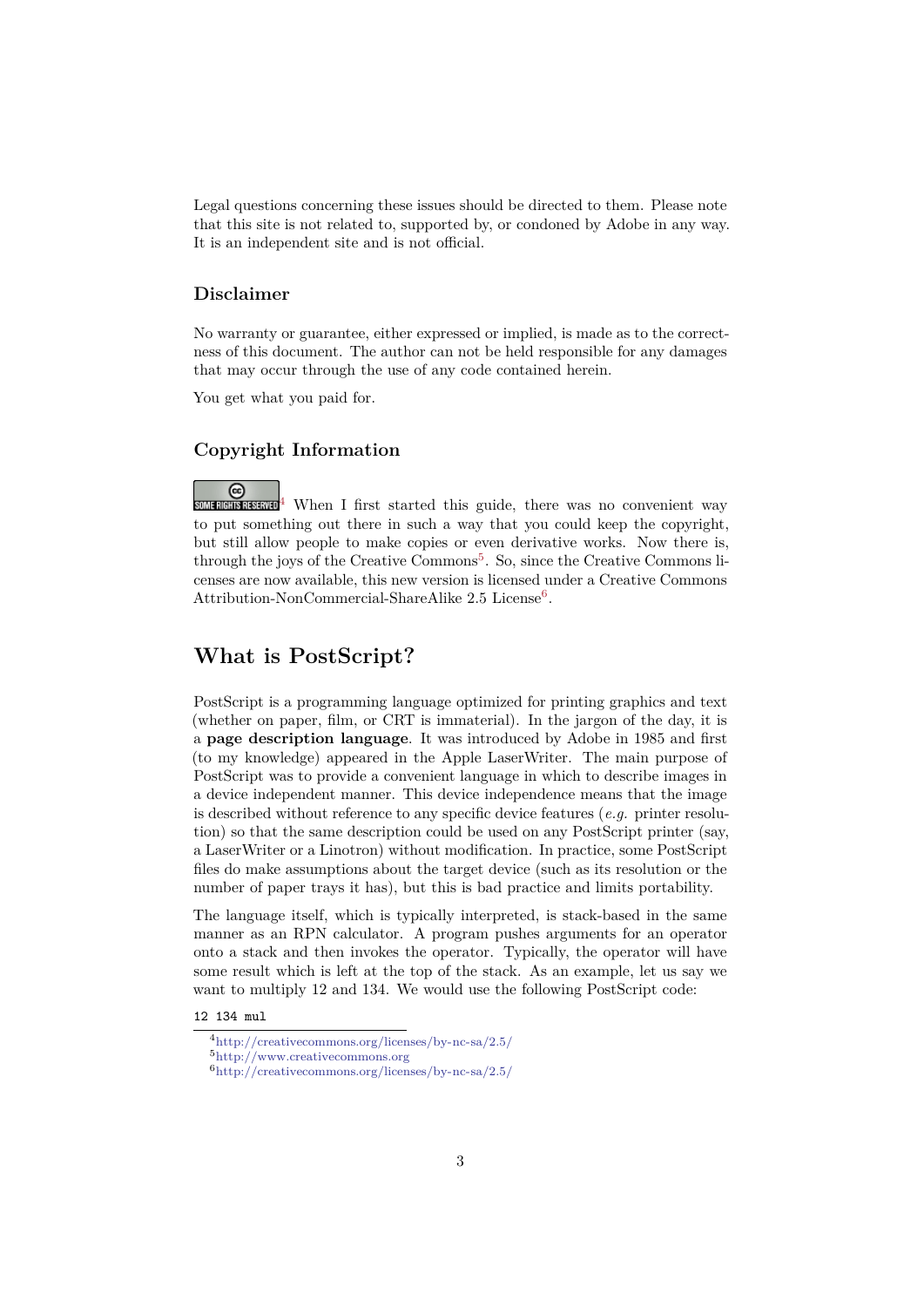The first two words "12" and "134" push the numbers 12 and 134 onto the stack. "mul" invokes the multiply operator which pops two values off the stack, multiplies them, and then pushes the result back onto the stack. The resulting value can be left there to be used by another operator later in the program.

To follow the conventions used by Adobe in their manuals, I will synopsize operat[ors usi](#page-50-0)ng the following scheme: *arg-1 arg-2* … **operator** *result*. This scheme means that, to use **operator**, you must push arguments *arg-1*, *arg-2*, and so on before invoking the operator. **operator** will return the result: *result*. Many operators return no result (they have some side-effect); these will be shown as returning "**-**".

# **Graphics Concepts**

<span id="page-3-0"></span>There are a few concepts that you need to know about before we dive into the language itself. These concepts are the concepts PostScript uses to describe and manipulate images on a page. There are really only a few.

- **Device Space** This is the coordinate space understood by the printer hardware. This coordinate system is typically measured in terms of the device's resolution. There is really nothing else that can be said about this space, as PostScript programs are typically not expressed using it.
- **User Space** This is the coordinate system used by PostScript programs to describe the location of points and lines. User space is essentially the same as the first quadrant of the standard coordinate system used in high school math classes. Point  $(0, 0)$  is in the lower left corner. Coordinates are real numbers, so there is no set resolution in user space. The interpreter automatically converts user space coordinates to device space.
- **Current Transformation Matrix** The transformation of user space coordinates to device space coordinates is done through the current transformation matrix. This matrix is a three by three matrix that allows the user to rotate, scale, and translate the entire user space within the device space. This is the source of a lot of PostScript's power, as will be demonstrated later.
- <span id="page-3-1"></span>**Path** A path is a collection of (possibly disjoint) line segments and curves arranged on the page. The path does not describe actual ink on the paper; it merely describes an imaginary tracing over the page. There are operators which allow the user to draw ink along the path (stroke), fill an enclosed path with ink (fill), or clip out all future images that are outside the path (clip).
- **Current Path** This is the path that the PostScript program is creating at the moment. The current path is assembled piece by piece.
- **Clipping Path** The PostScr[ipt](#page-46-0) rendering system will ignore an[y part o](#page-55-0)f a line segment, [curv](#page-43-0)e, or bitmap that extends outside a certain region; it will only draw the parts of those elements which are within the region. The region is described by a path called the clipping path. The clipping path is usually a rectangle about a quarter of an inch in from the edge of the page, but it can easily be set by the user to an arbitrary path.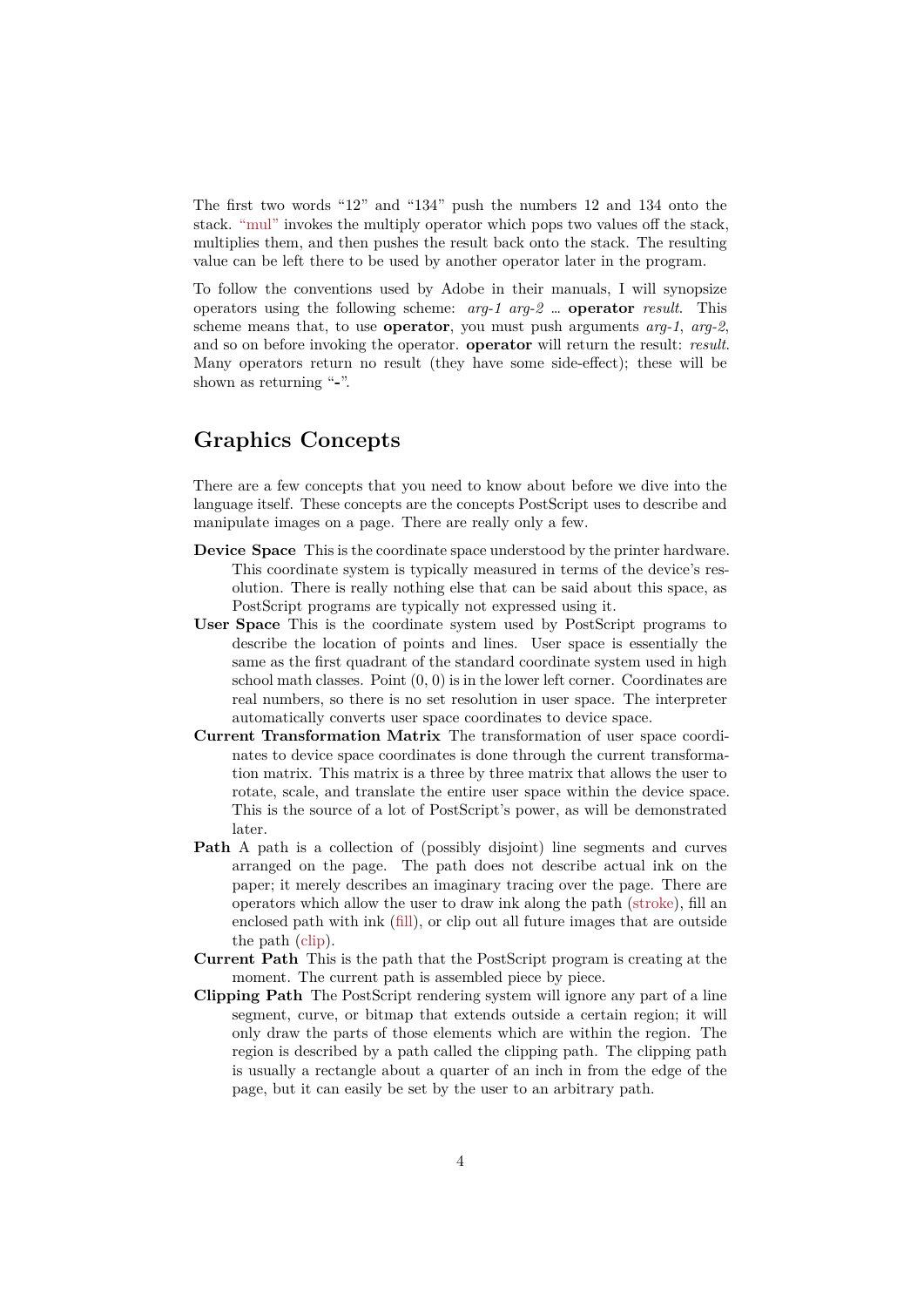**Graphics State** This is a collection of various settings that describe the current state of the graphics system. Things like the current path, the current font, and the current transformation matrix make up the graphics state. Often, a program will need to temporarily save a graphics state to be used later. There are a couple of ways of doing this, but the easiest is to push the state onto a special graphics state stack and pop it back later. This can be accomplished with the gsave, and grestore operators.

# **Language Concepts**

<span id="page-4-0"></span>As a programming language, PostScript is particularly simple. There are really only a few concepts that need to be sketched out.

- **Comment** A comment in PostScript is any text preceded by a "%". The special comment "%!" as the first two characters of a PostScript program is seen as a tag marking the file as PostScript code by many systems (including Unix's lpr command). It is a good idea to start every PostScript document with a "%!"... doing so will ensure that every spooler and printer the document may encounter will recognize it as PostScript code.
- **Stack** There are several stacks in a PostScript system, but only two are important for this guide: the operand stack, and the dictionary stack. The operand stack is where arguments to procedures (or operators, in PostScript jargon) are pushed prior to use. The dictionary stack is for dictionaries, and it provides storage for variables.
- **Dictionary** A dictionary is a collection of name-value pairs. All named variables are stored in dictionaries. Also, all available operators are stored in dictionaries along with their code. The dictionary stack is a stack of all currently open dictionaries. When a program refers to some key, the interpreter wanders down the stack looking for the first instance of that key in a dictionary. In this manner, names may be associated with variables and a simple form of scoping is implemented. Conveniently, dictionaries may be given names and be stored in other dictionaries.
- <span id="page-4-1"></span>**Name** A name is any sequence of characters that can not be interpreted as a number. With the exception of spaces and certain reserved characters (the characters "(", ")", "[", "]", "<", ">", "{", "}", "/", and "%") any character may be part of a name. The name may even start with digits (1Z is a name, for example), but you can get into problems with them (1E10 is a real number). A name is seen as being a reference to some value in a dictionary on the dictionary stack.

<span id="page-4-2"></span>It should be noted that there are a couple of names that are legal in PostScript which do not follow the above definition. These are the "[" and the "]" operators. Yes, they *are* operators and are stored in the dictionary. Some other names that might surprise you are: "=", "==", "<<", and ">>".

If a name is preceded by a slash, PostScript will place the name on the stack as an operand. If the name has no slash, the interpreter will look up its value in the dictionary stack. If the value is a procedure object, the procedure will be evaluated. If the value is not a procedure, the value will be pushed onto the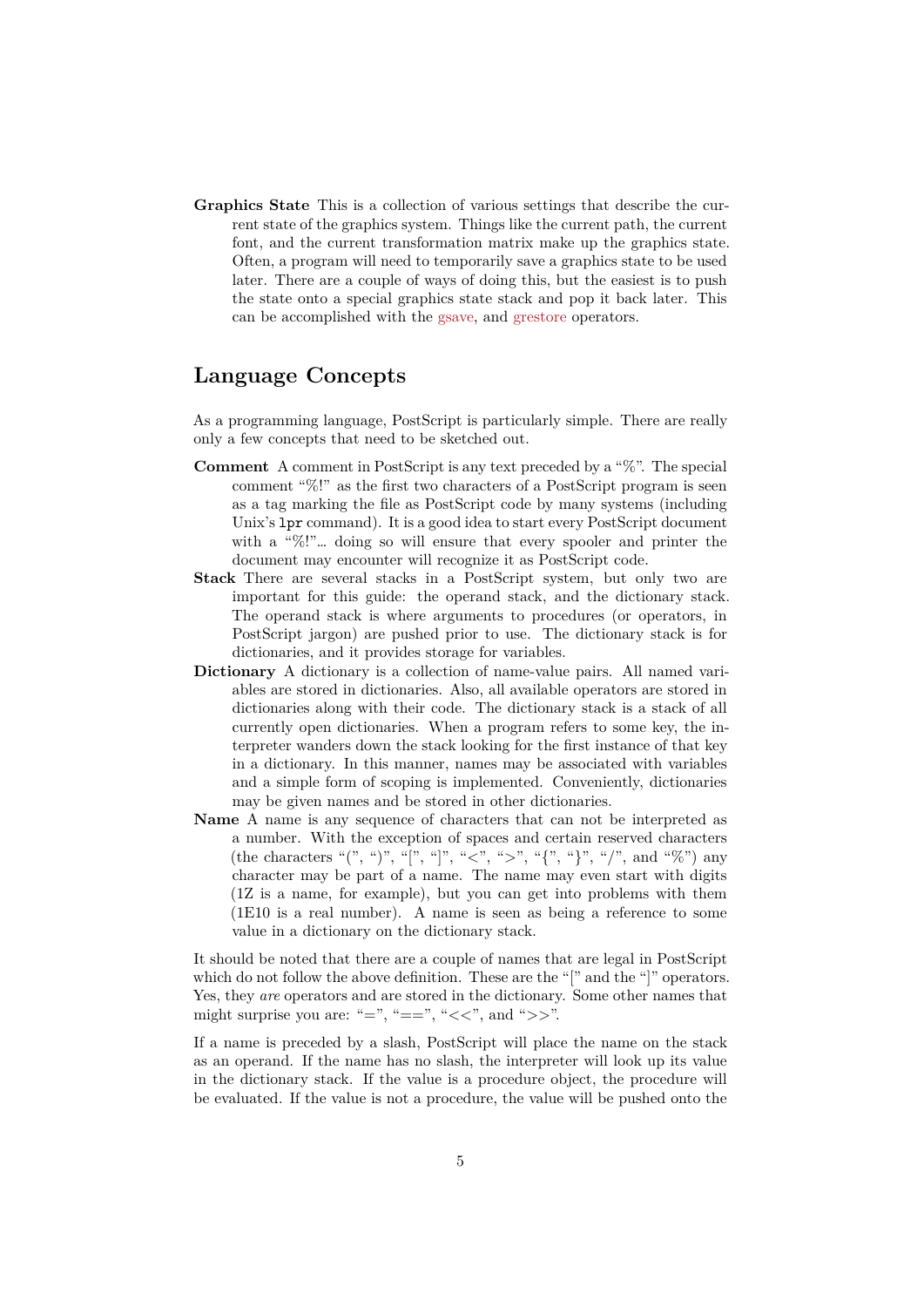operand stack.

- **Number** PostScript supports integers and reals. You can express numbers in two forms: radix form, and scientific notation. Radix form is a number of the form *radix*#*value* where *radix* specifies the base for *value*. Scientific notation is the standard *mantissa*E*exponent* form used in most languages.
- **String** Strings are, of course, just strings of characters. There are two ways of expressing strings in Level 1 PostScript. The most common way is to wrap your text in parentheses. For example the string "This is a string" would be written as (This is a string). You can also express a string as hexadecimal codes in angle brackets. For example, the string "ABC" would be expressed as <414243>. There are several escape codes that may be used in the parenthesis format of strings.
- **Array** Arrays in PostScript are like arrays in any other language. Arrays may contain objects of different type, and they are written as a list of objects surrounded by brackets. For instance, [12 /Foo 5] [is a three](#page-57-0) element array containing the number 12, the name Foo, and the number 5.
- **Procedure** A procedure is your way of defining new operators. A procedure is an array that is executable and is written with braces rather than brackets. For example, a procedure to square the top element on the stack might be written as: {dup mul}. We can define this procedure to be the square operator with: /square {dup mul} def.

# **Programming in PostScript**

<span id="page-5-0"></span>Programming in PostScript is really pretty easy. The fundamentals are that you push operands onto the operand stack by naming them, and then you invoke the operator to use them. That's really all there is to it. The real art is knowing which operator to use. Operators to draw and put text on the screen will be covered later, and these make up the bulk of PostScript code, but there are a couple that are used mainly for maintaining the program itself.

The first of these operators is def. "def" is responsible for entering a definition into the top-most dictionary on the dictionary stack. The top operand on the operand stack is the value, and the operand below the value is the key (and should be a name). Let's say that we wanted to define the name "x" to have a value of 5. The PostScript to [do t](#page-45-0)his is:  $/x$  5 def. Notice the use of the slash on the "x". The slash ensures that the *name* "x" will be pushed onto the stack and not any value it may already have in the dictionary stack.

"def" is also used to define new operators. The value in this case is just a procedure. The following code defines an operator "foo" which adds its top-most two operands and multiplies the result with the next operand on the stack: /foo {add mul} def. Remember, operators that return results push them onto the stack, where they may be used later.

An important point to know when defining procedures is that the elements in the procedure are not evaluated until the procedure is invoked. That means that in the procedure {1 2 add 3 mul}, the actual names "add" and "mul" are stored in the array that is the procedure. This is different from an actual array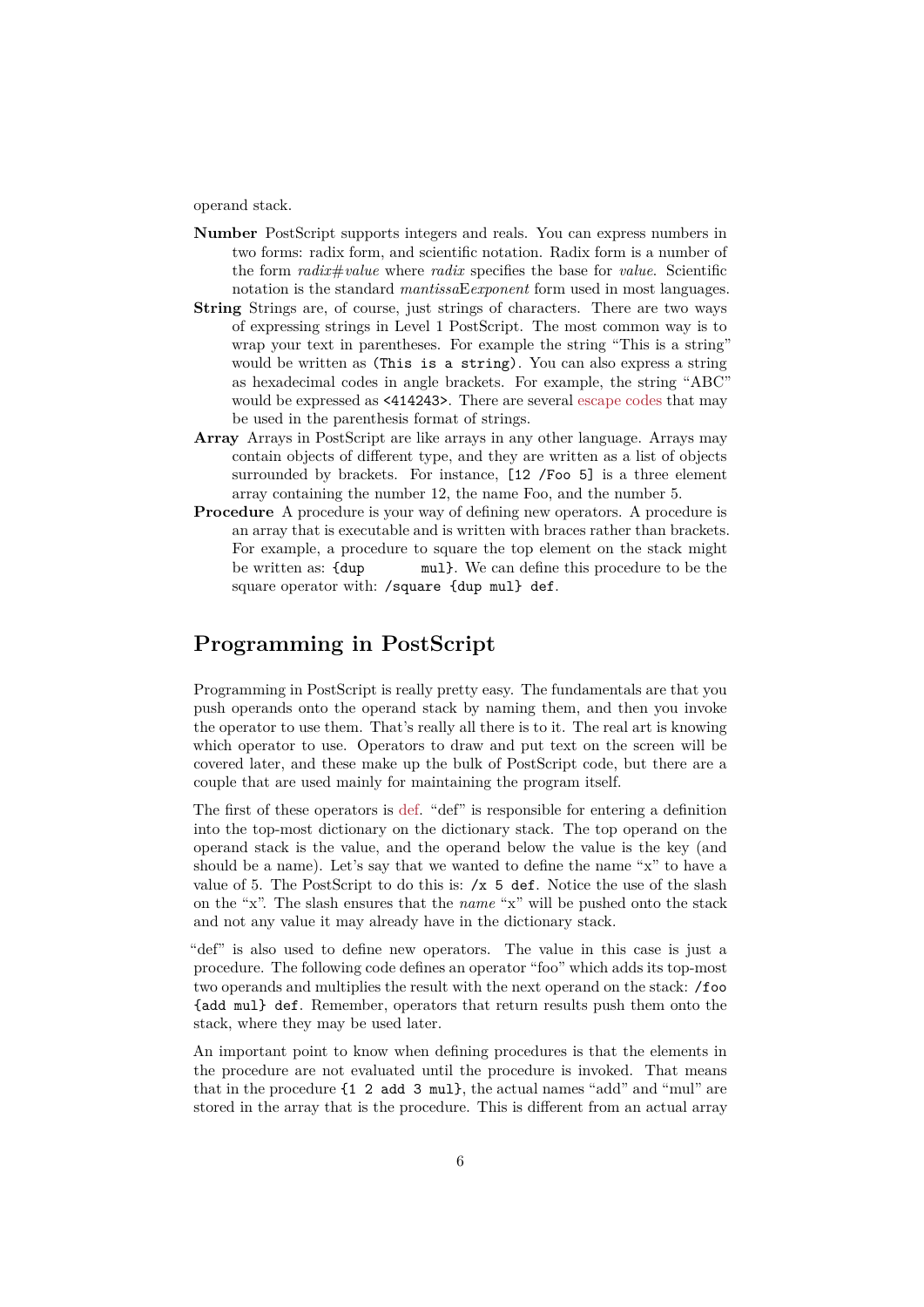in which the components *are* evaluated when the array is created. For contrast, the array [1 2 add 3 mul] contains one object: the *number* 9.

This delayed evaluation of procedure components has two important effects. First, the definition of an operator used in a procedure is the one that is in effect when the procedure is run, *not* when it is defined. Second, because each operator has to be looked up each time the procedure is invoked, things can be a little slow. Fortunately, PostScript provides a handy operator to replace each name in a procedure object with its current definition. This operator is called bind, and it can speed up your program considerably. Bind is typically used as:

#### /foo {add mul} bind def

This defines foo to be a procedure array with two components: the procedures [for a](#page-42-0)dd and mul. Note that, if add or mul is re-defined after defining foo, foo will have the *same* behavior as before. Without the use of bind, foo's behavior would change.

# **Drawing and Filling Shapes**

# <span id="page-6-0"></span>**Principles**

The main purpose of PostScript is to draw graphics on the page. One of the elegant aspects of PostScript is that even text is a kind of graphic. The main task that must be mastered, then, is constructing paths which may be used to create the image.

To draw and fill shapes, the basic sequence is:

- Start the path with the newpath operator.
- Construct the path out of line segments and curves (the path need not be contiguous).
- Draw the path with the stroke operator or fill it in with the fill operator.

This basic sequence can be [modified to](#page-50-1) do more complicated things as we will see later.

#### **Drawing a Box**

In this first example, we will draw a square inch box toward the lower left corner of the page. We start off by defining a function to convert inches into PostScript's main unit, the point (a point is defined in PostScript as 1/72th of an inch, which is slightly shorter than a true printer's point of 1/72.27 inch). The conversion is simple, we just multiply the number of inches by 72. This gives us the function

/inch {72 mul} def

To actually draw the square, we start a new path and move the current point to a point an inch in from both margins. This is accomplished with the code: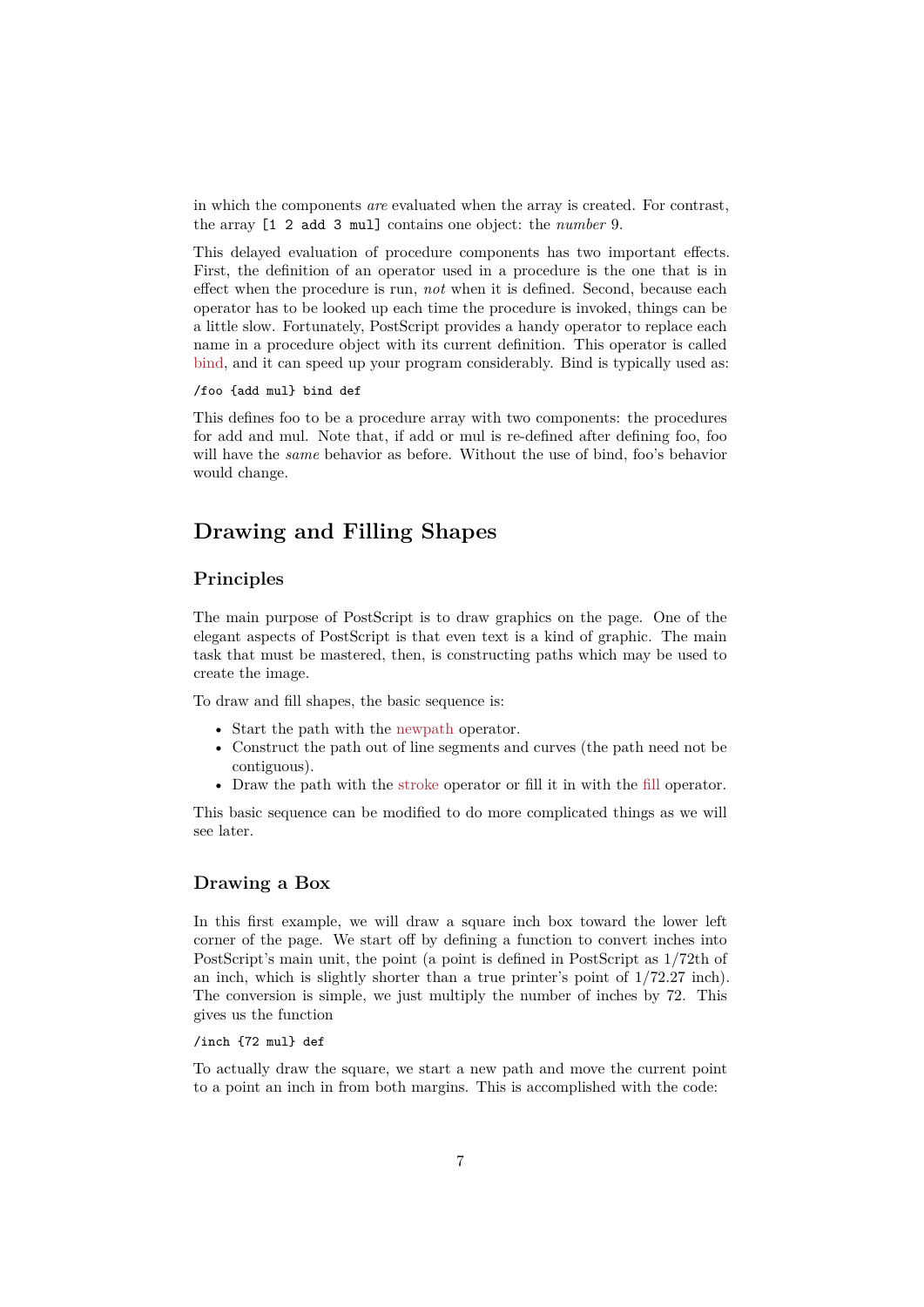newpath 1 inch 1 inch moveto

At this point, the path contains only the point (72, 72). We add in line segments leading away from this point with the lineto operator. This operator adds a line segment from the current point to the point specified to lineto and makes that point the new current point. We can build three sides of the box as follows:

2 inch 1 inch lineto 2 inch 2 inch lineto 1 inch 2 inch lineto

We can add the last line by telling PostScript to close up the path with the smallest possible line segment. The closepath operator does this. This operator is especially useful if you need a closed figure for filling. Once we have closed the path, we can draw it with the stroke operator. We finish off the example by ejecting the page (if you are using a printer). PostScript ejects a page with the showpage operator:

closepath stroke showpage

[You can v](#page-55-1)iew and try the complete example, if you like.

# **Refinements**

The lineto operator work[s in absolute coord](#page-30-0)inates within user space. That is, 72 72 lineto adds a line segment from the current point to the point (72, 72) in user space. In drawing the box, however, it is more convenient to ignore the absolute coordinates of the box's vertexes and think instead of the lengths and directions of its sides. Fortunately, PostScript provides a version of lineto which takes *relative* coordinates instead. This is the rlineto operator. rlineto adds the coordinates given as operands to the coordinates of the current point in the path to find the destination point. That is, 10 20 rlineto will draw a line from the current point to a point 10 points to the right and 20 points toward the top of the page. This is in contrast to 10 20 lineto [which](#page-51-0) adds a line segment which *always* ends at (10, 20).

To see how we can use rlineto, let's replace the lineto lines in the last example with the following code:

```
1 inch 0 inch rlineto
0 inch 1 inch rlineto
-1 inch 0 inch rlineto
```
This new example will draw the same figure, but it draws the lines using relative coordinates instead of absolute. This makes it a little easier to visualize and has the added benefit that the same code can draw the three lines at a different location. Note that a negative relative *x* coordinate moves the point in the left direc[tion while a n](#page-30-1)egative relative *y* coordinate moves the point down the page.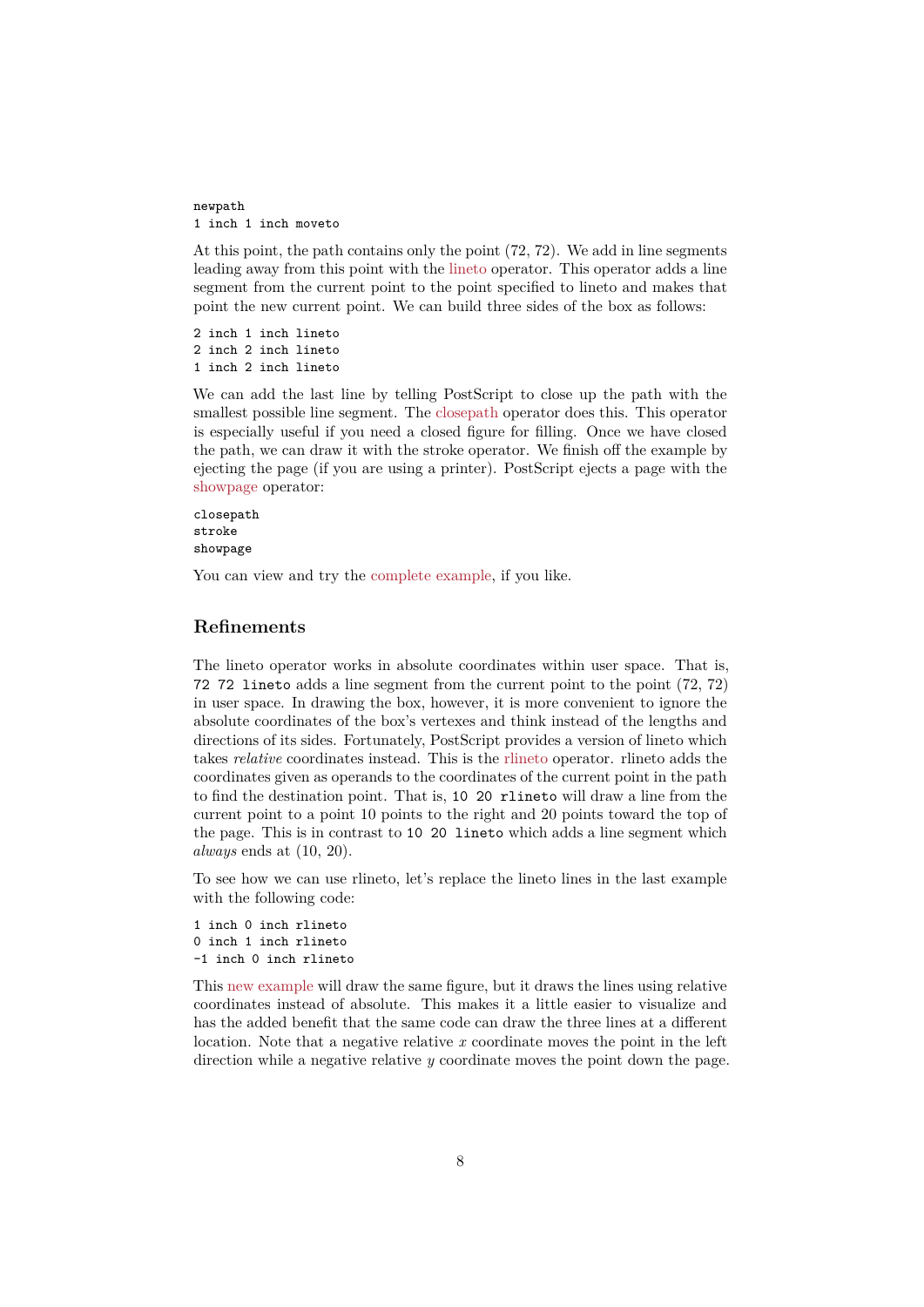# **Filling Shapes**

Filling a shape is just as easy as drawing it. You create the path using the standard path creation operators, but instead of calling stroke at the end, you invoke the fill operator. The fill operator will fill the path with the current ink settings. If you want to fill a shape with a pattern, you will need to do some special tricks which we will cover later. We will use the box from above as an example, but we replace the original invocation of stroke with fill.

Fill uses a [sim](#page-46-0)ple winding rule (which is described in the *Programming Language Reference Manual*) to determine what parts of the page are inside or outside the path. The regions that are inside are painted. Note that arbitrarily complex [shapes c](#page-30-2)an be filled with this operator so long as you have enough memory on your PostScript interpreter. You can easily fill in di[fferent shades and even](#page-58-2) [some patterns, bu](#page-58-2)t to fill an area with a complex image takes some special effects which we will cover later.

### **Shading and Width**

In PostScript, you can view lines as being drawn by pens that have a given width and ink as having particular shades. You are not restricted to completely black ink and one-point wide lines. PostScript provides two handy operators to change these characteristics.

The setgray operator sets the intensity of the ink used in drawing lines and filling shapes (actually, setgray affects all subsequent markings made on the page). setgray takes a single numerical argument between 0 and 1. "0" signifies black, and "1" signifies white. Numbers between these two values signify various shad[es of gra](#page-54-0)y.

The setlinewidth operator does just what its name suggests: it sets the width of lines to be drawn. It takes a single numerical argument which is the width of the line in points. setlinewidth affects all lines *stroked* after the operator is invoked.

Bot[h of these op](#page-54-1)erators affect the markings placed on the page after they are called… they do not effect the path until it is stroked or filled. In particular, you can not set the width or gray level for one part of the path and then change it for another… they are the same for all parts of the path, since it is stroked or filled only once. Also, both of these operators affect part of the graphics state and can be saved with gsave and restored with grestore.

I have worked up an example using both these operators. I also demonstrate how you can use gsave and grestore to control the graphics state.

# **Putting Text [on th](#page-33-0)e Page**

<span id="page-8-0"></span>Printing text on a page is, understandably, a simple process. It consists basically of these main steps: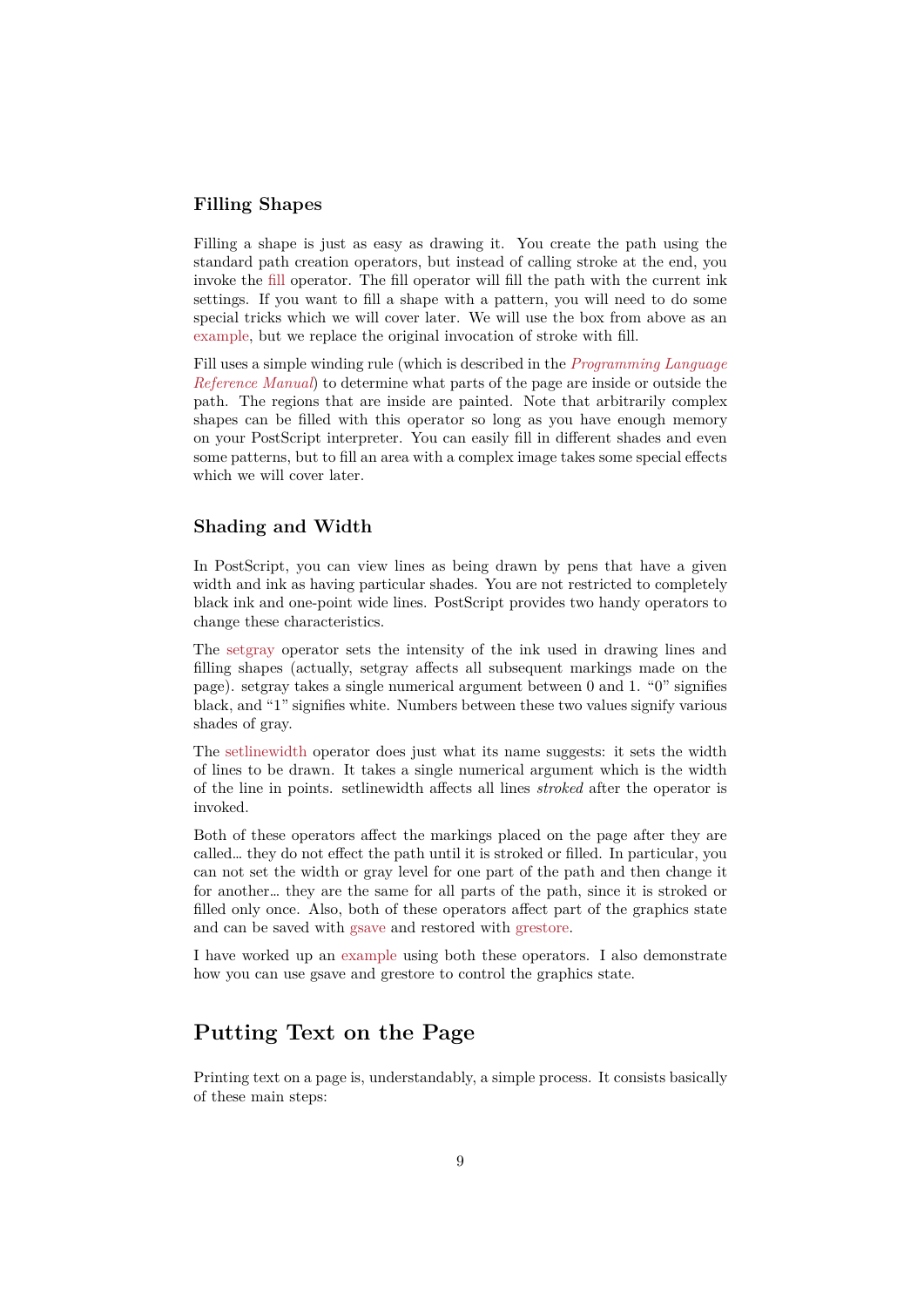- Set up a font to use
- Set the current point to where the lower left corner of the text will be
- Give the string to print to the show operator

The show operator is the basic operator for printing strings of text. It takes a string and prints it out in the current font and with the lower left corner at the current point. After the text has bee[n prin](#page-55-2)ted, the current point is at the lower right of the string.

### **Fonts**

Fonts in PostScript are actually dictionaries. A font dictionary contains several operators. Most of these operators simply set up the path for a single character in the font. When PostScript needs to typeset an "A" in the current font, it finds the operator specified in the font for "A" and invokes it. This operator goes about the business of dra[wing the let](#page-4-1)ter. This means that there is no fundamental difference between letters and any other kind of ink on the page: text *is* graphics. Furthermore, since a font is essentially just a program to draw things, the current graphics state applies to text just as much as it applies to lines and curves which your program draws. This is one of the most powerful features of PostScript, as we will see later.

The fonts themselves are stored in a special dictionary of fonts, and they are named. If you want to retrieve a font by name, you need to use the findfont operator. findfont retrieves the font from the dictionary (if it is there) and leaves the font on the stack. You can then specify how big the font should be and make it the current font. The basic process for setting the font is:

- Retrieve the font from the dictionary with findfont,
- Set the size of the font with scalefont,
- Make this new font the current font with setfont

scalefont takes two arguments, the lower argument on the stack is a font dictionary while the second is the size of the new font in points. scalefont returns a new font dictionary which is the [same as t](#page-53-0)he old one but scaled to the given size. setfont, on the other hand, takes a font dic[tionary](#page-53-1) and makes it the current font.

For example, let us say that we want to start typesetting in Times Roman, and we want it to be set to 20 points. The following code would set up the correct font:

| /Times-Roman findfont | % Get the basic font          |
|-----------------------|-------------------------------|
| 20 scalefont          | % Scale the font to 20 points |
| setfont               | % Make it the current font    |

Since the font "Times-Roman" is stored in a dictionary, we search for it using its PostScript name. Your printer will usually come with a set of built in fonts and will almost always allow you to add more. The names of the fonts available will vary from printer to printer, but Times is almost always present. Fonts typically come in families. "Times" is the name of the family we used here, and it has four member fo[nts: T](#page-4-2)imes-Roman, Times-Italic, Time-Bold, and Times-BoldItalic.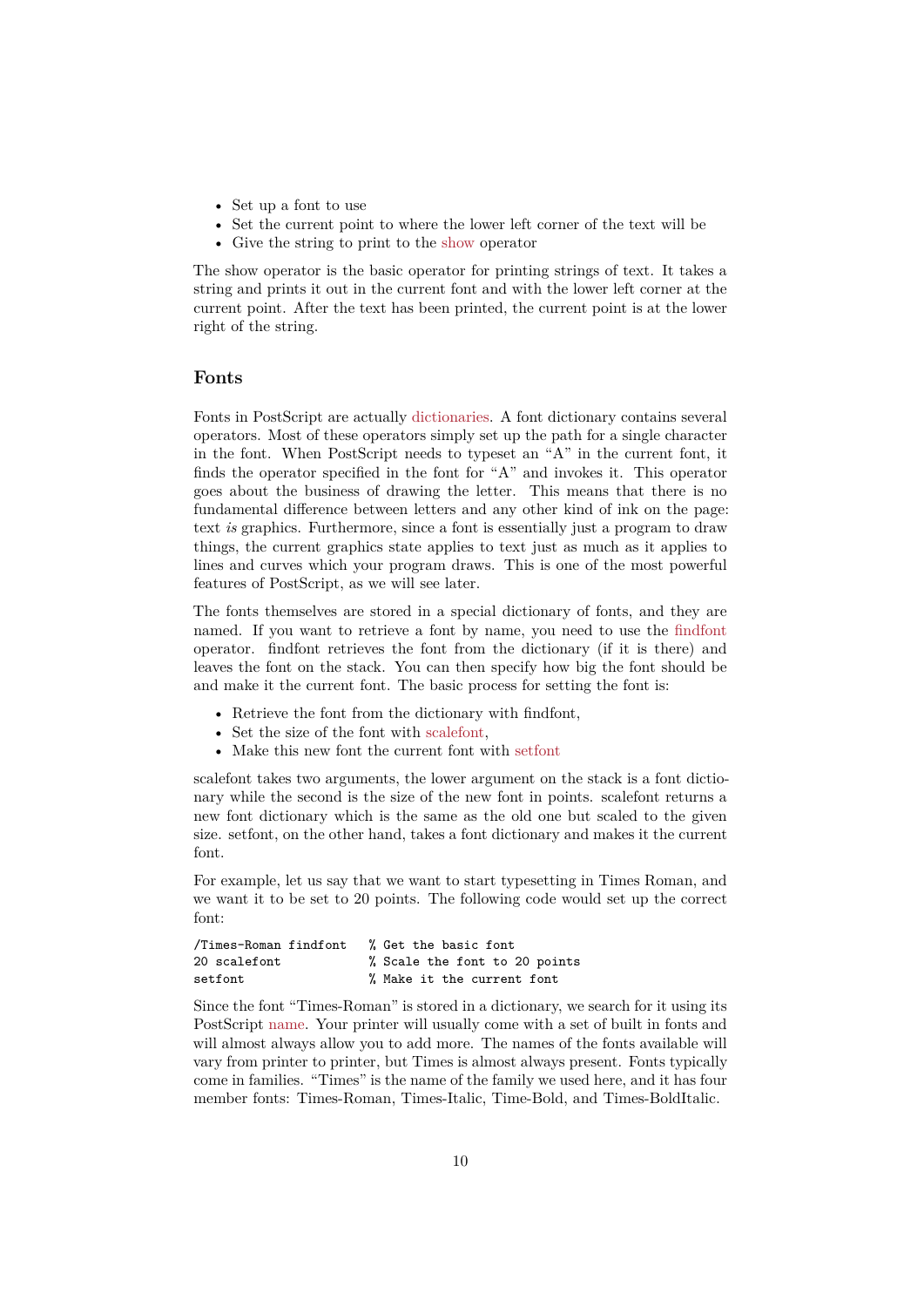# **Showing Text**

The show operator is used to typeset text on the page. It takes a single argument: a string containing the text to be typeset. Text can be considered to be part of the path, so you must also have set the current point with call to moveto or an equivalent operator. A typical call to show might look like this:

| newpath              | % Start a new path                      |
|----------------------|-----------------------------------------|
| 72 72 moveto         | % Lower left corner of text at (72, 72) |
| (Hello, world!) show | % Typeset "Hello, world!"               |

If we ran this code right after the font selection code above, we would get the string "Hello, world!" printed an inch in from the lower left corner, and it would be printed in 20 point Times-Roman. You can actually try this example.

# **Adding Color**

<span id="page-10-0"></span>In recent years, color printers have become more common… to the point where it is almost impossible to buy a black-and-white printer. Fortunately, PostScript handles color documents quite easily, and you do not have to learn much to add color to your documents.

There are many, many ways to specify color. The science of color reproduction and perception is very complex and encompasses physics, chemistry, physiology, and psychology. PostScript provides a great deal of flexibility on this front, providing several different methods for specifying color to let you get as close as possible to the color you want specifying it in the way that is most natural in your application. I will discuss only two methods here, however, because frankly—I know as much about color as a bee knows about ancient Phoenician.

# **RGB**

The first method I will mention is the so-called RGB colorspace. In this model, you specify the red, green, and blue components of the color you want to reproduce. This is model specifies color using the additive primaries and will be very familiar to those who work with monitors and computer graphics.

To specify a color using the RGB color space, you can use the setrgbcolor operator. This operator takes three operands: the red, green, and blue components of the color you want (0 means none, 1 means maximum). For example, to specify red, you can write 1 0 0 setrgbcolor; and to get a dark yellow, you can write 0.5 0 0.5 setrgbcolor. Black is 0 0 0 [setrgbcolo](#page-55-3)r, and white is 1 1 1 setrgbcolor.

# **CMYK**

Another way to specify color is through the CMYK colorspace. In this model, you specify color using the subtractive primaries more common in the printing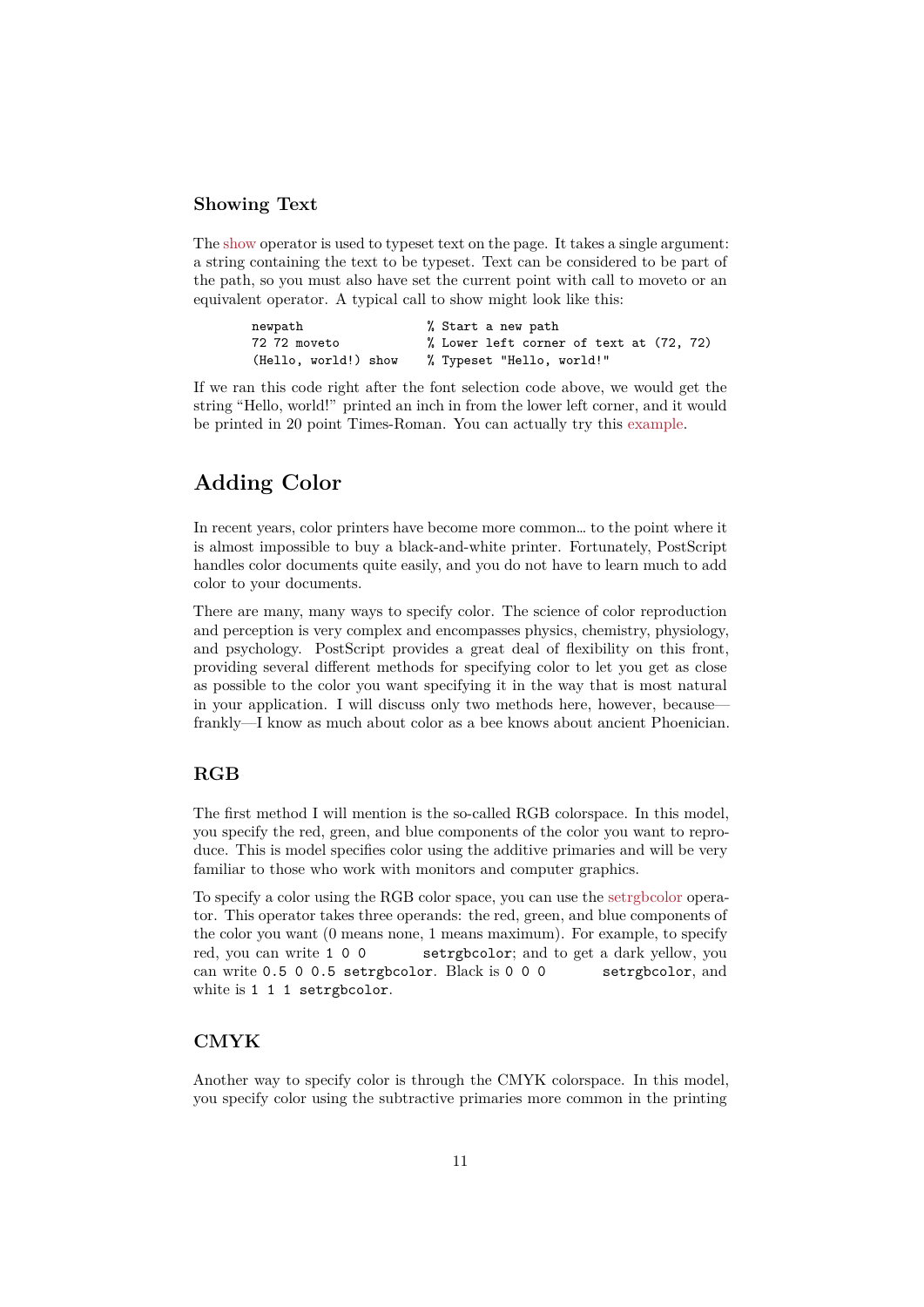world: cyan, magenta, and yellow. To the primaries, a black component is added, to allow you to control the tone of the color (this is not necessary in the RGB model, since you are controlling the intensity of the light inherently).

To specify a color using the CYMK color space, you can use the setcymkcolor operator. This operator takes four operands: the cyan, yellow, magenta, and black components of the color you want (0 means none, 1 means maximum). For example, to specify red, you can write 0 1 1 0 setcymkcolor; and to get a dark yellow, you can write 0 1 0 0.5 setcymkcolor.

One convenient property of PostScript is that color is handled as a property of the ink in the graphics state just like the gray level. In fact, the gray level set by setgray is really just color. What this means is that you can set the color of a line, or the color of a fill in exactly the same way as you set the gray level. You just call the operator before you stroke the line or fill the path. You can even use it to set the color of text by calling the appropriate operator before you call show.

Since color works in such a similar way to the setgray operator, I am providing you with a complete example, but I will not break it down here.

# **A Warning**

I have really simplifi[ed things](#page-31-0) considerably in this discussion. There are more than just two color spaces in PostScript, and there are several features in PostScript to allow for accurate color rendition. One thing that I've glossed over is that different devices reproduce color with different degrees of accuracy (and different pigments not only have different color-accuracy but will vary over time). Another thing that I have glossed over is the fact that these two models are focused around color reproduction: it is also possible to specify color based on how it is perceived.

If you do not care about color reproduction to that level of precision, then you do not need to worry about it. The color operators I have described are sufficient. If you do, you know far more about the matter than I do and will likely find the features you need described in the PLRM.

# **Transformations**

<span id="page-11-0"></span>The PostScript interpreter keeps track of a matrix called the current transformation matrix. When constructing an image, the interpreter uses this matrix to convert the world coordinates used by the program into device coordinates used by the printer itself. Generally, the actual contents of the matrix are of little interest to a well-written PostScript program; the reaso[n for this is that](#page-3-1) [the specific con](#page-3-1)tents are device-dependent. A program that uses them might not work properly. PostScript does provide a number of operators, however, that transform the matrix in a device-independent way. These operators allow you to transform the way user space maps onto device space, and they modify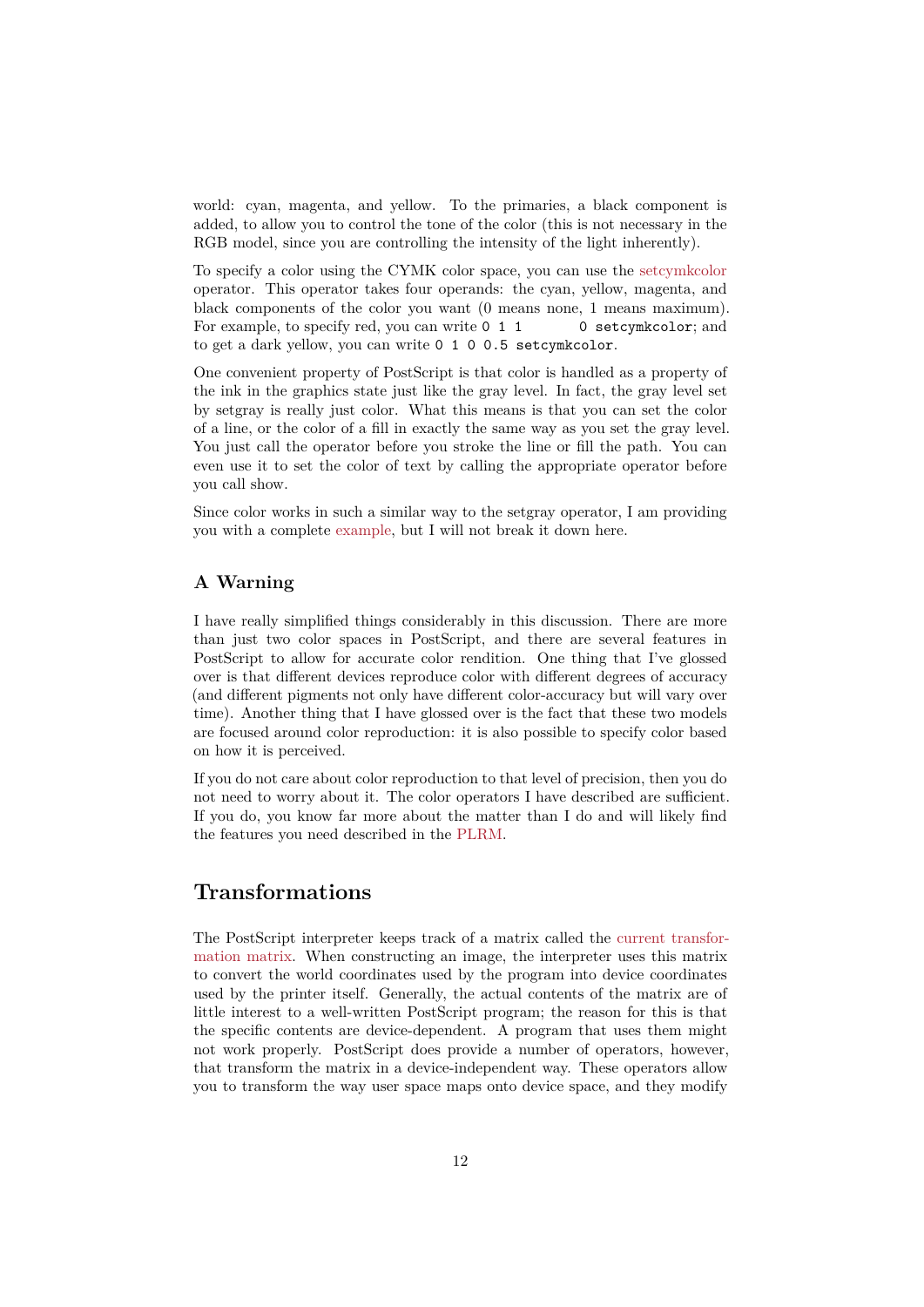the current transformation matrix with a simple matrix transformation. The basic transformation operators are:

- rotate
- translate
- scale

It is useful to realize that the current transformation matrix (and, hence the effect [of all](#page-52-0) these operators) is part of the current graphics state and can be saved [and rest](#page-56-0)ored using the gsave, and grestore operators. In addition, the trans[forma](#page-53-2)tions on the matrix affect path components constructed *after* the transformation. Even if a path is only partially constructed when a transformation is invoked, the parts of the path that were in place before the transformation will be unaffected.

# **Rotate**

The rotate operator takes a single, numerical operand. This operand specifies how many degrees to rotate the user space around its origin (positive values specify counter clockwise rotations). This transform allows you to do some pretty neat tricks. For example, let's say you have written a routine to draw some complex shape; and you have found that you need to draw it several times at different angles. In a more primitive graphics system, you might need to re-write to routine to take an angle as an argument, but in PostScript you only need to rotate the coordinates with the rotate operator.

As a concrete example, let's say you want to draw lines in a circular pattern so that each line is ten degrees from its neighbors. Rather than figure out the coordinates for each of the 36 lines, we can just draw a horizontal line and rotate it repeatedly to different angles. To do the repeated looping, we can use the for operator. The [for opera](#page-32-0)tor takes four arguments: an initial index value, a step size, a final index value, and a procedure. The operator increments an index from the initial value to the final value, incrementing it by the step size. For each index value, for will push the index on the stack and execute the proced[ure.](#page-47-0) This gives you a simple means of looping.

We start by setting up the for loop. At the beginning of the loop's procedure, we start a new path and save the graphics state.

| $0$ 10 360 $\{$ | % Go from 0 to 360 degrees in 10 degree steps |
|-----------------|-----------------------------------------------|
| newpath         | % Start a new path                            |
| gsave           | % Keep rotations temporary                    |

We next set the start of the line to (144, 144) and rotate the coordinates, we do not rotate *before* moving because (144, 144) would then be in a different location.

> 144 144 moveto rotate % Rotate by degrees on stack from 'for'

We next draw just a horizontal line:

72 0 rlineto stroke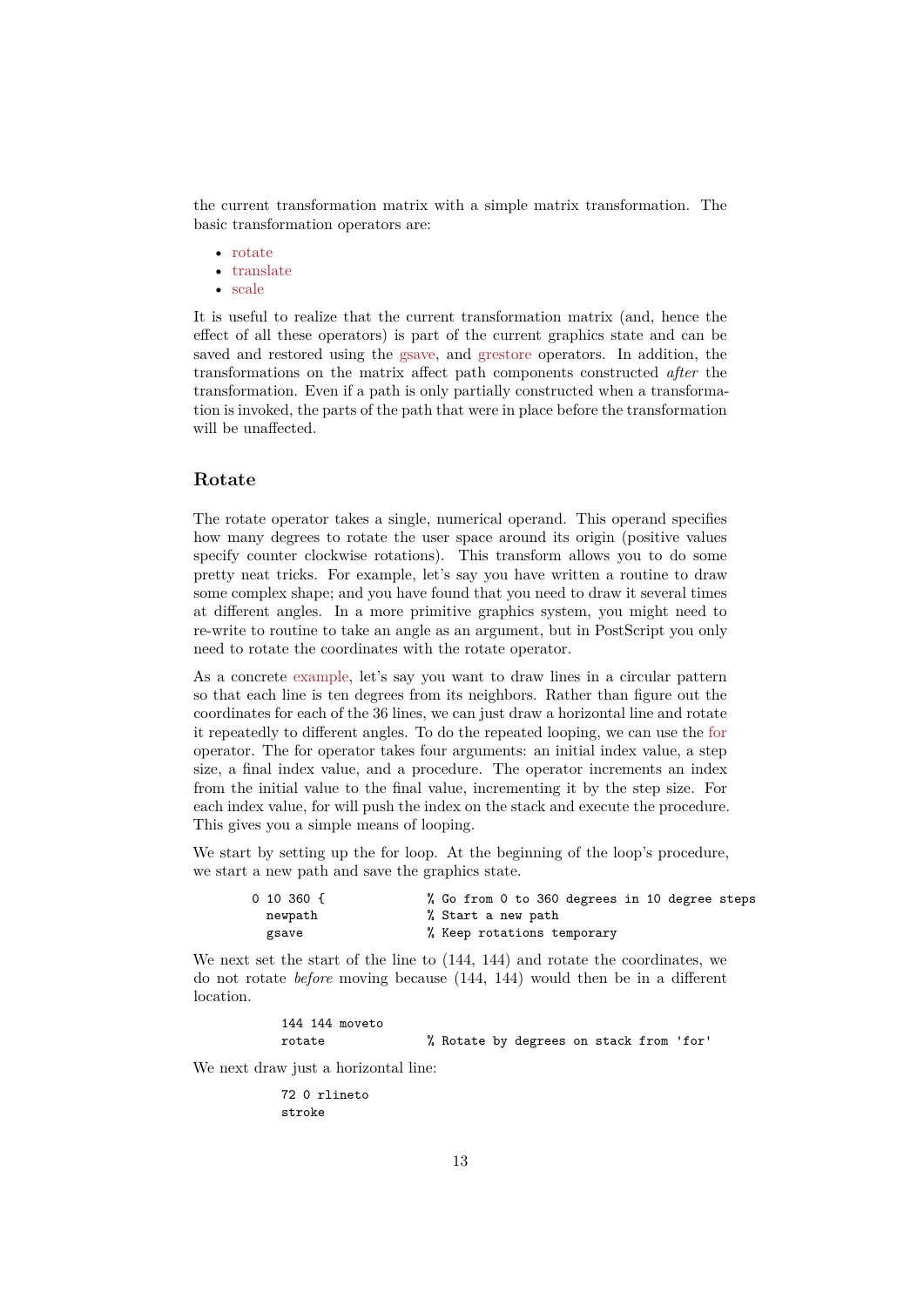Finally, we restore the old graphics state and end the loop.

| grestore |  |  | % Get back the unrotated state |  |
|----------|--|--|--------------------------------|--|
| } for    |  |  | % Iterate over angles          |  |

### **Translate**

The translate operator takes two operands: an *x*-coordinate, and a *y*-coordinate. The translate operator sets the origin of user space to the point that was at the given coordinates in user space. The main use of the translate is to draw copies of a shape in different locations. Typically, a shape will be constructed at the origin, and the shape will be translated to the correct location before it is to be drawn. A simple example translates a box constructed at the origin to the point (72, 72) in the original user space.

#### **Scale**

The scale operator takes two arguments: an *x* scale factor, and a *y* scale factor. The operator scales each coordinate by its associated scale factor. That is, if you have an *x* scale factor of 0.5 and a *y* scale factor of 3, the *x* coordinate will be reduced by a factor of two while the *y* coordinate will be magnified by a factor of 3. This operator allows you to change the size and dimensions of objects quite easily.

A simple example can just scale text in a couple of ways: We can make things narrow:

```
gsave
  72 72 moveto
  0.5 1 scale \frac{1}{2} Make the text narrow
  (Narrow Text) show % Draw it
grestore
```
We can make things tall:

```
gsave
 72 144 moveto
 1 2 scale % Make the text tall
 (Tall Text) show % Draw it
grestore
```
We can distort the text completely:

```
gsave
 72 216 moveto
 2 0.5 scale % Make the text wide and short
  (Squeezed Text) show % Draw it
grestore
```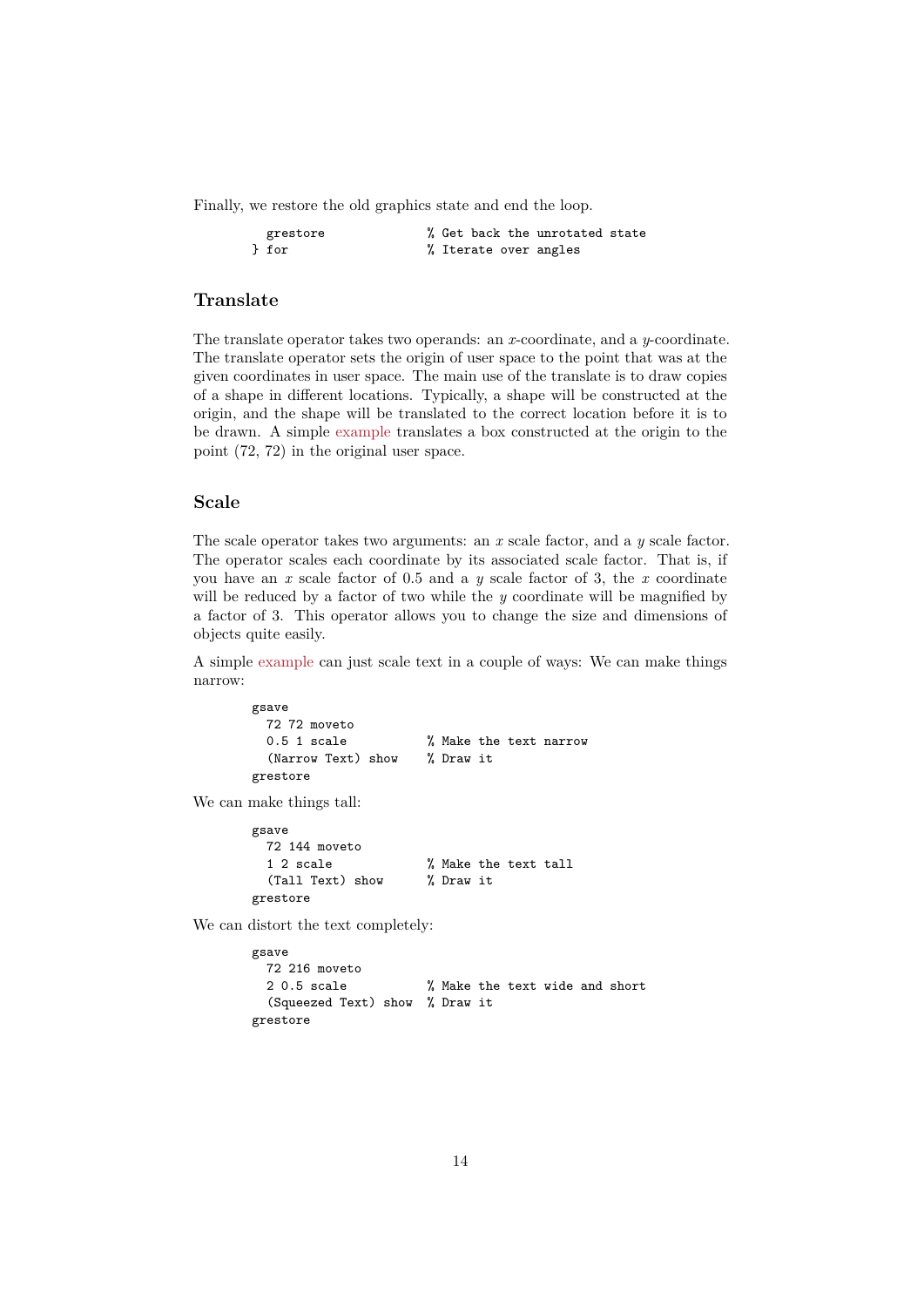## **Combining Transformations**

Each of these transformations merely modifies the current transformation matrix. This means that these operators can be combined for some interesting effects. For example, you can take a normal document and print two of its pages on a single page (reduced and placed side-by-side) simply by translating the first page to one side, rotating the page by ninety degrees and then reducing the page so that it fits. The second page is handled in the same manner, but is translated to the other side of the page. This can be easily done by PostScript post-processors so long as they know where one page ends and the next begins (this is often accomplished using special comments). A somewhat simpler example is to draw a simple box and some text translated, rotated, and scaled in various ways. An important thing to remember when viewing this example is that translations are always relative to the *current user space*. This means that

> 0.5 0.5 scale 72 72 translate

will have a different effect on the image than does

72 72 translate 0.5 0.5 scale

In the first case, the origin will be half an inch in from the bottom and left margins. In the second case, the origin will be an inch in from the two margins.

# **Clipping for Effect**

<span id="page-14-0"></span>Within the graphics state of a PostScript system is a special path called the clipping path. Every bit of ink to be placed on the page is checked against this path. If PostScript determines that the ink would go outside the current clipping path, that portion of ink is ignored. If the ink would be within the clipping path, it is actually placed on the page. For the mathematically inclined, the clipping process is intersection: the set of pixels to be painted is intersected with the set of pixels within the current clipping path to get the set of pixels to paint. For objects that are partly inside and partly outside the clipping path, the natural implication is that only the part that is within the clipping path is drawn.

By default, the clipping path is defined to be a rectangle just within the boundary of the page (usually it is set to about a quarter of an inch). You can set your own clip path by constructing the path with the normal path construction operators and invoking the clip operator. There is only one difficulty: once you reduce the size of the current clipping path, there is no way to expand the size of the clipping path with clip. The only way to go back to a larger clipping path is to save the one you would like to restore with gsave and restore it later with grestore. In fact, it is alwa[ys go](#page-43-0)od policy to only set a clipping path withing a bracketing gsave/grestore pair. You will always be safe if you do this.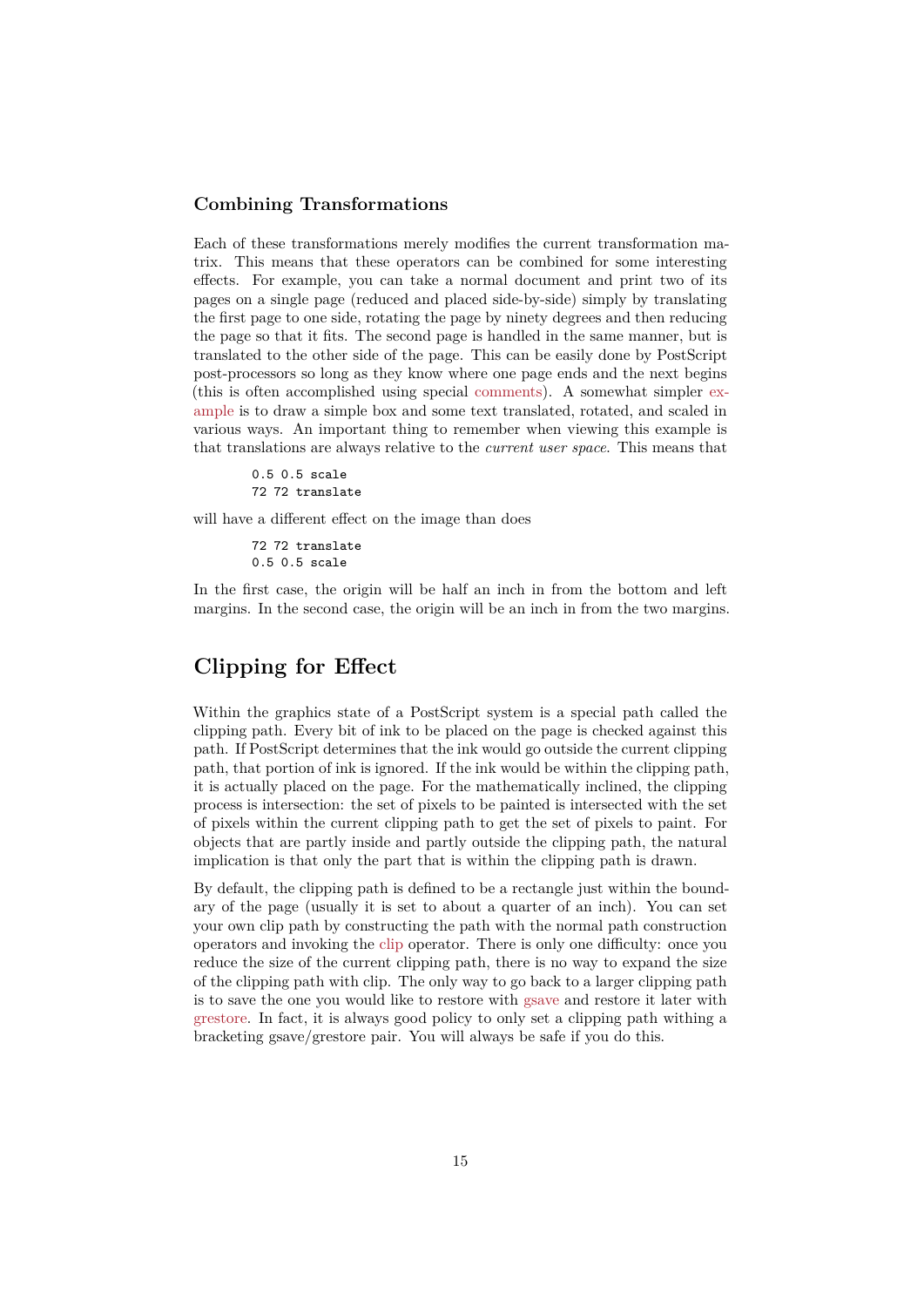# **Clipping a Simple Path**

As a simple example of clipping, let us say that we want to draw a box and fill it with text in such a way that some text is cut off. The effect we are wanting is that of a hole in a piece of paper over some newsprint, say. This can be done quite simply.

First, we se[t up the](#page-29-0) box to act as our window. We can set up the path, stroke it if we want to see it, and then clip to it:

| gsave           | % Save the old clip path                  |
|-----------------|-------------------------------------------|
| 72 72 box       | % Set up our box                          |
| gsave<br>stroke | % Don't allow box to be lost after stroke |
| grestore        | % Restore the box path                    |
| clip            | % Clip to the box                         |

The clip path is now established, and we can now go on to draw the text that should be clipped (note that there is a leading gsave… this is to keep us from loosing our old clip path which covered the whole page).

```
60 60 moveto
(This is Times-Roman clipped to a box) show
70 90 moveto
(This is Times-Roman clipped to a box) show
50 120 moveto
(This is Times-Roman clipped to a box) show
```
Once we have finished, we can just do a grestore to clean up after ourselves.

While there are some implementation limitations on the complexity of the clip path, in general you can have very complex paths… not just squares. Arcs, lines, even text can be used to create the clip path.

# **Clipping to Text**

There may come a time when you will want to do some special effects with text. For example, you might want to print out "July 4" using letters that look like the flag. This is fairly easy to do using clipping. A somewhat simpler problem would be to draw text that looks like a sunburst (that is, the text is filled with a sunburst pattern). This is also fairly easy to do once you know how to clip to text. The secret is an operator called charpath. This operator takes a string and a Boolean and builds the path at the current point that would trace out the text of the string. The path, once created, can be stroked, filled, clipped, or any other combination of things; it is, after all, just a path. The Boolean which charpath requires is for handling special [kinds of](#page-43-1) fonts, and it is generally left true.

As before, the steps to this example are to build the path, clip to it, and draw the image needing to be clipped.

Here we build the path by setting up our current point and string, and then invoking charpath: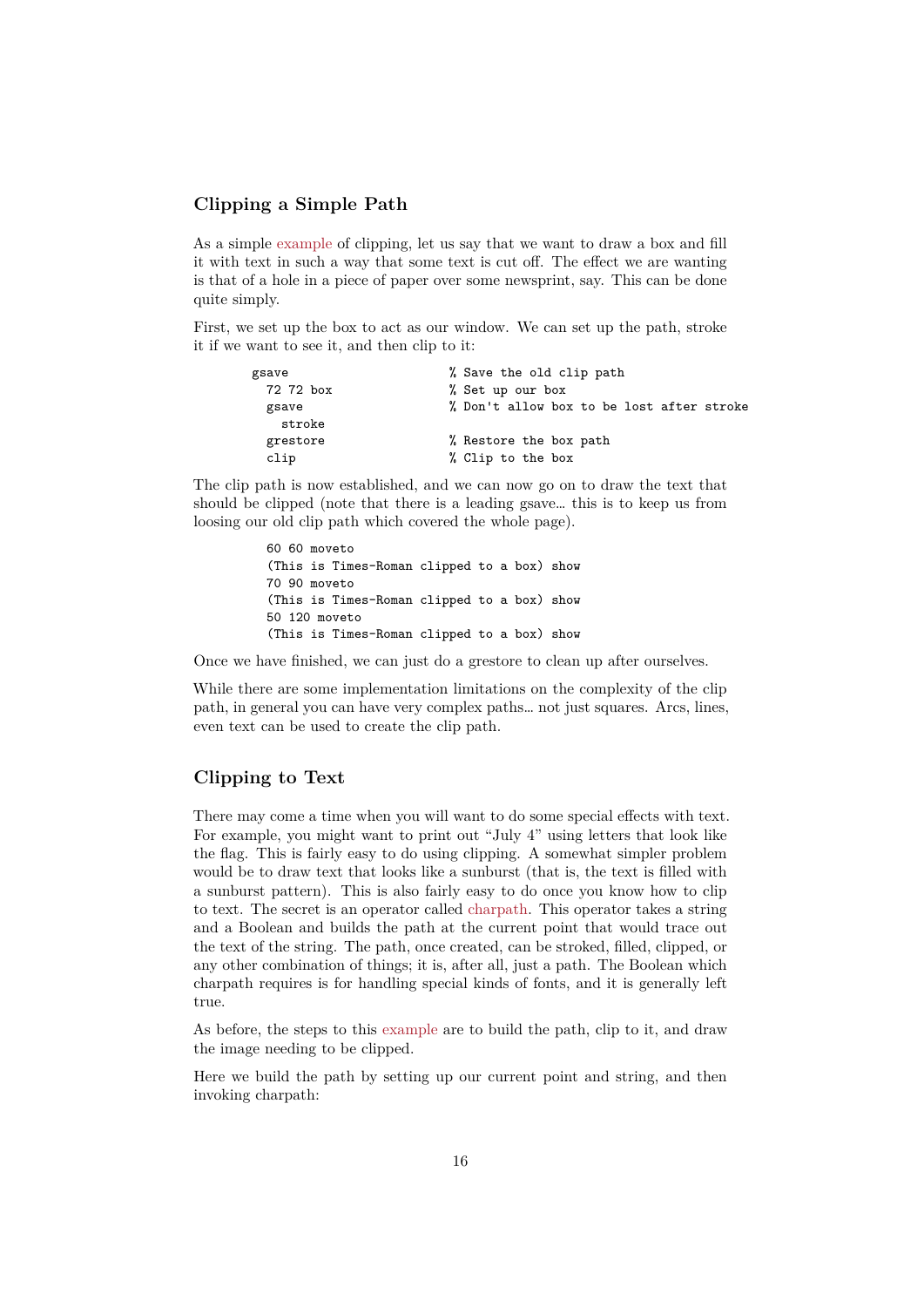```
gsave \% Save old clip path
 /Times-Roman findfont 60 scalefont setfont
 72 72 moveto (Clipping) true charpath % Set up the text's path
```
Once we have the path, we can invoke clip to establish the complex path of the text as the current clip path. With the clip path established, we can draw our sunburst, which will be confined to the area inside the text:

```
174 72 translate \% Set our origin to middle
0 2 360 { \% For every second degree of circle
 newpath
 gsave
  rotate \% Rotate to angle
  0 0 moveto \frac{1}{2} Trom new origin
  300 0 rlineto % Setup a 300 point long line
  stroke \gamma, and draw it
 grestore
} for
```
Again, because of our judicious use of gsave and grestore, a simple grestore cleans up the graphics state when we're done.

#### grestore

As you might imagine, this sort of effect is very powerful and can make it very easy for you to create some stunning images.

# <span id="page-16-0"></span>**Raster Graphics**

One of the common questions I have gotten over the years is how to handle other graphics file formats in PostScript. People often ask about including GIFs, JPEGs, and the like in a PostScript file. While this sort of thing is really beyond the scope of this guide, the basics of handling so-called raster graphics is not.

# **Raster Graphics Basics**

Raster graphics is that style of graphics in which the image is broken up into a matrix of picture elements (pixels). The matrix will have a certain number of rows, each containing a certain number of pixels. Each pixel can be assigned any of a number of colors. The number of colors depending upon the "depth" of the image, often expressed as the number of bits needed to encode all the colors. Typical bit depths used today are: 1 (two colors, usually black and white), 2 (four colors, usually shades of gray), 4 (16 colors), 8 (256 colors), 16 (65,536 colors), 24 (so-called true color), and 32 (more colors than you can shake a stick at).

The numbers of rows and columns gives you the resolution. If there are *c* columns and *r* rows, the image is referred to as a *r* x *c* image. If the image is to have a certain physical size, this size combined with the number of pixels give you the number of dots-per-inch (DPI) of the image, which is a measure of its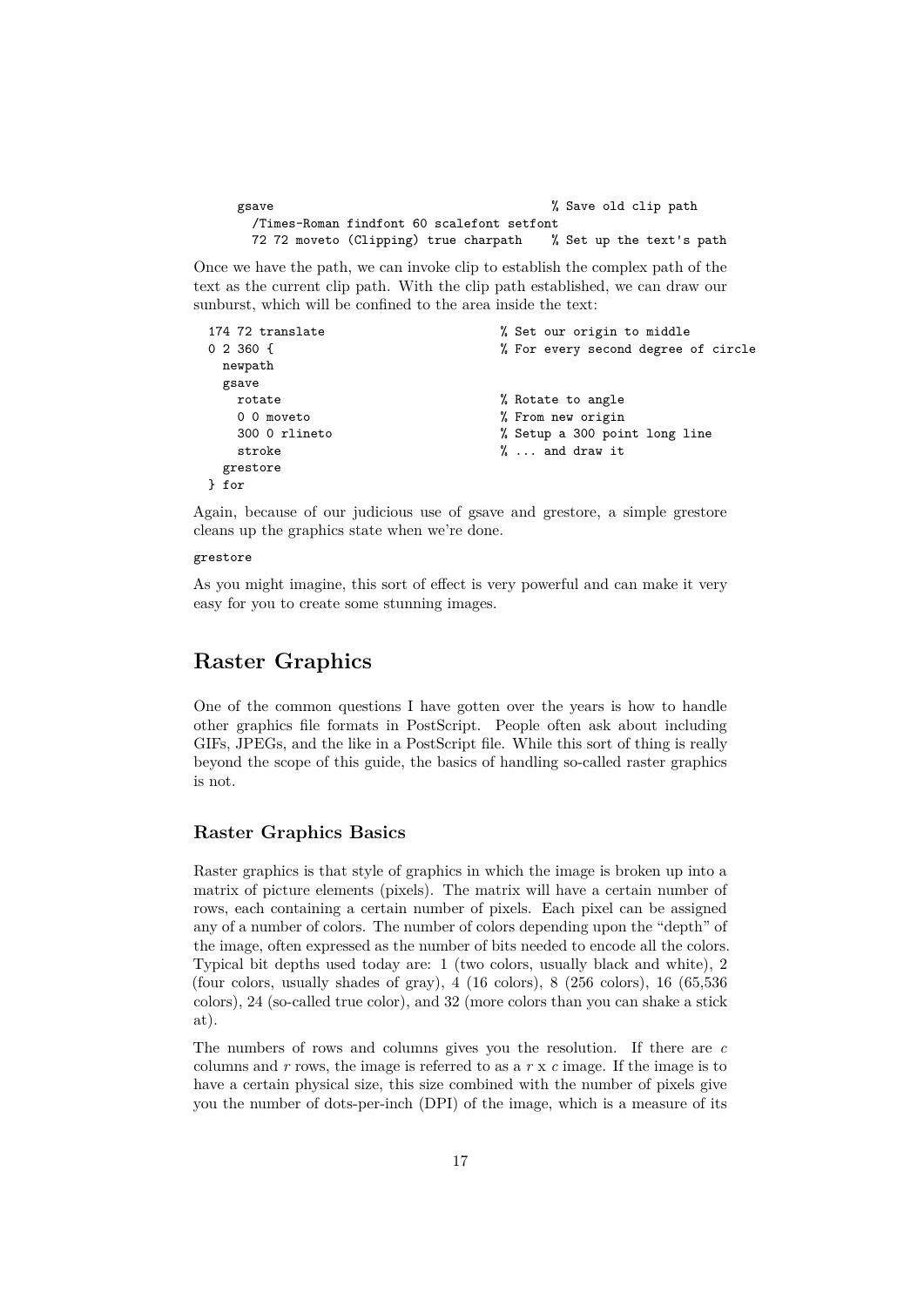resolution. The higher the DPI, the smaller the dots, and the harder it is to see them as individuals.

Raster graphics are convenient in that they can represent photo-realistic images quite easily, but they have limitations. Because the pixels are arranged in a regular pattern, weird moire patterns can appear if they are displayed on a monitor incorrectly, or if they represent an image with a regular pattern that interacts badly with the pattern of the pixels. Likewise, if the resolution is too low and the contrast is too high, certain pixels can stand out and leave the image with the "jaggies."

# **Raster Graphics in PostScript**

Most graphics work in PostScript is done in vector graphics style. This style of graphics is where the image is composed of lines and curves that are described mathematically. It is the style of graphics we have used throughout the guide. The advantage of vector graphics is that you can do all sorts of mathematical operations on the image (rotate, scale, *etc.*) and still get a decent image. An implication of this is that vector graphics are device independent, since they do not care about the display resolution of the display device. Still, PostScript recognizes the need for support of raster graphics, and so it provides a set of operators just to display raster graphics.

The main operator is image, and it is fairly complex. Go grab yourself a cup of coffee, stretch your legs, and prepare to tuck in.

image takes five arguments that describe the image to be displayed and paints that image in a square with one corner at  $(0, 0)$  and the other at  $(1, 1)$  in the current coordinate fr[ame. A](#page-48-0)ll the operands describe the image data and how it should be used to fill up that square. Of course, you probably do not want [to dra](#page-48-0)w images in the unit square at  $(0, 0)$  all the time, so you must use scale, rotate, and translate to move the unit square to the desired location (and size).

The image operator is used in the following way: *width height depth matrix data* **image** -. The operands *width* and *height* define the size and shape of image matrix in t[erms of p](#page-56-0)ixels (in the image data, *not* the display results). [The](#page-53-2) [operan](#page-52-0)d *depth* describes the number of bits per pixels and, hence, the number of shades of gray. Legal values here are 1 (black and white), 2 (four shades), 4 (16 shades), 8 (256 shades), and 12 (4,096 shades). The operand *matrix* is a PostScript transform matrix that maps from the unit square to the image's pixel coordinates. The image's coordinates go from (0, 0) in the lower left to (width, height) in the upper right. The last operand, *data* is the source of the actual image data. In Level 1 PostScript, this is a procedure, but it can be any number of things in Level 2 and Level 3. Just sticking with Level 1 for now, this procedure is called to fetch all the data for the image, as needed. The procedure returns a string, and the bits within the string are taken and dismantled to create the image. If the procedure does not return enough data to cover the whole image, it is called repeatedly until all the pixels are accounted for. The order at which the pixels are handled is left to right, bottom to top.

Clear? I didn't think so. Let's take a look at a simple example that will show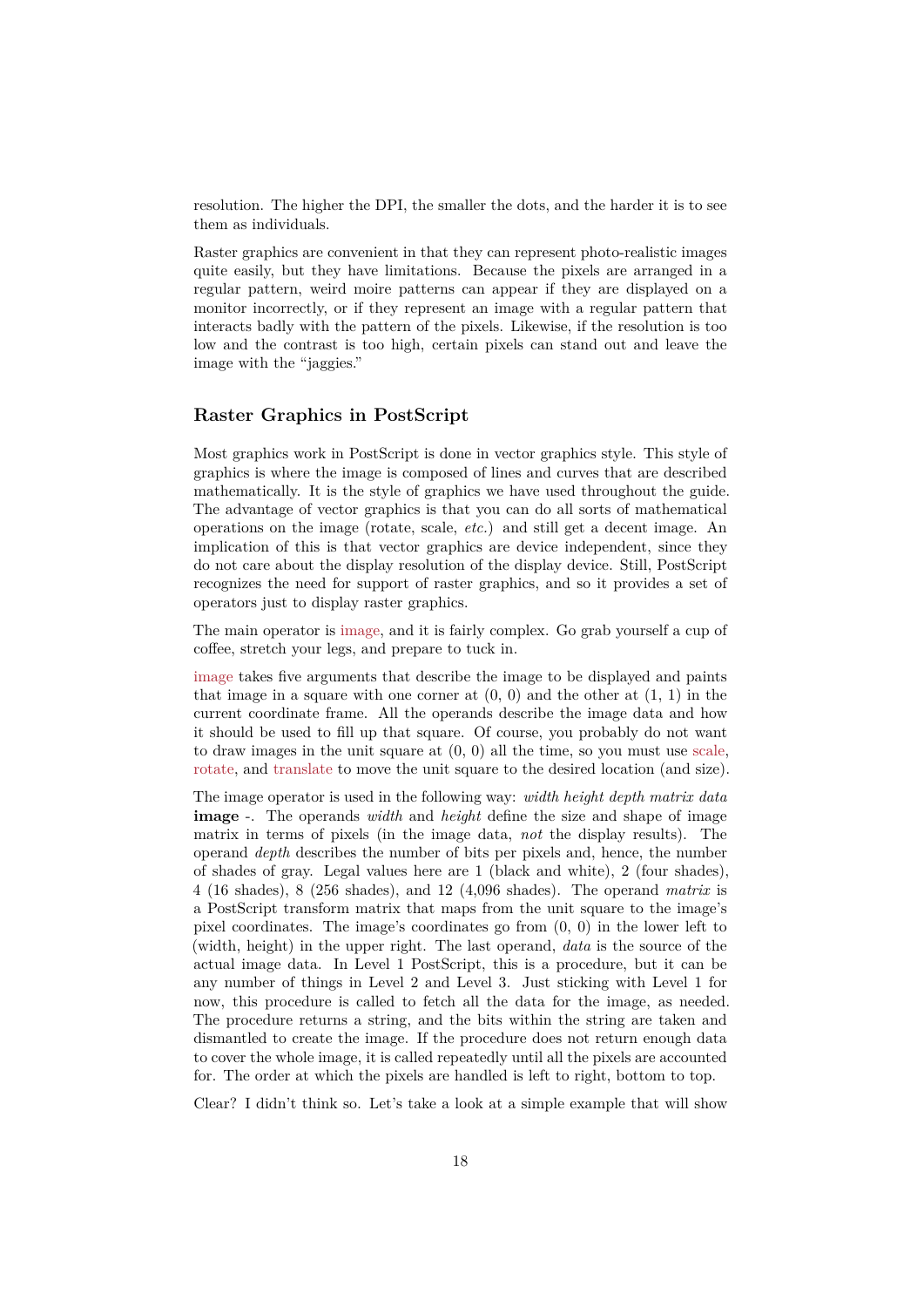you the basics. Let's draw a simple smiley face. First, let's take a look at how the smiley face will be laid out in the matrix:

|  |  |  |  | $\ldots$ X X X X $\ldots$ C3                                                                          |
|--|--|--|--|-------------------------------------------------------------------------------------------------------|
|  |  |  |  | . X X . BD                                                                                            |
|  |  |  |  | $X \quad . \quad X \quad . \qquad . \qquad X \quad . \qquad X \quad . \qquad 5A$                      |
|  |  |  |  | $\mathbf{X} \quad . \qquad . \qquad . \qquad . \qquad . \qquad . \qquad \mathbf{X} \quad \mathbf{7E}$ |
|  |  |  |  | $X \quad . \quad X \quad . \qquad . \qquad X \quad . \qquad X \quad 5A$                               |
|  |  |  |  | $X \t X \t X \t X \t X \t X \t 66$                                                                    |
|  |  |  |  | . X X . BD                                                                                            |
|  |  |  |  | $\therefore$ X X X X $\therefore$ C3                                                                  |

The left eight columns are the eight columns of the image. The "X" represents a black pixel, and the "." represents a white pixel. Since black is represented by a 0 in PostScript, and white by a 1, we can convert this 8x8 matrix into an eight byte sequence. The ninth column is the hexadecimal encoding of the row… taking the others columns as a binary number with the dots representing 1's and the X's representing 0's.

Now, let's take this image data and try to build up an actual image. First, we need to map the unit square to the location we want to show the image in. Let's make the image a 1 inch square image with the lower left corner at (72, 72).

| gsave           | % We're mucking about with graphics state save the original |  |
|-----------------|-------------------------------------------------------------|--|
| 72 72 translate | % position the lower left at (72, 72)                       |  |
| 72 72 scale     | % make the image 1 inch square                              |  |

Now, we set up the actual image data.

| 8        | % 8 columns in the image                                                       |
|----------|--------------------------------------------------------------------------------|
| 8        | % 8 rows in the image                                                          |
|          | % 1-bit per pixel: black and white                                             |
| [800800] | % map the unit square to $(0, 0) - (8, 8)$                                     |
|          | $\{\langle c3bd665a7e5abdc3\rangle\}$ % the image data as a hex-encoded string |
| image    | % actually draw the image                                                      |
| grestore |                                                                                |

Note that the pixel data maps left to right the same way the bits do when you write them in binary. That is, the left-most pixel for a given byte in the data maps to the left-most bit in the byte. Also, note the funny way the string is specified. It is written in hexadecimal using the  $\langle$  and  $\rangle$  notation instead of the more usual parenthesis notation. This notation indicates that what is contained between the  $\langle$  and  $\rangle$  is a string of 8-bit data bytes encoded in hex. You will see this notation fairly often in working PostScript, since it is a convenient way to store binary data in an ASCII format.

# **A Gradient**

This example is all well and good, but it is just black and white. How do you deal with gray scale images? The procedure is similar, you just specify a different bit depth and lay out your data in a slightly different manner (instead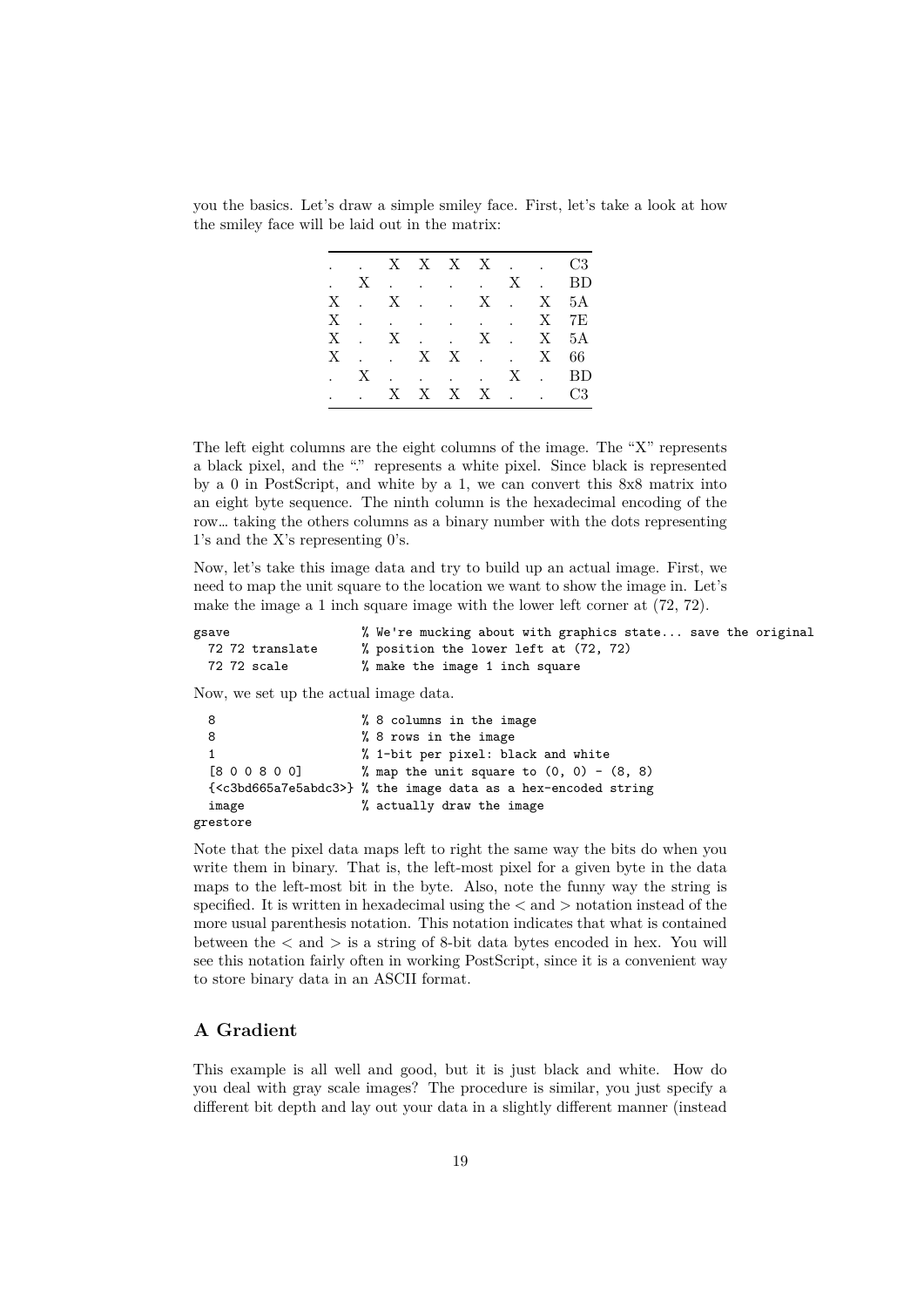of a single bit per pixel, you will now need to map multiple bits per pixel. As an example, let's try to make a horizontal gradient fill that goes through sixteen different shades:

| 0 1 2 3 4 5 6 7 8 9 10 11 12 13 14 15 |  |  |  |  |  |  |  |  |  |  |  |  |  |  |  |  |
|---------------------------------------|--|--|--|--|--|--|--|--|--|--|--|--|--|--|--|--|
|---------------------------------------|--|--|--|--|--|--|--|--|--|--|--|--|--|--|--|--|

Sixteen different shades implies 4 bits per pixel, which means that this data can be represented in 8 bytes again (2 pixels per byte). Encoded in hexadecimal again, the data for the above gradient is: 0123456789ABCDEF. Now, we just need to do with this data what we did before, with one exception. The image data no longer represents an 8x8 image, instead it represents a 16x1 image that is 4 bits deep… we need to modify the settings accordingly. Also, instead of scaling this image to a 1 inch square, let's make it 2 inches high by 1 wide and set it next to the smiley face:

#### gsave

```
216 72 translate % lower-left of images at (216, 72)
 72 144 scale % size of rendered image is 72 points by 72 points
 16 % 16 pixels wide
 1 % 1 pixel high
 4 % 4 bits per pixel
 [16 0 0 1 0 0] % transform array... maps unit square to pixels
 {<0123456789ABCDEF>} % the image data itself
 image % let's draw!
grestore
```
Note that, even though the image data is for a one line image, we can scale that single line to fill just about any area. By the way, drawing with the image operator is very much like drawing with any other operator. In particular, clipping can be used to control what parts of the page can be filled by image, so you can use it to do interesting effects like shapes (or text) with gradient fills or with a photographic image as a fill pattern.

### **The Basics of Color**

So, these examples are nice and all, but they are in dull monochrome. What if you want to do color? PostScript does include a handy operator for color images called, creatively enough colorimage. The colorimage operator adds a number of operands to handle the addition of color and to provide for a number of ways of supplying the color data.

The first thing to consider is how you want to specify the colors. Is your image grayscale? RGB? CMY[K? This info](#page-44-0)rmation will indicate the number of color channels you need. Grayscale takes one. RGB takes three (one for red, one for green, and one for blue). Finally, CMYK takes four: cyan, magenta, yellow, and black. Next, you need to think about how these channels are going to be provided to the colorimage operator; will they be interleaved into a single data source string, or will they be broken out into separate data sources. These two decisions will determine the number of additional operands to colorimage: one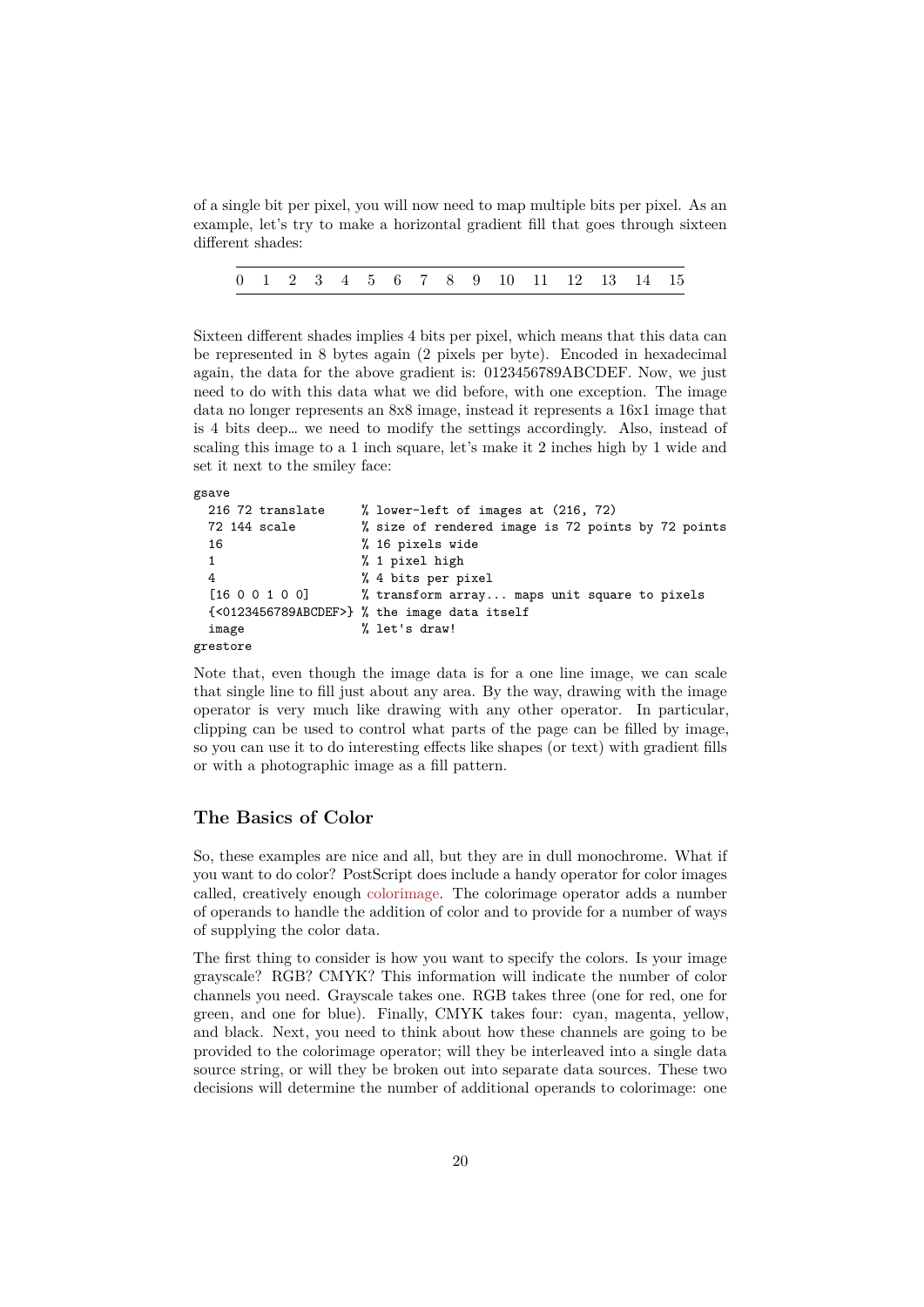specifies the number of channels, one specifies whether the channels are separate or interleaved, and then there is one for each channel data source.

To make this a bit more concrete, let's take a look at a color gradient, which will be a variant of the previous gradient:

| Gradient: 0 1 2 3 4 5 6 7 8 9 10 11 12 13 14 15 |  |  |                                       |  |  |  |  |  |
|-------------------------------------------------|--|--|---------------------------------------|--|--|--|--|--|
| Red: 0 0 0 0 0 0 0 0 0 0 0 0 0 0 0 0 0          |  |  |                                       |  |  |  |  |  |
| Green:                                          |  |  | 15 14 13 12 11 10 9 8 7 6 5 4 3 2 1 0 |  |  |  |  |  |
| Blue:                                           |  |  | 0 1 2 3 4 5 6 7 8 9 10 11 12 13 14 15 |  |  |  |  |  |

So, we will now lay this information out in a very similar manner to the original gradient. The example, however, will use three color channels, and they will be provided by separate data sources:

```
gsave
```

```
360 72 translate % set lower left of image at (360, 72)
 72 144 scale % size of rendered image is 72 points by 72 points
 16 % number of columns per row
 1 % number of rows
 4 % bits per color channel (1, 2, 4, or 8)
 [16 0 0 1 0 0] % transform array... maps unit square to pixels
 {<0000000000000000>} % the red image data
 {<FEDCBA9876543210>} % the green image data
 {<0123456789ABCDEF>} % the blue image data
 true % pull channels from separate sources
 3 % 3 color channels (RGB)
 colorimage
grestore
```
Note that the bits-per-pixel operand is really a bits-per-pixel-per-channel operand. This is really no different than for image, it is just that image always works with a single channel. In fact the call:

#### w h bpp matrix data image

is exactly equivalent to:

w h bpp matrix data true 1 colorimage

# **Wrap-up**

You have now seen a basic example of three different types of raster graphics in PostScript (you can view a complete example of all three). This is only a start, however.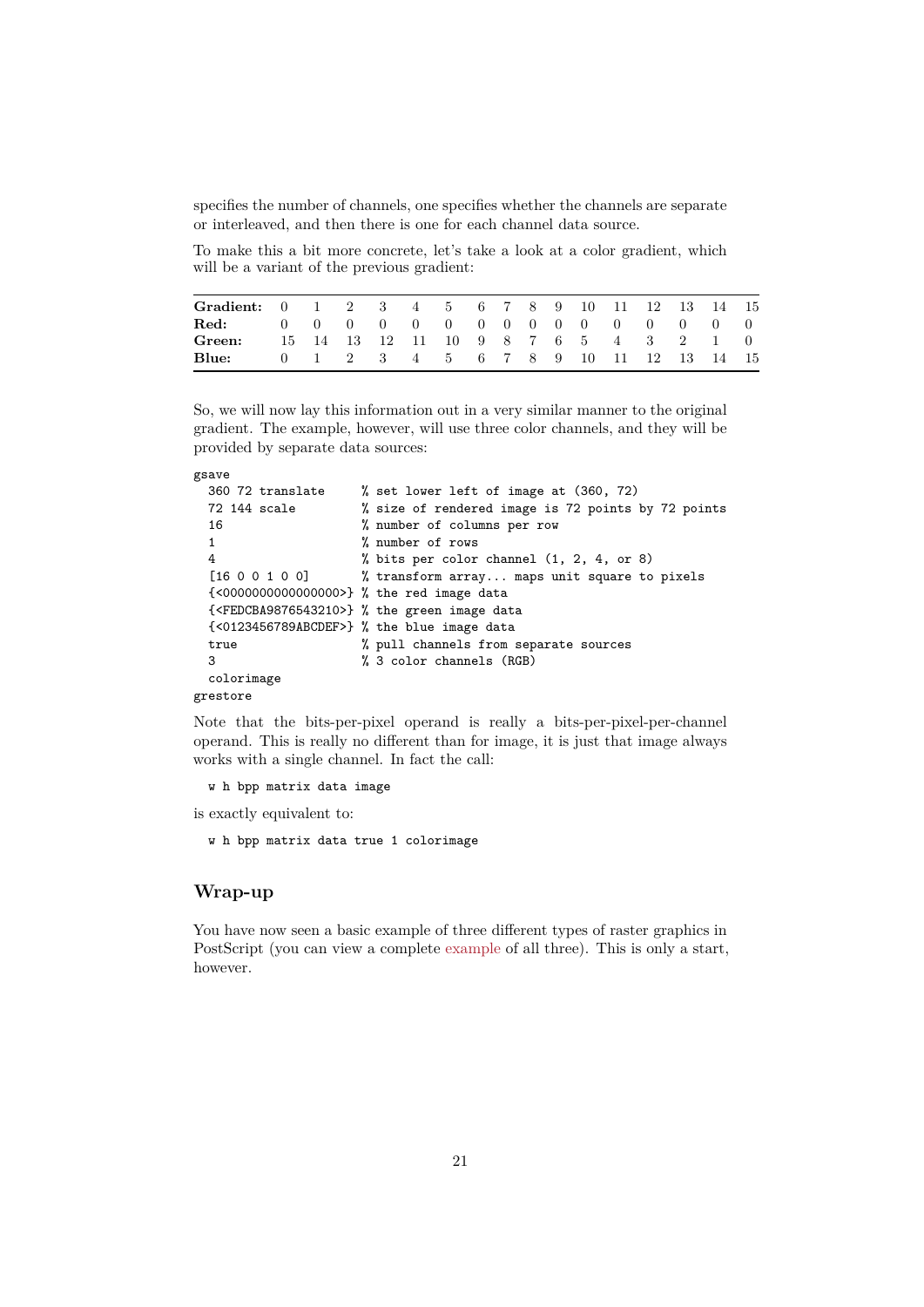# **Encapsulated PostScript**

#### <span id="page-21-0"></span>**What is Encapsulated PostScript?**

At some point, you may want to include some nice PostScript image into a document. There are a number of problems associated with this, but the main one is that your page layout program needs to know how big the image is, and how to move it to the correct place on the page. Encapsulated PostScript (EPS) is that part of Adobe's Document Structuring Convention that provides this information.

### **What Is the Document Structuring Convention?**

The DSC is a special file format for PostScript documents. The full details for the DSC can (and should) be gotten from Adobe. If you are writing a PostScript printer driver or other utility which will be used by a large number of people to create or manipulate PostScript documents, do not even think about writing it without making it DSC-compliant. You will save yourself and your users a lot of headaches.

Although the full DSC is beyond the scope of this guide, the most basic rules can be explained. A DSC-compliant document is an ordinary PostScript document with a number of comments added. These comments provide information to any post-processors which work with the files. Some comments strictly provide information, others are used to structure the document into sections, which may be shuffled or processed in other ways by the post-processor.

Every DSC-compliant document is indicated by having the comment %!PS-Adobe 3.0 as the first line. This comment is a flag to indicate that the document is compliant. You should never use this comment unless your document really is DSC compliant. There are many other parts to proper DSC. A document which follows the DSC can be manipulated in many ways. In particular, post-processors can shuffle the pages, print two or more pages on a side, and so on. The printer drivers from some notable companies do not follow the DSC, and their PostScript documents are, therefore, impossible to work with once they've been generated.

### **Now, What About EPS?**

An EPS file is a PostScript file which follows the DSC and which follows a couple of other rules. These rules can be summarized as follows:

- The first line must be %!PS-Adobe EPSF-3.0
- The file must make use of the BoundingBox comment
- The file should be a single page image (in DSC terms, the  $\frac{1}{2}$ Pages comment must have a value of 0 or 1).
- The file should not use any operators which affect the global state.
- Finally, the EPS file should not use showpage. Actually, Adobe says that it is fine to use showpage in your EPS files. Officially, it is the responsibility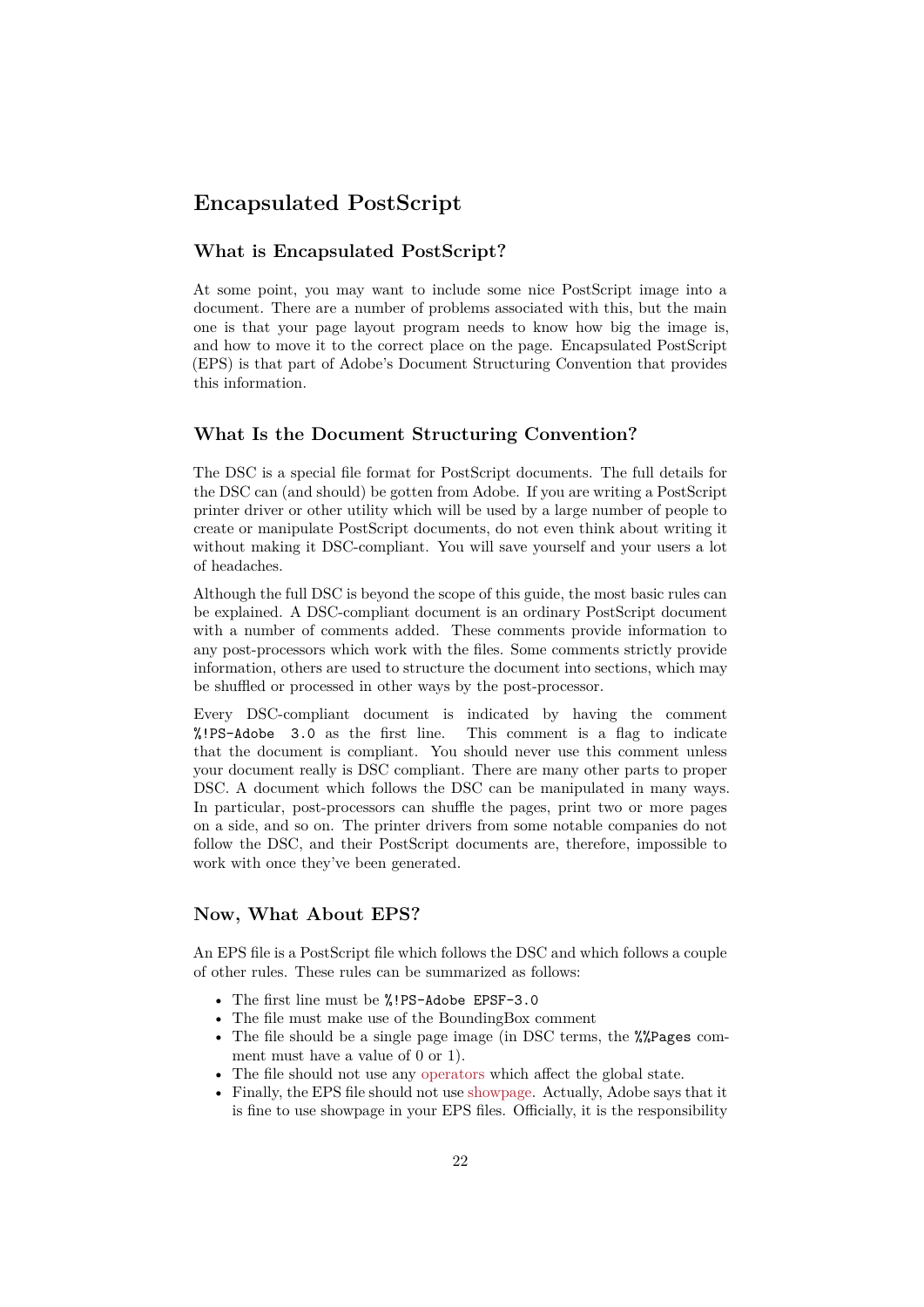of the importing application to redefine showpage so that the EPS file does not actually eject the page. Still, in creating EPS files, it would be wise not to use this operator.

# **BoundingBox**

The BoundingBox comment is used in DSC to indicate where the actual image will be on a page. The comment describes a rectangle which completely encloses the image. The form of the comment is: **%%BoundingBox:** *llx lly urx ury*. For instance, suppose I have an image which extends from *x*=72 to *x*=144 and from *y*=150 to *y*=170. The BoundingBox comment in the document should then be: %%BoundingBox: 72 150 144 170.

# **Funky Stuff**

<span id="page-22-0"></span>There are often times when you will want to take an existing PostScript document and manipulate it in some way. For example, you may be publishing a book, and you want to print the pages with wide margins for proofing notes (but you don't want to modify the book's layout). Maybe you are printing out some 100-page manual, and you want to avoid using most of a rain forest to print it. Maybe you want to print out some document with the word "Draft" stamped *beneath* the pages. All of these things can be done in PostScript by a post-processor (that is, a program which manipulates an existing PostScript file). Moreover, these are all things which may be difficult to manage in the program you used to generate the files.

In this section, I'll show you the basic PostScript code to do each of these jobs and how to use EPS comments to find the right places to insert the additional PostScript.

You are welcome to use these programs as you will. Bear in mind, however, that there are professionally written programs that do these jobs and more. I strongly suggest that you look into buying such a program rather than writing your own. Generally, they have already solved most of the problems. Also, these packages usually come with tools you did not even know were possible. These examples, therefore, are more to give you a taste of what is possible and how to do it, in case you want to roll your own post-processing utility.

By the way, being an American who rarely gets out of the country (or, indeed, off the sofa), I should warn you that both the "Galley Proofs" and "Two Up" examples are set up for the U.S. Letter paper size (8.5 inches by 11 inches), since this is the kind of paper I have and which my printer uses. They can be adapted for other paper sizes, of course, just the particular scale factors and translation coordinates will have to be adjusted appropriately.

- Galley Proofs
- Two Up
- Draft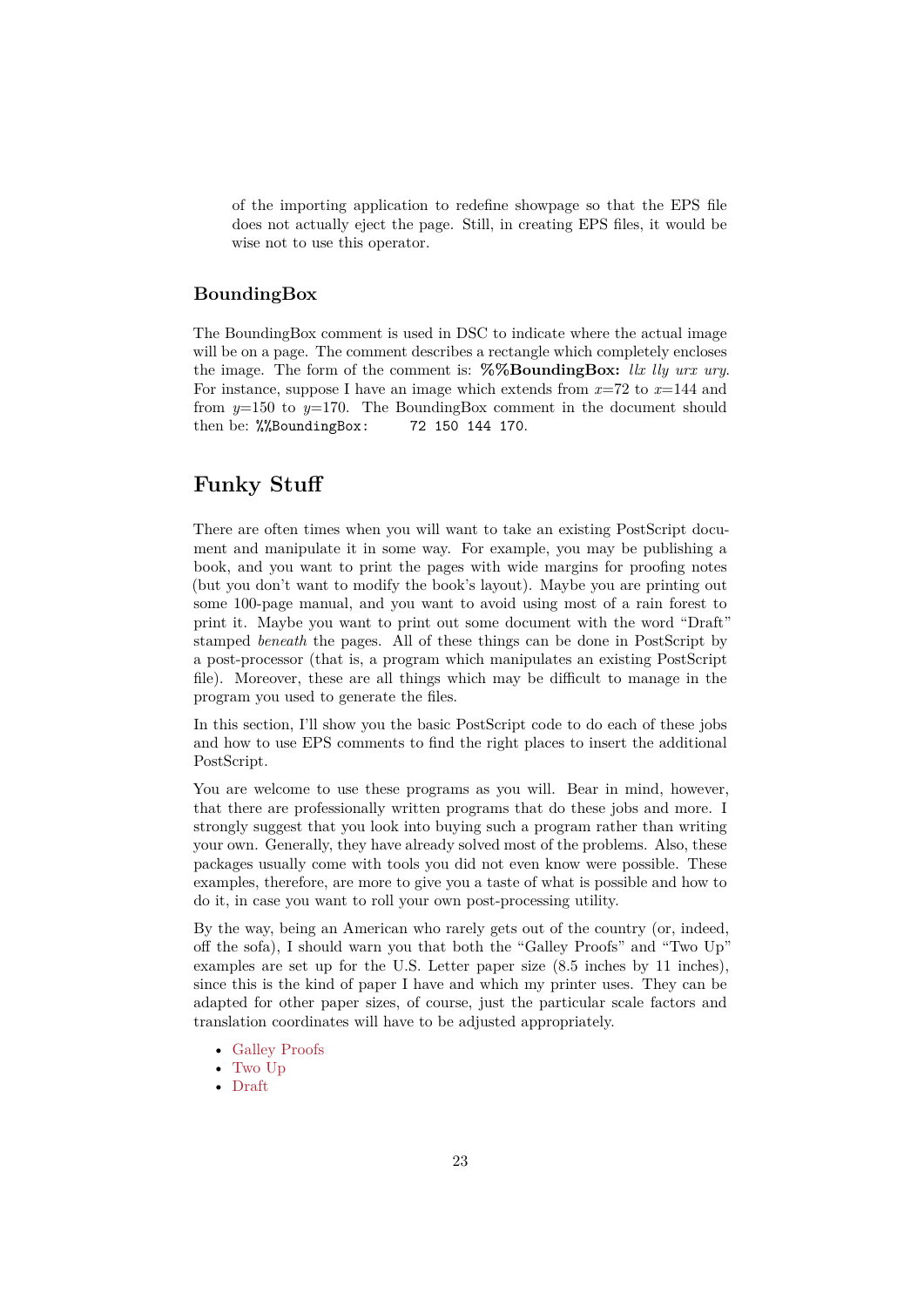## **Galley Proofs**

A galley proof is a printout of a document in which the margins are especially large. The idea is that you can read over what you have printed and have room for writing comments. This system was important in the days of manuscripts and lead-cast type, because the layout of your document was under the control of the publisher's typesetter. You would receive a galley proof from your publisher and make comments about mistakes or changes to be made.

When you have control of the typesetting, galley proofs are not so important, but you may still want to have them. Many systems will not let you make a galley proof, but fortunately it is not hard to do.

The main idea is that you want to scale each page down (to make room for the extra big margins) and then translate the document up and to the right.

Let us say that we want to give ourselves an extra inch of margin on the vertical margins (and scale the horizontals to keep the proportions correct). Here is the PostScript code to do that:

```
gsave
 8.5 6.5 sub 2 div inch \frac{1}{2} Center page horizontally...
 11 11 6.5 8.5 div mul sub 2 div inch % and vertically
 translate
 6.5 8.5 div % Scale page horizontally...
 dup \% and vertically
 scale
 % original page code here...
grestore
```
Here is a slightly faster version. Here, we allow the post-processor to do the math for us. This will print more quickly, since each page does not need to do its own division.

```
gsave
  72 93 translate
  .7647 .7647 scale
  % original page code here...
grestore
```
Why the gsave and grestore? Well, a good rule of thumb is to *always* save the graphics state before you go about changing it (and remember to restore it when you are done). Also, one of the rules of the document structuring convention is that each page should restore the state of the system to what it was when the page was [about](#page-48-1) to [start. In](#page-47-1) other words, the code to layout a page should not alter the permanent state of the system (graphics or otherwise). This assures that pages can be reordered after the PostScript has been generated.

#### **The Hard Part**

<span id="page-23-0"></span>The hard part of all of this is knowing *where* to insert the new code. Where does one page begin and another end? You could look for calls to showpage,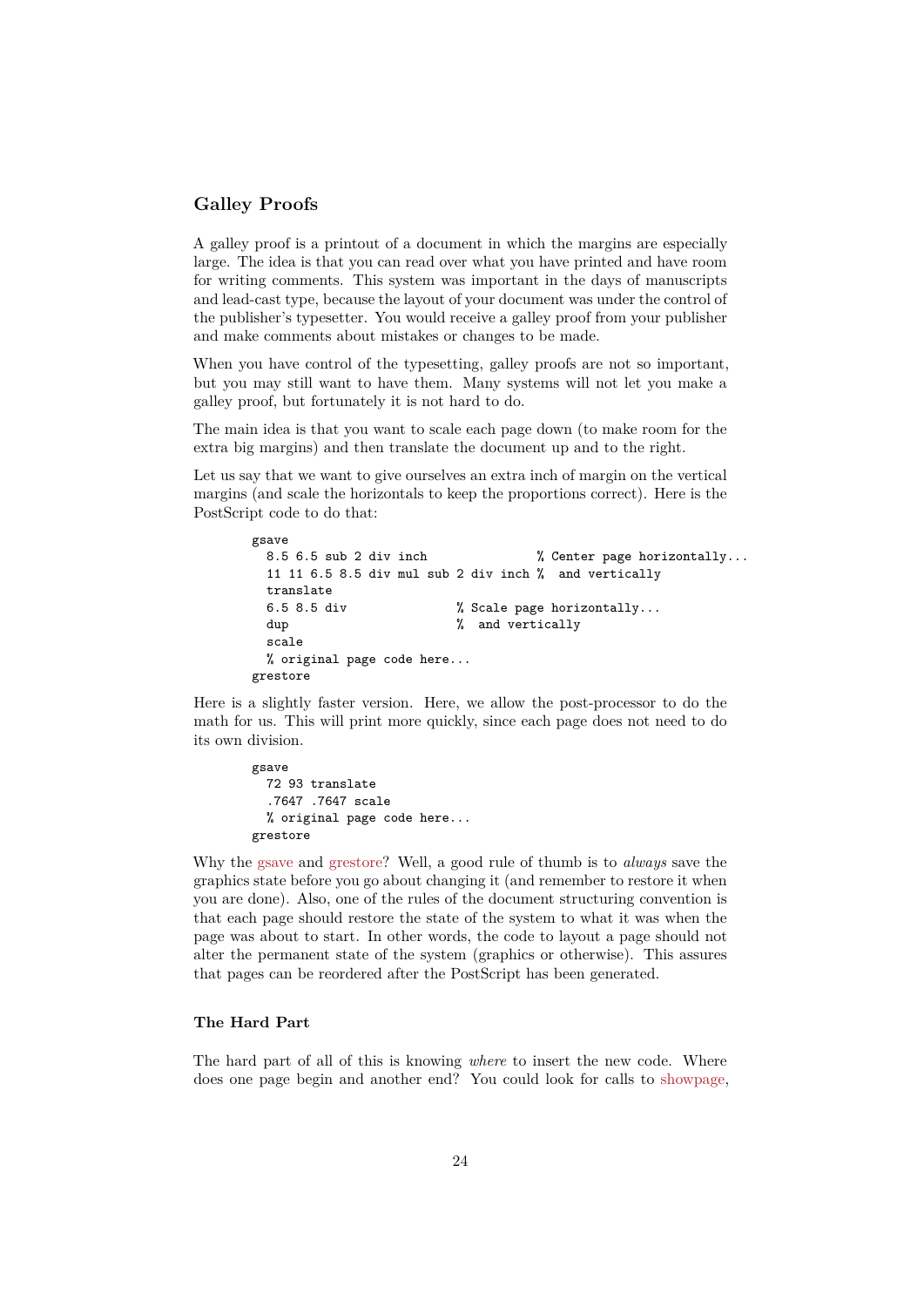but many programs define their own versions of this operator (in the code that is generated by dvips, for instance, it is called eop).

So, how *do* we go about recognizing pages? The document structuring conventions provide us with some handy comments for flagging page information. The most important is the **%%Page:** comment. This comment specifies that the next piece of code is the first one for the new page (in fact, it also tells you which page it is). The end of the document should also be marked with a **%%Trailer:** comment and a **%%EOF** comment. The **%%Trailer:** comment specifies that code to be run at the end of the document is about to be given (so, we are done with the pages). The **%%EOF** comment specifies that we are done with the file. Again, this specifies that we have processed the last page.

So, using these comments, how can we add the needed PostScript? Well, we can start by looking for the first **%%Page:** comment. When we find it, we insert the translate and scale commands right after it. Thereafter, we will proceed each **%%Page:** with a grestore and insert the translate and scale code after the comment. This process continues until we find either a **%%Trailer:** or a **%%EOF** comment. The first of these we find is proceeded by a grestore.

This is all we need to do. To make things a bit more concrete, here is a PERL script to do the job (to make things a bit more interesting, I have added a light line around the original page's image, so you can know how big it is):

```
#!/usr/local/bin/perl
$flag = 0;while (\langle \rangle) {
    if \frac{1}{2} (/^%%Page:/) {
        if ($flag) {
            print "grestore\n";
        }
        $flag = 1;print $_;
        print "gsave 72 93 translate .7647 .7647 scale\n";
        print "gsave .75 setgray newpath -1 -1 moveto 614 0 rlineto\n";
        print "0 794 rlineto -614 0 rlineto closepath stroke grestore\n";
    } elsif (/^%%Trail/) {
        if ($flag) {
            print "grestore\n";
        }
        print $_;
        $flag = 0;} elsif (/^%%EOF/) {
        if ($flag) {
            print "grestore\n";
        }
        print $_;
        $flag = 0;} else {
        print;
    }
}
```
Now, this script is not perfect. Many PostScript files do not conform as they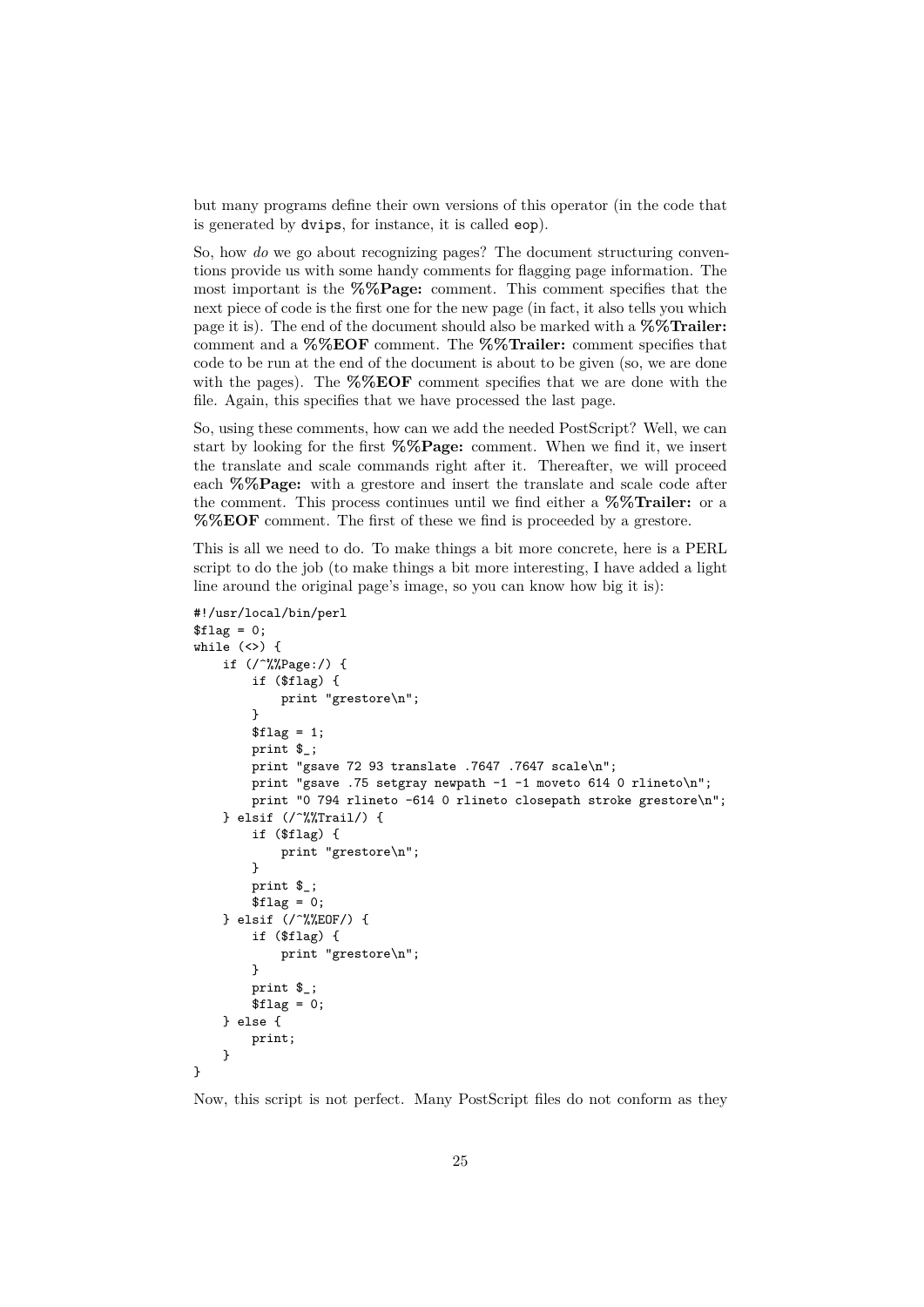should. This script can, however, serve as a starting point for your own, more robust code.

# **Two Up**

<span id="page-25-0"></span>There are occasions when you might want to print more than one page of a PostScript document on a piece of paper. For example, you may have a collection of slides for a presentation, and you may want to print them out in condensed form for a kind of digest hand-out. This kind of printing, where two pages are printed side-by-side on a piece of paper is called "two-up," for the two pages facing up. This idea generalizes readily to any number of pages (though, of course, legibility goes down quickly as the number of pages goes up). In its general form, it is called "n-up."

#### **The PostScript**

What is necessary to print in two-up mode? First, we need to translate and rotate each page into the right location of the page, then we need to make sure that the page fits in the new area reserved for it (we will need to scale it down to about half its original size). If we place the two pages side by side, we will get proper two-up form.

The code I will present here will place the odd pages on the left (as you're looking at the page in landscape orientation) and the even pages on the right. You could do it the other way around, if that makes more sense to you.

Here is the code we must wrap around the odd pages:

```
gsave
504 30 translate % Position page in middle of region
90 rotate % Aim it in the right direction
 .5 .5 scale % make it small enough
% original page code here...
grestore
```
And here is the code for the even pages:

```
gsave
504 426 translate % Position page in middle of region
90 rotate % Aim it in the right direction
 .5 .5 scale % make it small enough
% original page code here...
grestore
```
Now, you will notice that I used some curious numbers in the translate command. The reason I chose these particular numbers was that I wanted to center each page in its half of the page. I knew I was going to scale by 0.5, so I computed how much white-space was left and added in the appropriate fudge-factor to center the pages.

You may also notice that I wrap a gsave and a grestore around the page and the additional code? The reason for this is that each page *must* leave the state of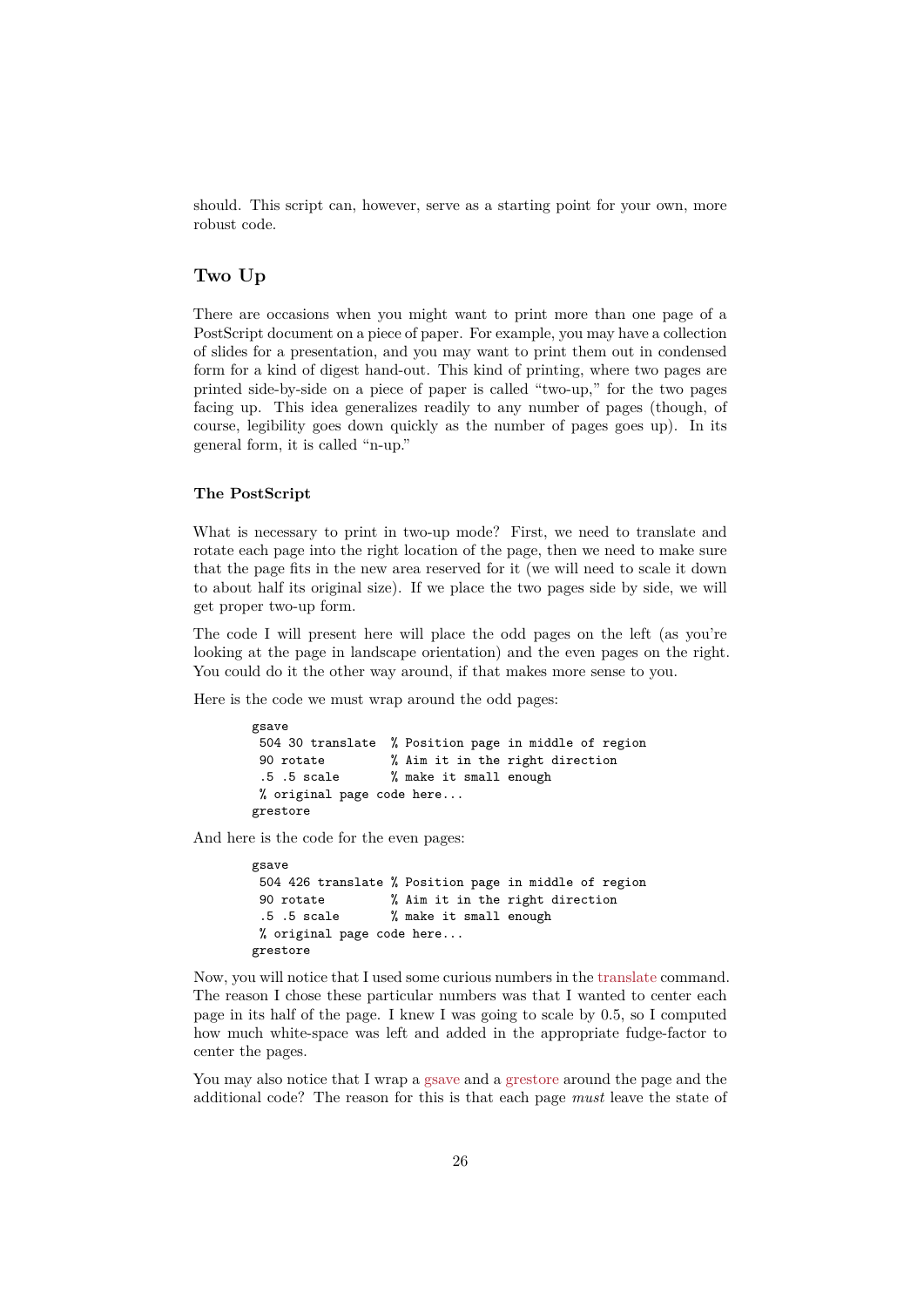the printer unchanged when it has been printed. If you permanently change the state, that state change will be in affect for all subsequent pages. By following this rule, you make the pages independent of order. Some print servers must shuffle page order in order to print the document correctly; since my pages are independent (at least as far as my code is concerned), they will print correctly.

#### **The Hard Part**

Now comes the hard part of recognizing where the pages begin. The technique is essentially the same as what we used for galley proofs, so I will spare you the logic here. Essentially, we will look for **%%Page:** comments. We will, however, need to keep track of whether the current page is an odd page or an even page and insert the correct translation code. Also, as before, we must be careful about inserting grestores before subseque[nt pages and](#page-23-0) before the **%%Trailer** or **%%EOF** comments.

Here is the PERL script to do the job:

```
#!/usr/local/bin/perl
$flag = 0; <br># We have not yet found a page
$even = 0; <br> # First page is an odd page
$page = 1; # Start at page #1$pages = 1; # Allow \frac{9}{2}Pages comment
while (\langle \rangle) {
   if (/^%%Pages:/ && $pages) {
       print "%%Pages: (atend)\n";
       $pages = 0;} elsif \binom{'}{W}Page:/) { # We have found a page
       if ($flag) {
           print "restore\n"; # restore if it isn't the first
       }
       $flag = 1;if ($even) { # Translate for even pages
           print "save\n \begin{cases} \n m \\ \n \end{cases}"; # gsave
           print "504 426 translate\n";
           %even = 0;
           $page++;
       } else { # Translate for odd pages
           printf("%%%%Page: %d %d\n", $page, $page);
           print "save /showpage {} def\n";
           print "504 30 translate\n";
           %even = 1;
       } # Code to rotate and shrink
   print "90 rotate .5 .5 scale\n";<br>} elsif \frac{\sqrt{2}}{2} elsif (/~%,Trail/) { # Cleanu
                               # Cleanup if a %%Trailer is found
       if ($flag) {
           print "restore\n";
       }
       print $_;
       printf("%%%%Pages: %d\n", $page);
       $flag = 0;} elsif (/^%%EOF/) { # Cleanup if an %%EOF is found
       if ($flag) {
```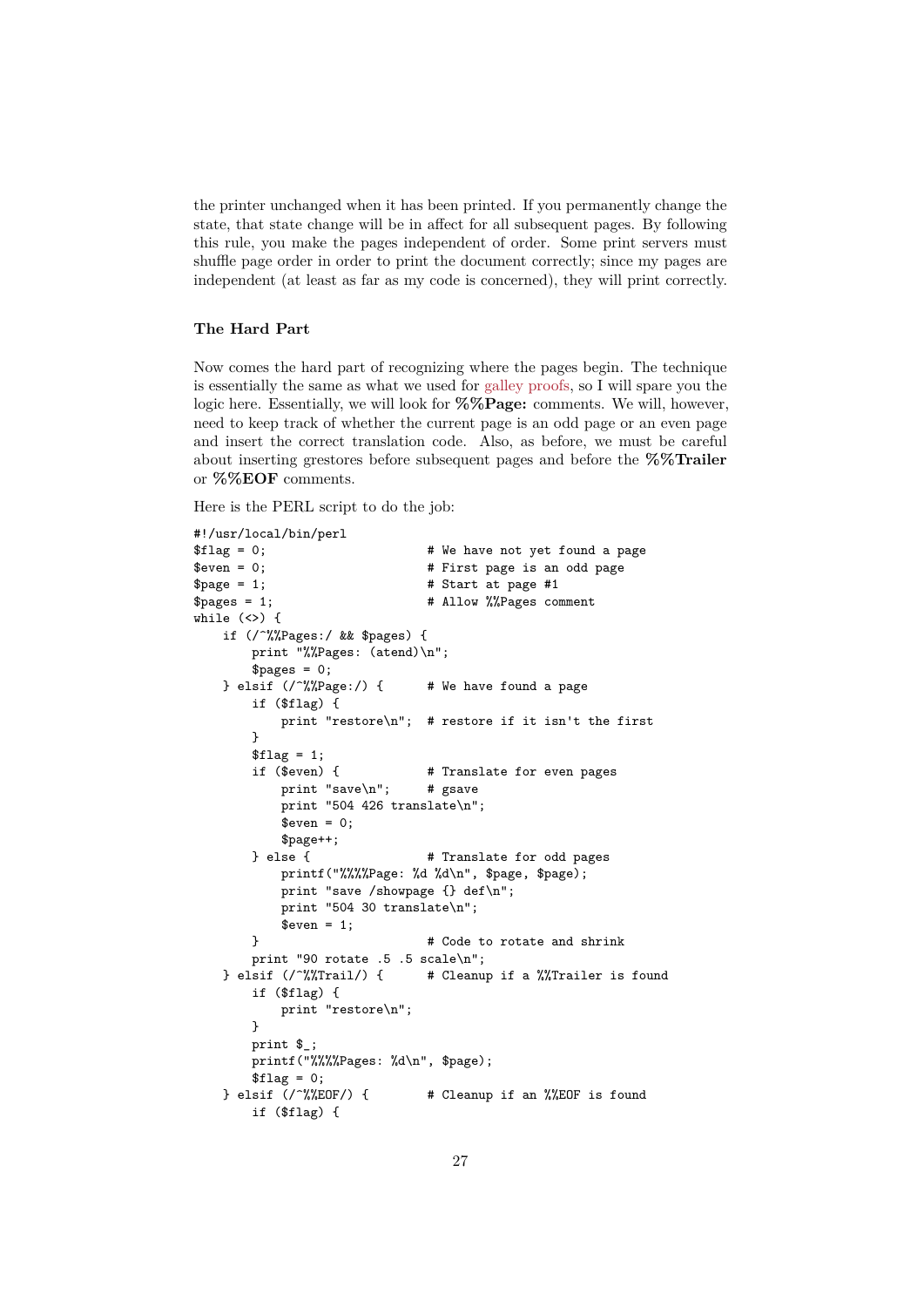```
print "restore\n";
        }
        print $_;
        $flag = 0;} else {
        print;
    }
}
```
Note the basic similarity with the script for the galley proofs. There are some additions, however. Because we are taking two pages and printing them on one page, we need to modify the page numbers. The **%%Pages:** comment specifies how many pages are in the document. If you specify "%%Pages: (atend)", you are specifying that you do not know the exact number of pages, but you will give the information later.

An additional complication is the use of save and restore rather than gsave grestore. These operators save the *entire* state of the printer and restore it just as gsave and grestore work with the *graphics* state. In fact, an implicit gsave is done by save; and an implicit grestore is done by restore. The reason these are used is so that I can redefine showpage to [a do](#page-52-1)-noth[ing pro](#page-51-1)cedure (/sho[wpage](#page-48-1) [{} def](#page-47-1)) for the odd pages. This trick prevents the page from being ejected when the odd page does its end of page routines. Unfortunately, this trick only works if the document calls showpage by name. If the document bound showpage up or calls some of the lower lev[el operator](#page-55-1)s, this program would need to be more sophisticated.

#### **Draft**

There are times when you will need to stamp a document as a draft. That is, you will want to mark the document so that no one can mistake it for a finished document, but you do not want to make it illegible. Watermarks are perfect for this task.

A watermark is any marking which appears *behind* the text of the page and is generally quite light in appearance. The main text of the page should be legible above it, and the watermark should be visible beneath.

# **The PostScript**

The PostScript for generating a watermark is quite simple. After each **%%Page:** comment (and before the actual PostScript code for the page, you should insert the code to draw the watermark (safely wrapped between a gsave and grestore pair.

As a concrete example, let us say we want to print the word "Draft" down the page beneath the actual text of the page. Such a watermark would be su[itable](#page-48-1) for [printing d](#page-47-1)rafts of documents.

Here is the PostScript code to print the watermark: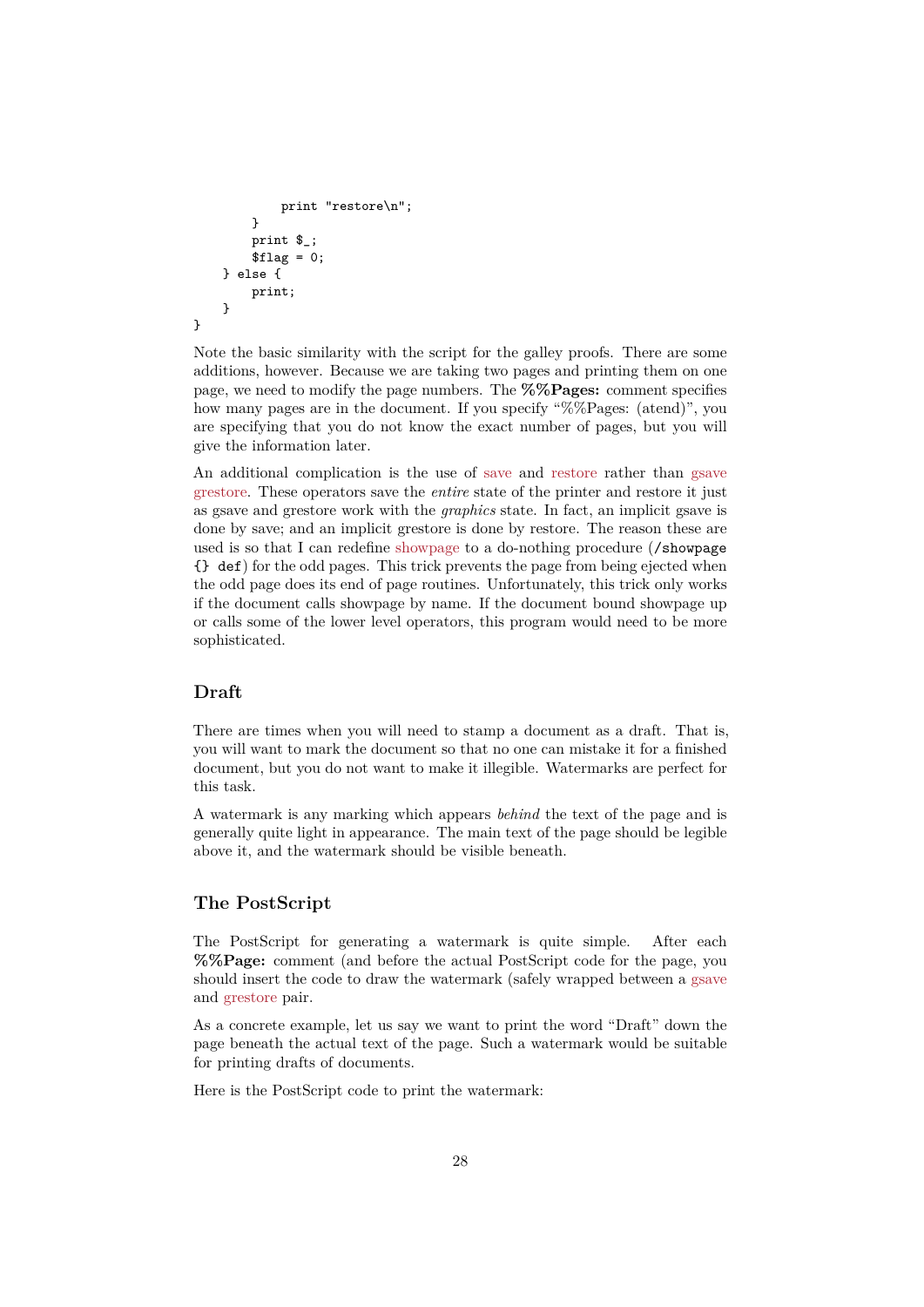```
gsave
.75 setgray
/Helvetica-Bold findfont 72 scalefont setfont
80 80 800 {
 306 exch moveto % move to the center of the line
 (Draft) dup
 stringwidth pop 2 div neg 0 rmoveto % Center the text horizontally
 show \% Show the text
} for % and keep doing it
grestore
```
### **The Hard Part**

The hard part of the job is to find the pages. Fortunately, we can use the same technique we used for the galley proofs. Actually, our requirements are simpler. We do not need to wrap the original page code in a gsave, grestore pair, as we did before.

And here is the PERL scr[ipt to do the](#page-23-0) job:

```
#!/usr/local/bin/perl
$flag = 0;while (\langle \rangle) {
    if (/^%%Page:/) {
        if ($flag) {
            print "grestore\n";
        }
        $flag = 1;print $_;
        print "gsave\n";
        print ".75 setgray\n";
        print "/Helvetica-Bold findfont 72 scalefont setfont\n";
        print "80 80 800 { 306 exch moveto\n";
        print "(Draft) dup\n";
        print "stringwidth pop 2 div neg 0 rmoveto show } for\n";
        print "grestore\n";
    } else {
        print;
    }
}
```
# **Index of Examples**

- Clipping Text to a Box
- <span id="page-28-0"></span>• Clipping to text
- Drawing a box
- Drawing a box with rlineto
- [Filled box](#page-29-0)
- [Text](#page-29-1)
- [Color](#page-30-0)
- [Rotation](#page-30-1)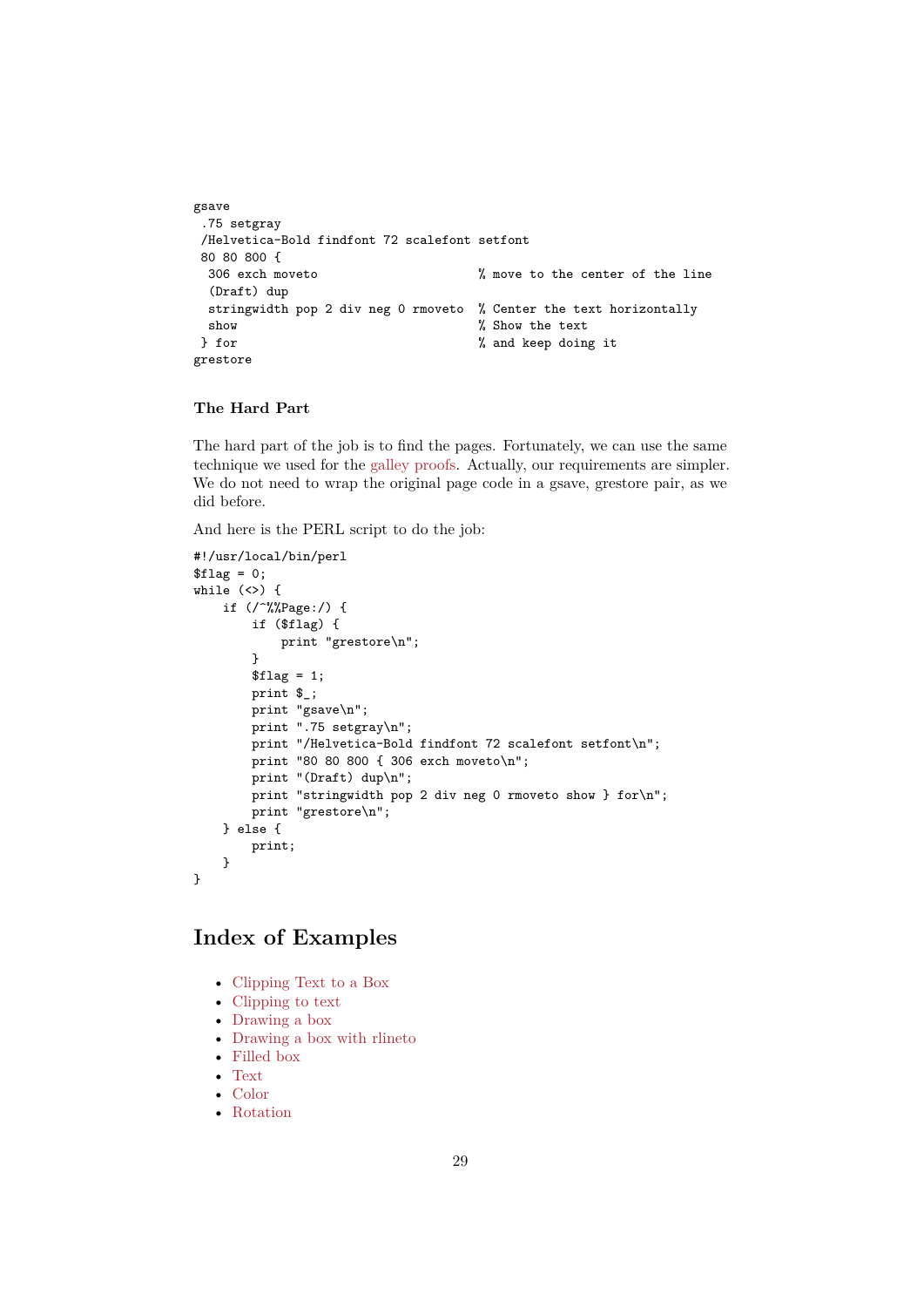- Scale
- Shade and Width
- Transformations
- Translate
- [Draw](#page-33-1)ing a Raster Image

# **Clip[ping T](#page-35-0)[ext to](#page-34-0) a Box**

```
%!
% operator box: xcoord ycoord box -
% Creates one inch box at xcoord, ycoord
/box {
  newpath
  moveto
  72 0 rlineto
  0 72 rlineto
  -72 0 rlineto
  closepath
} def
/Times-Roman findfont 30 scalefont setfont
gsave \sim % Save the old clip path
 72 72 box % Set up our box
 gsave % Don't allow box to be lost after stroke
   stroke
 grestore \sim % Restore the box path
 clip % Clip to the box
 60 60 moveto
 (This is Times-Roman clipped to a box) show
 70 90 moveto
 (This is Times-Roman clipped to a box) show
 50 120 moveto
 (This is Times-Roman clipped to a box) show
grestore \% Get the clip path back
showpage
Clipping to Text
%!
gsave \% Save old clip path
 /Times-Roman findfont 60 scalefont setfont
```
<span id="page-29-1"></span>72 72 moveto (Clipping) true charpath % Set up the text's path clip  $\%$  Clip to it 174 72 translate  $\%$  Set our origin to middle 0 2 360 {<br> $\%$  For every second degree % For every second degree of circle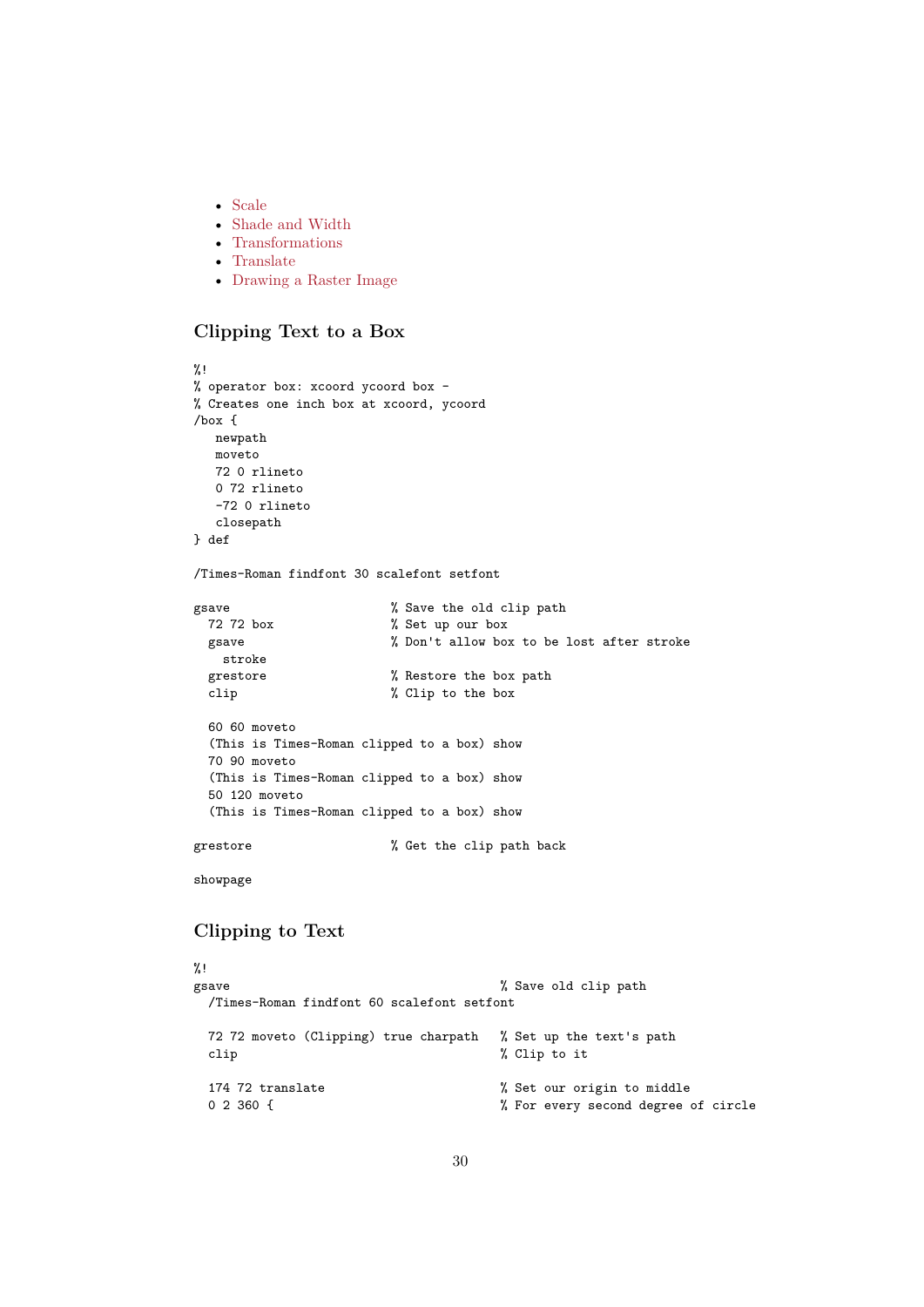```
newpath
  gsave
   rotate \% Rotate to angle
   0 0 moveto \% From new origin
   300 0 rlineto % Setup a 300 point long line
   stroke \gamma ... and draw it
  grestore
 } for
grestore \% Restore old clip path
```
<span id="page-30-0"></span>showpage

# **Drawing a Box**

%! %% Draws a one square inch box and inch in from the bottom left /inch {72 mul} def % Convert inches->points (1/72 inch) newpath  $\%$  Start a new path 1 inch 1 inch moveto % an inch in from the lower left 2 inch 1 inch lineto % bottom side 2 inch 2 inch lineto % right side 1 inch 2 inch lineto % top side closepath % Automatically add left side to close path stroke  $\%$  Draw the box on the paper showpage % We're done... eject the page

# <span id="page-30-1"></span>**Drawing a Box with rlineto**

```
\%!
%% Draws a one square inch box and inch in from the bottom left
%% This example uses relative coordinates on the lines
/inch {72 mul} def % Convert inches->points (1/72 inch)
newpath \frac{1}{2} Start a new path
1 inch 1 inch moveto % an inch in from the lower left
1 inch 0 inch rlineto % bottom side
0 inch 1 inch rlineto % right side
-1 inch 0 inch rlineto % top side
closepath % Automatically add left side to close path
stroke \% Draw the box on the paper
showpage % We're done... eject the page
```
# <span id="page-30-2"></span>**Filled Box Example**

%!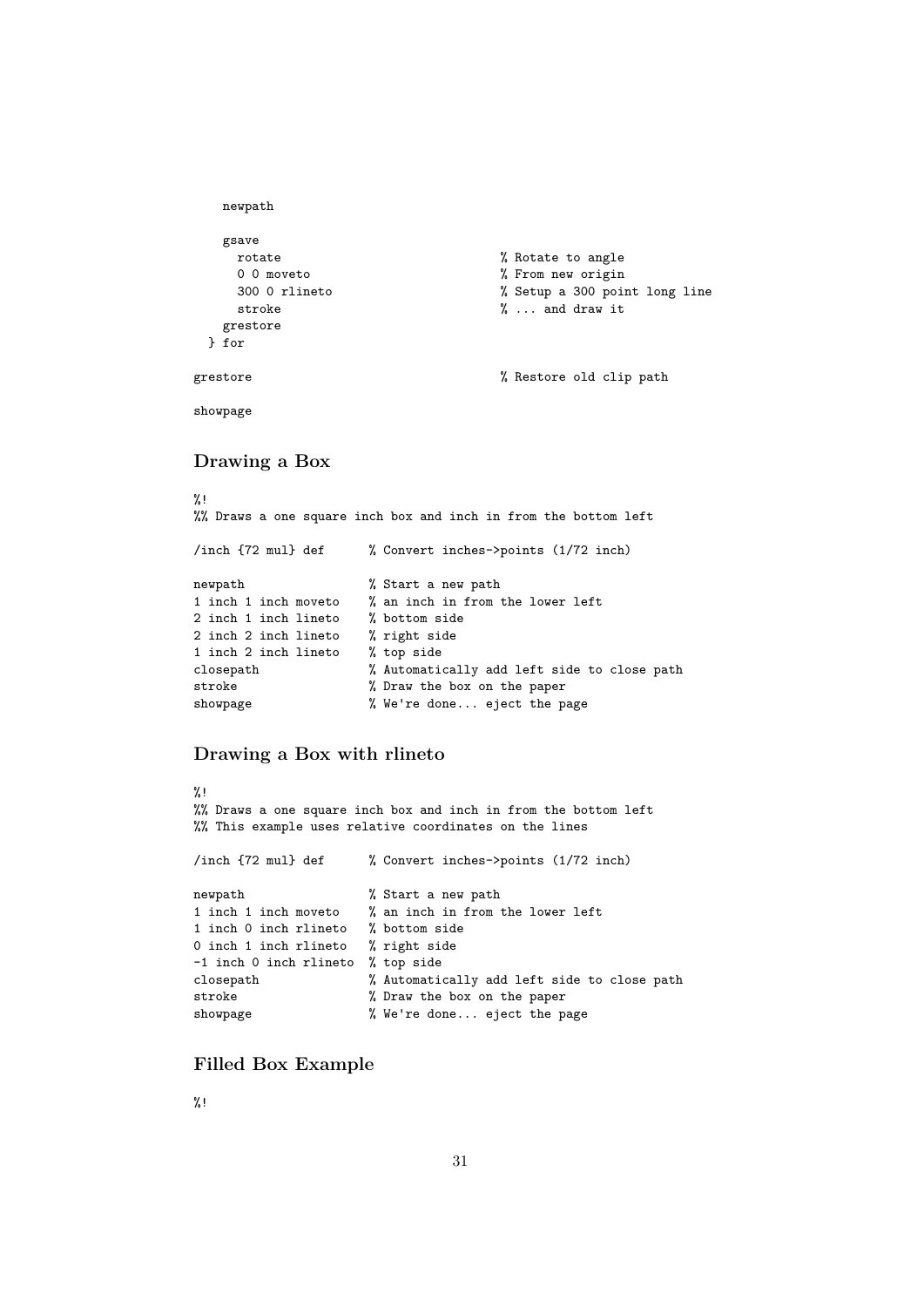%% Draws a one square inch box and inch in from the bottom left

```
/inch {72 mul} def % Convert inches->points (1/72 inch)
newpath \% Start a new path
1 inch 1 inch moveto % an inch in from the lower left
2 inch 1 inch lineto % bottom side
2 inch 2 inch lineto % right side
1 inch 2 inch lineto % top side
closepath % Automatically add left side to close path
fill % Fill in the box on the paper
showpage % We're done... eject the page
```
# **Text Example**

```
%!
% Sample of printing text
/Times-Roman findfont % Get the basic font
20 scalefont % Scale the font to 20 points
setfont \% Make it the current font
newpath % Start a new path
72 72 moveto % Lower left corner of text at (72, 72)
(Hello, world!) show % Typeset "Hello, world!"
```
<span id="page-31-0"></span>showpage

# **Color**

# $\frac{9}{2}$ !

```
% Convert inches->points (1/72 inch)
/inch {72 mul} def
% Build a 1 inch square path
/box {
   newpath
   moveto
   1 inch 0 inch rlineto
   0 inch 1 inch rlineto
   -1 inch 0 inch rlineto
   closepath
} def
% Pick a font
/Helvetica findfont 24 scalefont setfont
gsave
   72 72 box % Build a box
   1 0 0 setrgbcolor % Set the color to full red
   fill % Fill the box
```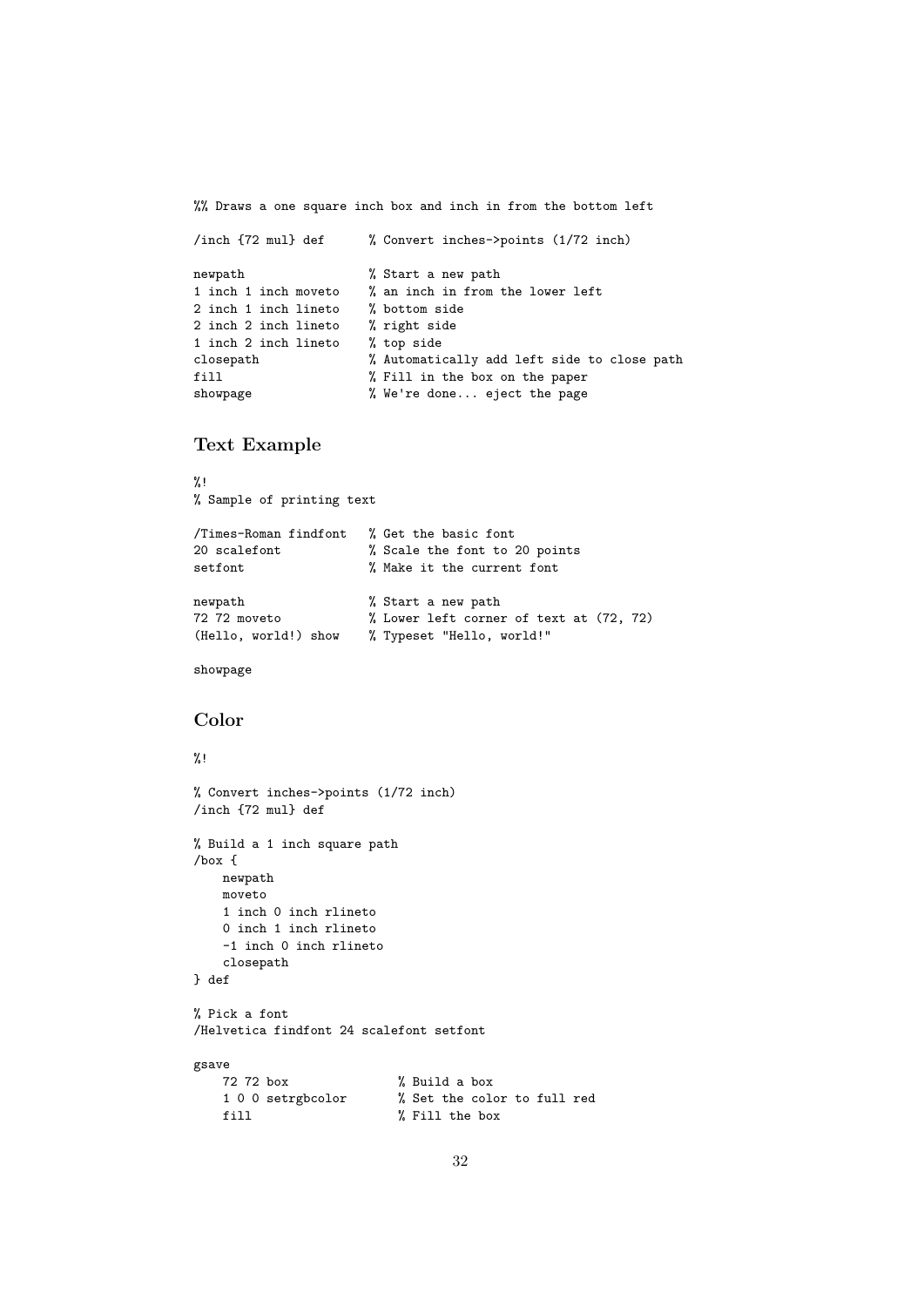```
grestore
gsave
   154 72 box % Build a box
   1 0 0 setrgbcolor % Set the color to full red
   stroke \% Outline the box
grestore
gsave
   1 0 0 setrgbcolor % Set the color to full red
   236 72 moveto
   (Full Red) show % Print some text
grestore
gsave
   72 154 box % Build a box
   1 0.5 0 setrgbcolor % Set the color to orange
   fill \% Fill the box
grestore
gsave
   154 154 box % Build a box
   1 0.5 0 setrgbcolor % Set the color to orange
   stroke \% Outline the box
grestore
gsave
   1 0.5 0 setrgbcolor % Set the color to orange
   236 154 moveto
   (Orange) show % Print some text
grestore
gsave
  72 236 box % Build a box
   1 0 1 0.5 setcmykcolor % Set the color to dark green
   fill % Fill the box
grestore
gsave
   154 236 box % Build a box
   1 0 1 0.5 setcmykcolor % Set the color to dark green
   stroke \% Outline the box
grestore
gsave
   1 0 1 0.5 setcmykcolor % Set the color to dark green
   236 236 moveto
   (Dark Green) show % Print some text
grestore
showpage
```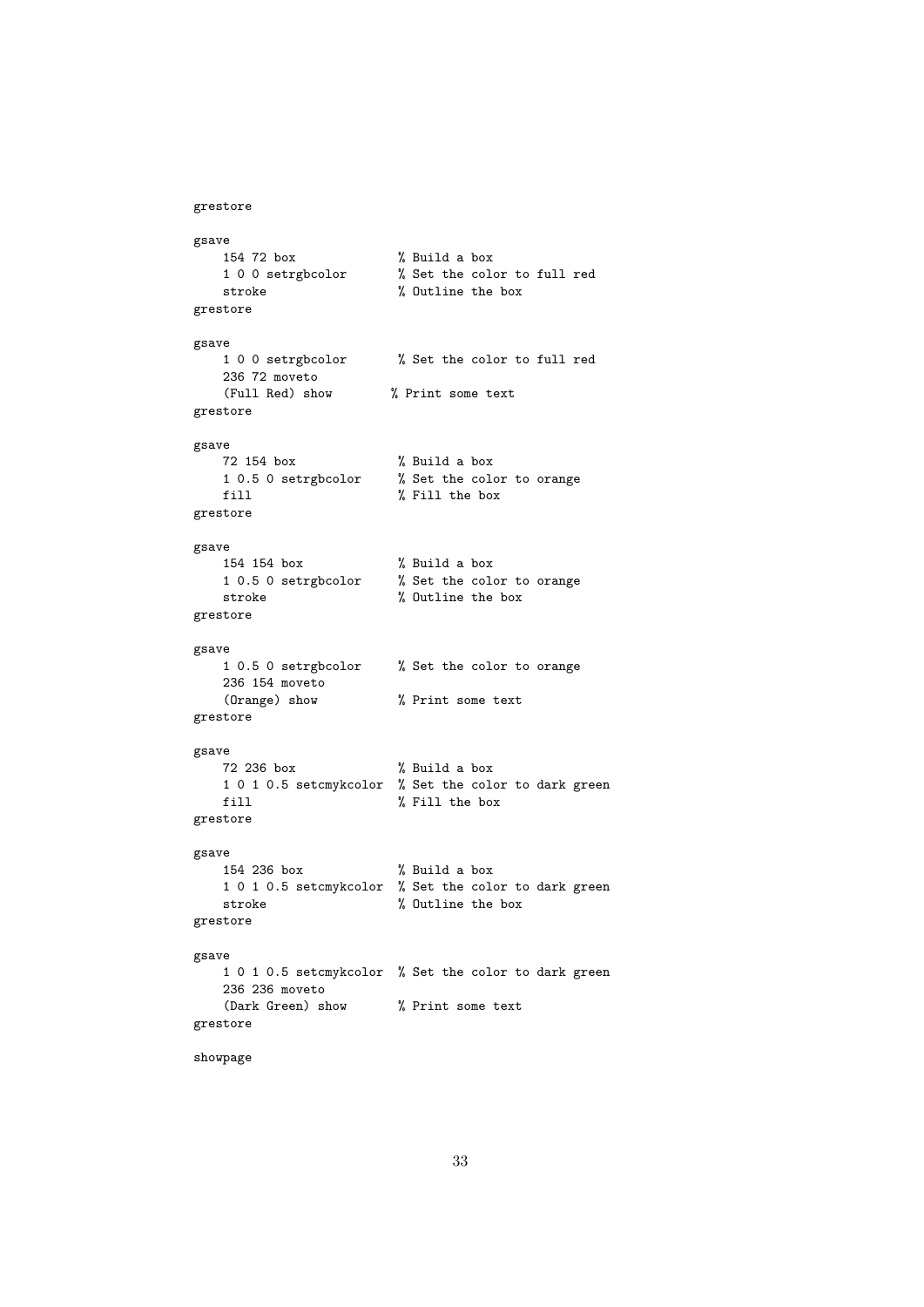# **Rotation Example**

```
%!
% Example of rotation... draws 36 lines in a circular pattern
0 10 360 { % Go from 0 to 360 degrees in 10 degree steps
 newpath % Start a new path
 gsave % Keep rotations temporary
  144 144 moveto
  rotate % Rotate by degrees on stack from 'for'
  72 0 rlineto
   stroke
 grestore \% Get back the unrotated state
} for \% Iterate over angles
```
<span id="page-33-1"></span>showpage

### **Scale**

```
%!
% Example of scaled image (text)
/Times-Roman findfont 40 scalefont setfont
gsave
 72 72 moveto
 0.5 1 scale % Make the text narrow
  (Narrow Text) show % Draw it
grestore
gsave
 72 144 moveto
                      % Make the text tall
 (Tall Text) show % Draw it
grestore
gsave
 72 216 moveto
 2 0.5 scale % Make the text wide and short
 (Squeezed Text) show % Draw it
grestore
showpage
```
### <span id="page-33-0"></span>**Shade and Width Example**

%! % Demonstrate shading and width in drawing lines and filling shapes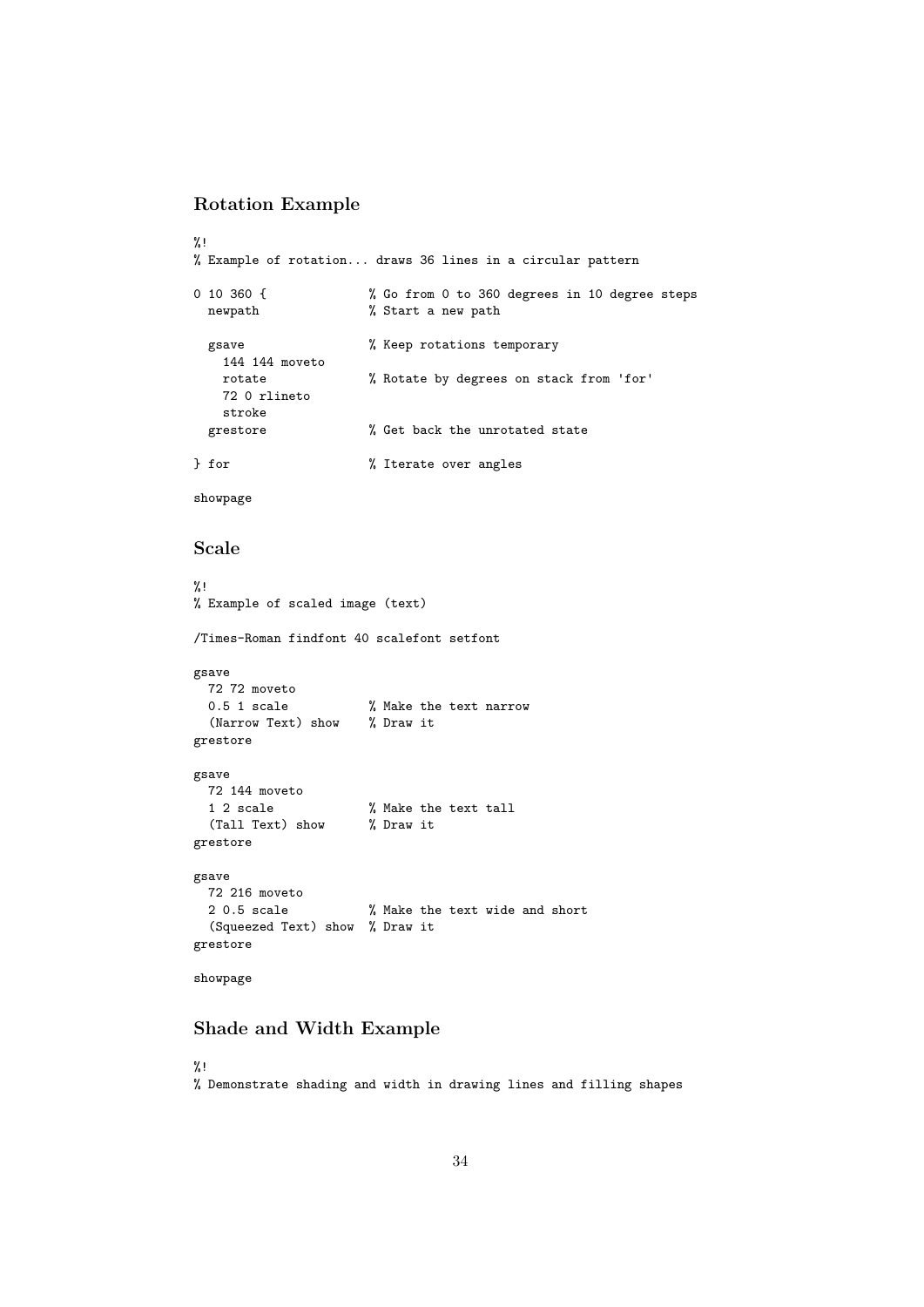```
% Define an operator box which builds a path for a one inch square box
% Note that box does not draw or fill the box.
/box {
 newpath
 moveto \% Current point is on stack
 0 72 rlineto \% Left
 72 0 rlineto % Top
 0 -72 rlineto % Right
 closepath % Bottom
} def
0 setgray \% 100% black
1 setlinewidth % One point thick lines
72 72 moveto 72 144 lineto stroke % Draw a one inch line
gsave \% Save a copy of the current settings
 0.5 setgray \% 50% black
 10 setlinewidth % 10 point wide lines
 144 72 moveto 144 144 lineto stroke % Draw a one inch wide line
 216 72 box \% Build a square path...
 0.35 setgray \gamma make it a little darker...
 fill \% and fill it.
grestore \% Go back to the original settings
3 setlinewidth % Make the box lines wider
300 72 box stroke % Draw a black box
```
#### showpage

If you try this example, you should note a couple of things. Firstly, the black outlined box is a little larger than the gray filled one. This extra width comes from the 3 point wide lines used to draw it—they are *centered* about the path of the box. The ink filling the gray box, however, is completely within the path of the box. Also, when shading objects, you must be careful. PostScript makes shades through a process called halftoning. Basically, uniform dots are placed in various patterns to simulate different shades of grey. Unfortunately, various considerations limit how many shades a printer can produce. So some grey tones may come out the same. This may be the case with the filled box and the outlined box when viewed on your screen or printer.

# <span id="page-34-0"></span>**Transformations Examples**

```
\frac{9}{1} !
% Example to demonstrate translate, rotate, and scale
% operator box: xcoord ycoord box -
% Creates one inch box at xcoord, ycoord
/box {
   newpath
   moveto
   72 0 rlineto
```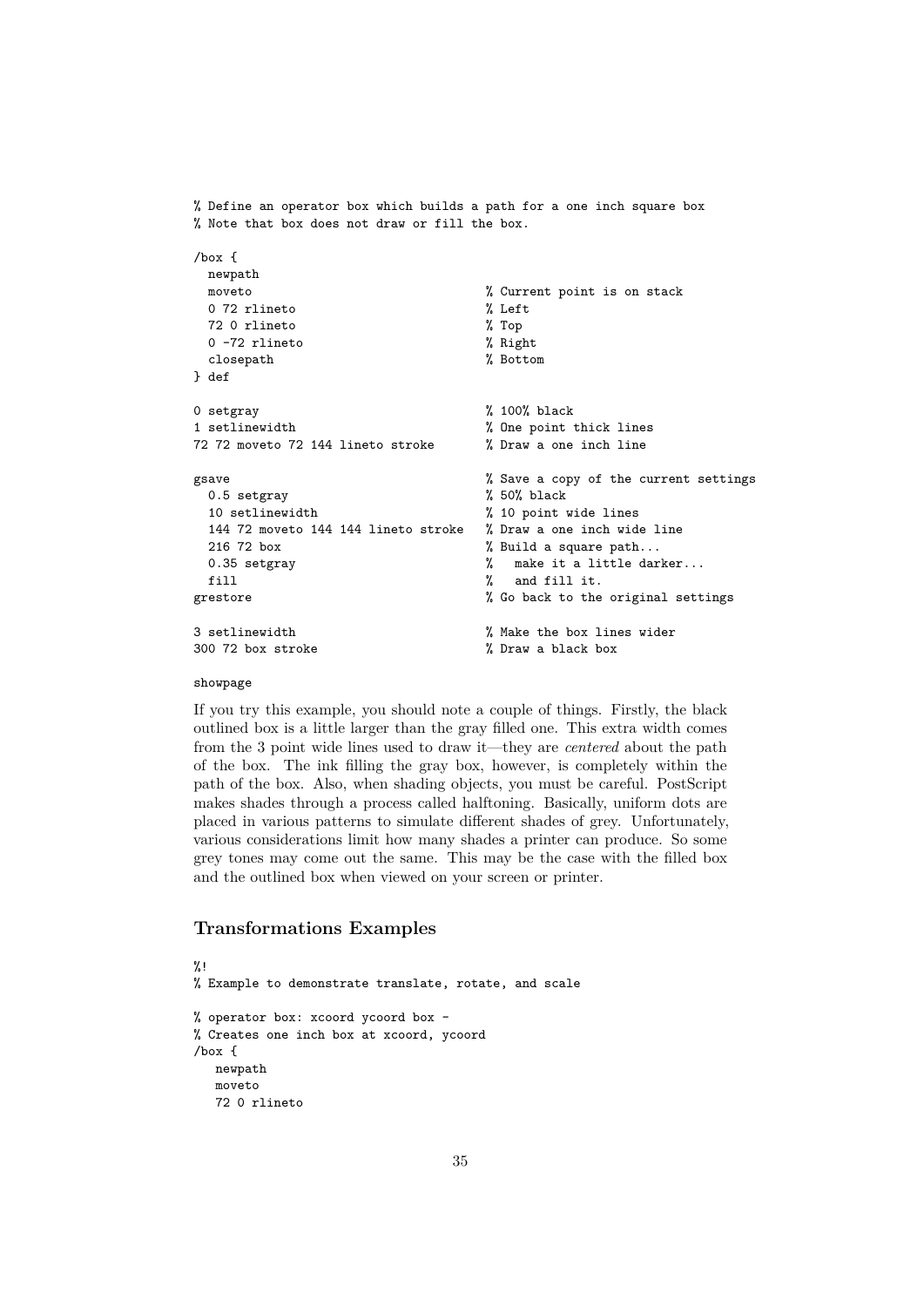```
0 72 rlineto
  -72 0 rlineto
  closepath
} def
% Specify font for text labels
/Helvetica findfont 40 scalefont setfont
gsave
 40 40 translate % Set origin to (40, 40)
 0 0 box stroke \frac{1}{2} Draw box at new origin...
 77 0 moveto
 (Translated) show % and label
grestore
gsave
 100 150 translate % Translate origin to (100, 150)
 30 rotate % Rotate counter-clockwise by 30 degrees
 0 0 box stroke \gamma Draw box...
 75 0 moveto
 (Translated & Rotated) show % and label
grestore
gsave
 40 300 translate % Translate to (40, 300)
 0.5 1 scale \frac{1}{2} Reduce x coord by 1/2, y coord left alone
 0 0 box stroke \gamma Draw box...
 75 0 moveto
 (Translated & Squished) show % and label
grestore
gsave
 100 450 translate % Set origin to (300, 300)
 30 rotate % Rotate coordinates by 45 degrees
 0.5 1 scale \frac{1}{2} Scale coordinates
 0 0 box stroke \frac{1}{2} Draw box
 75 0 moveto
 (Everything) show
grestore
showpage
Translate
%!
% Draw a box at 72, 72 using translate
% operator box: xcoord ycoord box -
% Creates one inch box at xcoord, ycoord
/box {
  newpath
  moveto
  72 0 rlineto
```

```
36
```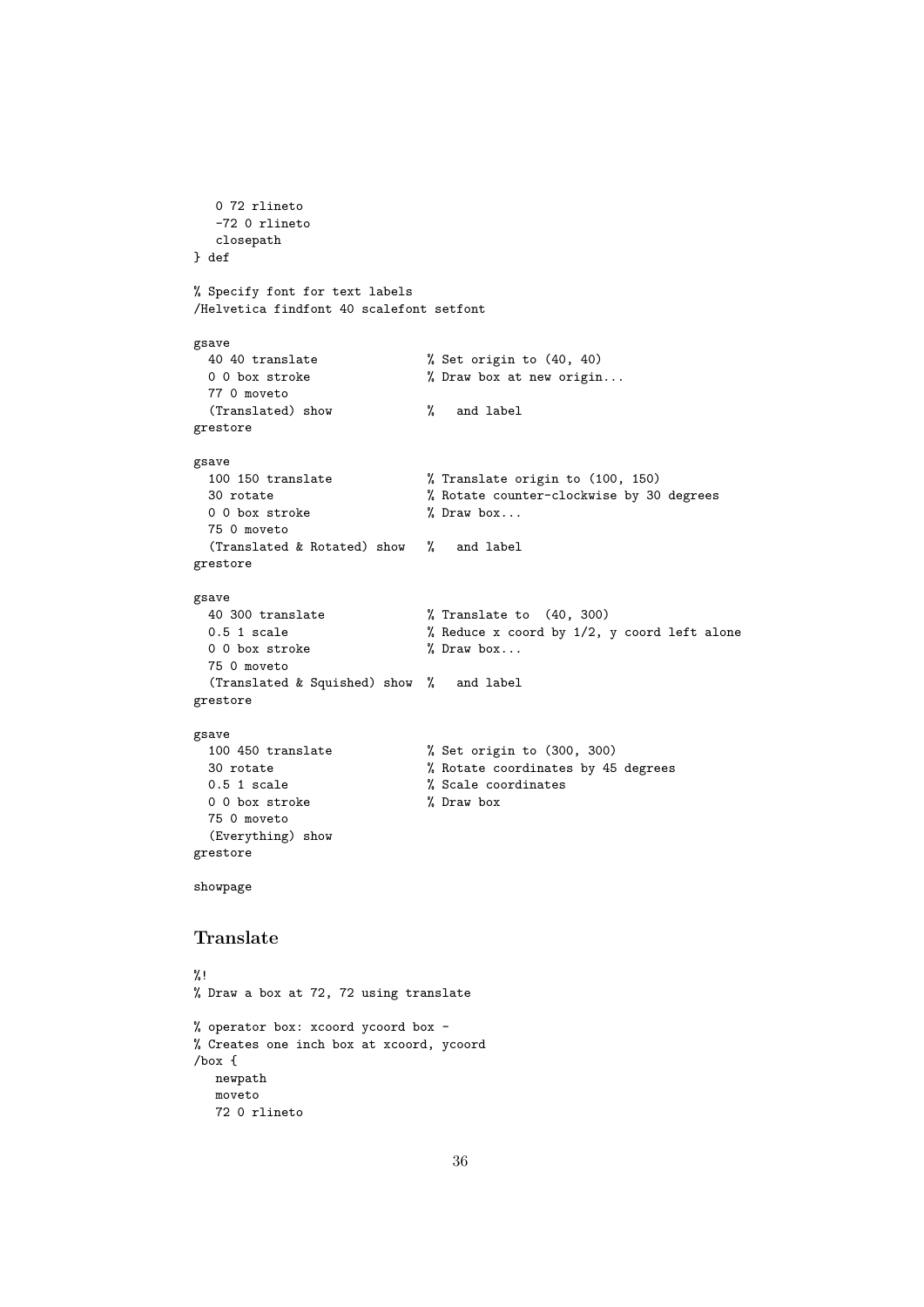```
0 72 rlineto
  -72 0 rlineto
  closepath
} def
gsave \% Preserve the old coordinates
 72 72 translate % Set origin to (72, 72)
 0 0 box stroke \% Draw the box at the new origin
grestore \gamma Restore the old coordinates
```

```
showpage
```
# **Drawing a Raster Image**

```
%!PS-Adobe-3.0
```
% A simple smiley face

```
gsave % We're mucking about with graphics state... save the original
 72 72 translate % position the lower left at (72, 72)
 72 72 scale % make the image 1 inch square
 8 % 8 columns in the image
 8 % 8 rows in the image
 1 % 1-bit per pixel: black and white
 [8\ 0\ 0\ 8\ 0\ 0] % map the unit square to (0, 0) - (8, 8){<c3bd665a7e5abdc3>} % the image data as a hex-encoded string
 image % actually draw the image
grestore
```
% A 16-shade horizontal gradient

```
gsave
 216 72 translate % lower-left of images at (216, 72)<br>72 144 scale % size of rendered image is 72 poin
                     % size of rendered image is 72 points by 72 points
 16 % 16 pixels wide
 1 % 1 pixel high
 4 % 4 bits per pixel
 [16 0 0 1 0 0] % transform array... maps unit square to pixels
 {<0123456789ABCDEF>} % the image data itself
 image % let's draw!
grestore
```
% A 16-tone color gradient from green to blue

```
gsave
 360 72 translate
 72 144 scale % size of rendered image is 72 points by 72 points
 16 % number of samples per line
 1 % number of lines
 4 % bits per color channel (1, 2, 4, or 8)
 [16 0 0 1 0 0] % transform array... maps unit square to pixels
 {<0000000000000000>} % the red image data
 {<FEDCBA9876543210>} % the green image data
```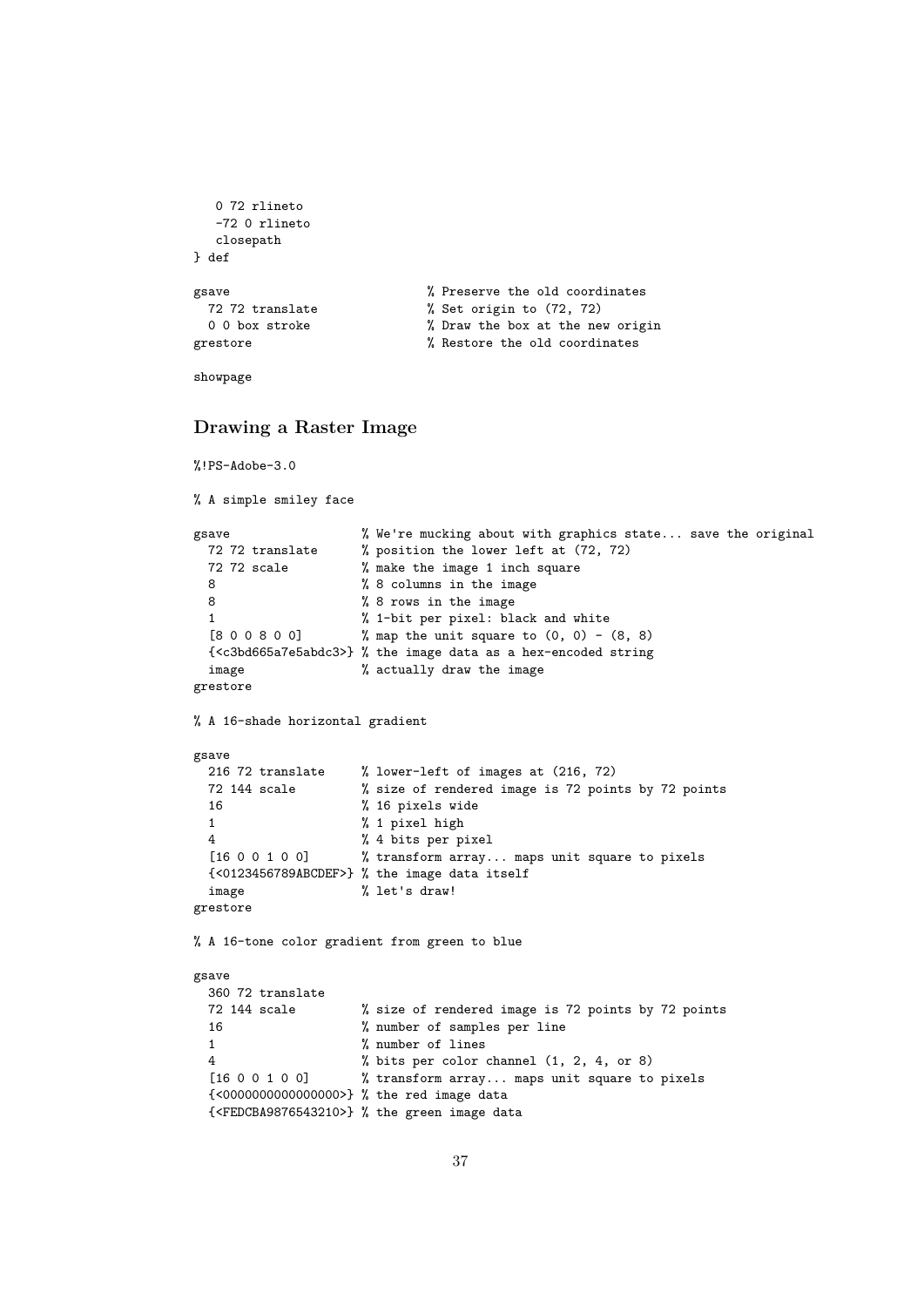```
{<0123456789ABCDEF>} % the blue image data
 true % pull channels from separate sources
 colorimage
grestore
```
# **Index of Operators**

- <span id="page-37-0"></span>• add
- <span id="page-37-1"></span>• arc
- begin
- bind
- [clip](#page-42-1)
- [cha](#page-42-2)rpath
- [closep](#page-42-3)ath
- [curve](#page-42-0)to
- [def](#page-43-0)
- [div](#page-43-1)
- [dup](#page-43-2)
- [end](#page-44-1)
- [exc](#page-45-0)h
- [fill](#page-45-1) • [for](#page-46-1)
- 
- [find](#page-46-2)font • [grest](#page-46-3)ore
- [gsa](#page-46-0)ve
- [if](#page-47-0)
- [ifelse](#page-47-2)
- [index](#page-47-1)
- [lineto](#page-48-1)
- [m](#page-48-2)oveto
- $\bullet \ \text{mul}$  $\bullet \ \text{mul}$  $\bullet \ \text{mul}$
- [newpa](#page-49-0)th
- [pop](#page-49-1)
- [restore](#page-50-2)
- [rline](#page-50-0)to
- [rmoveto](#page-50-1)
- [rota](#page-51-2)te
- [save](#page-51-1)
- [scale](#page-51-0)
- [scalefont](#page-52-2)
- [setfont](#page-52-0)
- [setgr](#page-52-1)ay
- [setlin](#page-53-2)ewidth
- [show](#page-53-0)
- [showpa](#page-53-1)ge
- [stroke](#page-54-0)
- [sub](#page-54-1)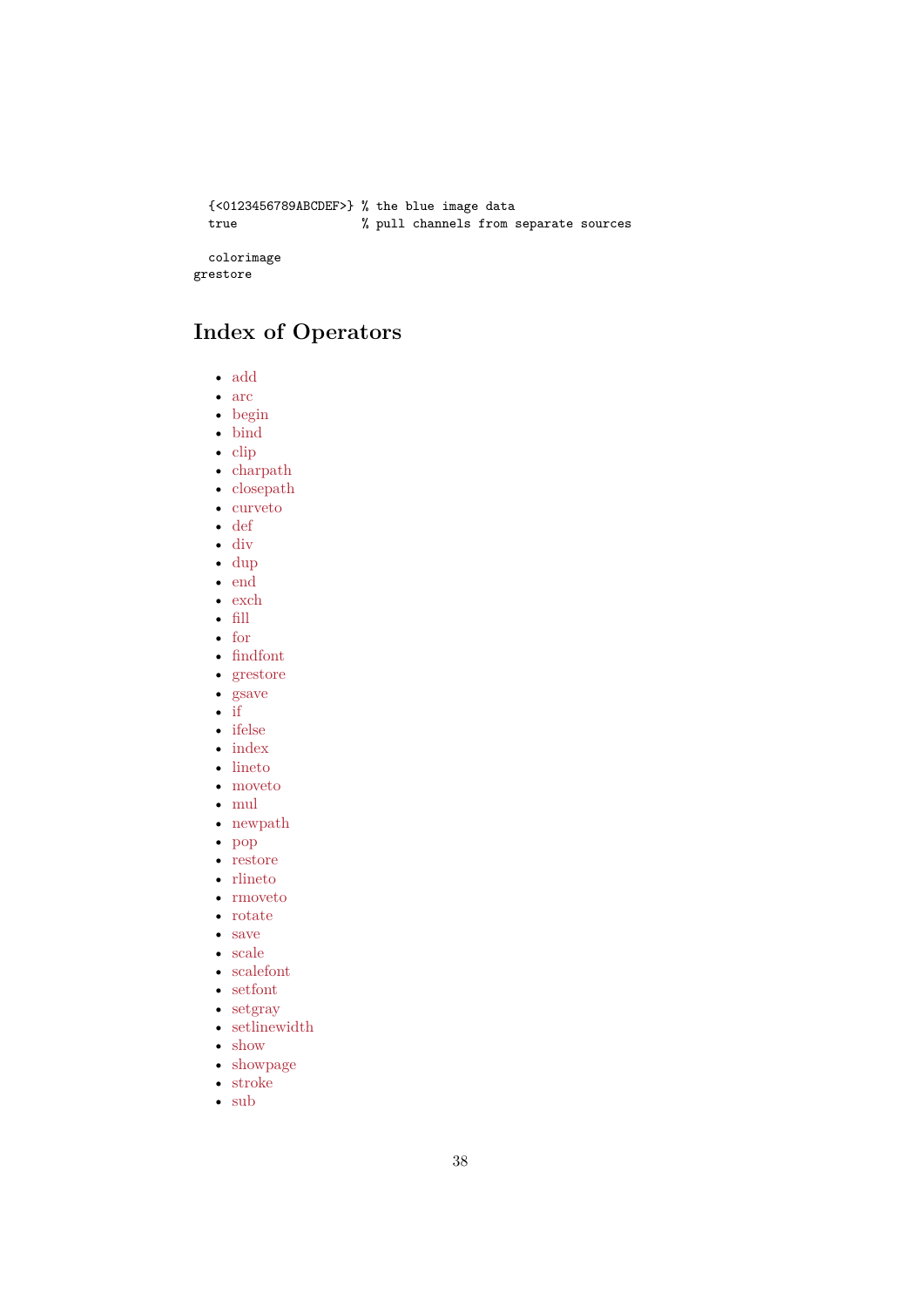• translate

# **Fre[quentl](#page-56-0)y Asked Questions**

<span id="page-38-1"></span><span id="page-38-0"></span>I have received a number of questions from readers, and many of them are the same. Since these seem to be popular questions, I thought I would list them here, along with my usual answers. Of course, you will also find the  $FAQ^7$  for the comp.lang.postscript Usenet group to be useful. There are far more FAQs in that list than are here. By the way, if anyone knows of a better answer to any of these question, let me know.

- Is there a utility to convert a PostScript file into my favorite word pr[o](#page-38-2)cessors format?
- I have a Hawat-Pickford 520xz ink jet printer without PostScript, is there anyway I can print Pos[tScrip](#page-58-0)t files on it?
- [Can you point me to a good previewer for my computer?](#page-38-3)
- [Can you tell](#page-38-3) me X about Acrobat and PDF files?
- [How do I print out a PostScript file from my computer?](#page-38-4)
- [My company has an Acme Laz-o-Tron typ](#page-38-4)esetter. We're having problems [printing out a set of color separations for a TIFF photog](#page-39-0)raph processed [by FotoWerks Pro+. Why are the separations com](#page-39-1)ing out wrong?
- [I'm looking at two printers, one has PostScript while th](#page-39-2)e other does not. [Which should I buy?](#page-39-3)
- [Is it possible to concatenate two PostScript files together into a single file?](#page-39-3)
- [Is it possible to create a PDF from a PostScript file?](#page-39-3)

### **Is th[ere a utility to convert a PostScript file into my favorite word](#page-40-0) proc[essors format?](#page-40-0)**

#### Short [answer: no.](#page-41-0)

<span id="page-38-3"></span>Long answer: Maybe. There is a utility to convert PostScript files into ASCII files (it tries to extract the text), but it can not work on every PostScript file. The problem here is that PostScript is a full programming language, and there are many ways to accomplish a given thing. It would be next to impossible for a program to look at some piece of PostScript and decide what the contents are. It would be possible to write a program which would accept some subset of PostScript files and convert them to some useful format, but it would be difficult to write (and it could not handle all possible PostScript files).

### **I have a Hawat-Pickford 520xz ink jet printer without PostScript, is there anyway I can print PostScript files on it?**

<span id="page-38-4"></span>Yep. There are a number of PostScript interpreters which run on your computer and can print out PostScript files. There are versions of these kinds of utilities for the Mac and for DOS/Windows machines. I have never used one of these utilities, so I can not recommend any particular one. Go to your friendly neighborhood dealer or your favorite catalog to see what they have. There is a

<span id="page-38-2"></span><sup>7</sup>http://www.faqs.org/faqs/by-newsgroup/comp/comp.lang.postscript.html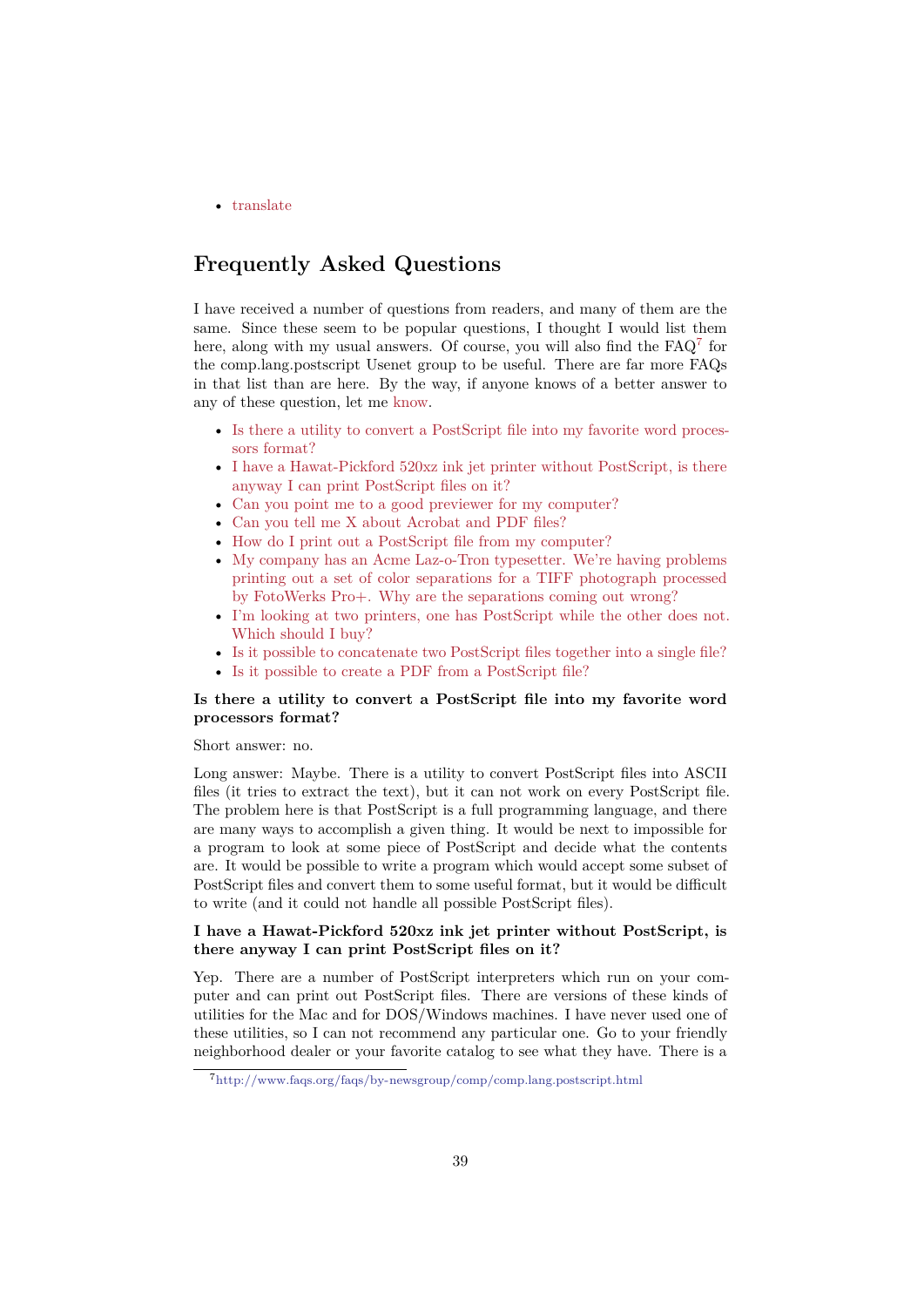section in the PostScript FAQ on this issue. You may also want to have a look at GhostScript<sup>8</sup>. GhostScript can print PostScript files on certain printers.

#### **Can you point me to a good previewer for my computer?**

<span id="page-39-0"></span>My first recommendation is  $\text{GhostScript}^9$ . Hey, it's free; and it does a good job. It is also able [to](#page-39-4) convert PostScript files to a number of other graphics formats, so it can be handy there. There are also a number of commercial previewers. I have not used any of these commercial packages, so I can not recommend any of them in particular.

#### **Can you tell me X about Acrobat and PDF files?**

Nope. I don't know anything about Acrobat or PDF files. Check out the Adobe<sup>10</sup> website. You may find the information you need there.

<span id="page-39-1"></span>How do I print out a PostScript file from my computer?

<span id="page-39-2"></span>The procedures and tools vary, depending upon the machine. I'm going to assum[e t](#page-39-5)hat you have a PostScript enabled printer and either received or wrote the PostScript file (if you have the application that generated the file, you should just use your application's print command or menu).

**DOS/PC** Assuming your PostScript printer is on port LPT1: (it really doesn't matter), all you need to do is: COPY FILE.PS LPT1:

where FILE.PS is whatever your file is.

- **Mac OS X** Mac OS X comes with a built-in utility to convert PostScript files to PDF. Just opening the PostScript file from the Finder is sufficient to start the conversion. If you want to print the file and you do not have a PostScript printer, you can just print the PDF file you got normally. If you do have a PostScript printer, you will probably have to follow the instructions for Unix below.
- **UNIX and its cousins** Depending upon your system, just printing the file as if it were a text file *should* send it to the printer correctly. Most UNIX systems are clever enough to recognize the PostScript file from the %! comment at the beginning of the file. For example, on a BSD system: lpr file.ps

should do the trick.

# **My company has an Acme Laz-o-Tron typesetter. We're having problems printing out a set of color separations for a TIFF photograph processed by FotoWerks Pro+. Why are the separations coming out wrong?**

<span id="page-39-3"></span>Beats me.

I'm afraid the basic fact of the matter is that I'm not very bright. Nope. Nope. Nope. I'm not very bright. I also don't know a heck of a lot (you know, there's a joke: a dog, sitting in front of a computer says to his doggy friend, "You know, on the Internet, no one knows you're a dog…" for "a dog" substitute "not an

<sup>8</sup>http://www.cs.wisc.edu/~ghost/index.html

<sup>9</sup>http://www.cs.wisc.edu/~ghost/index.html

<span id="page-39-5"></span><span id="page-39-4"></span><sup>10</sup>http://www.adobe.com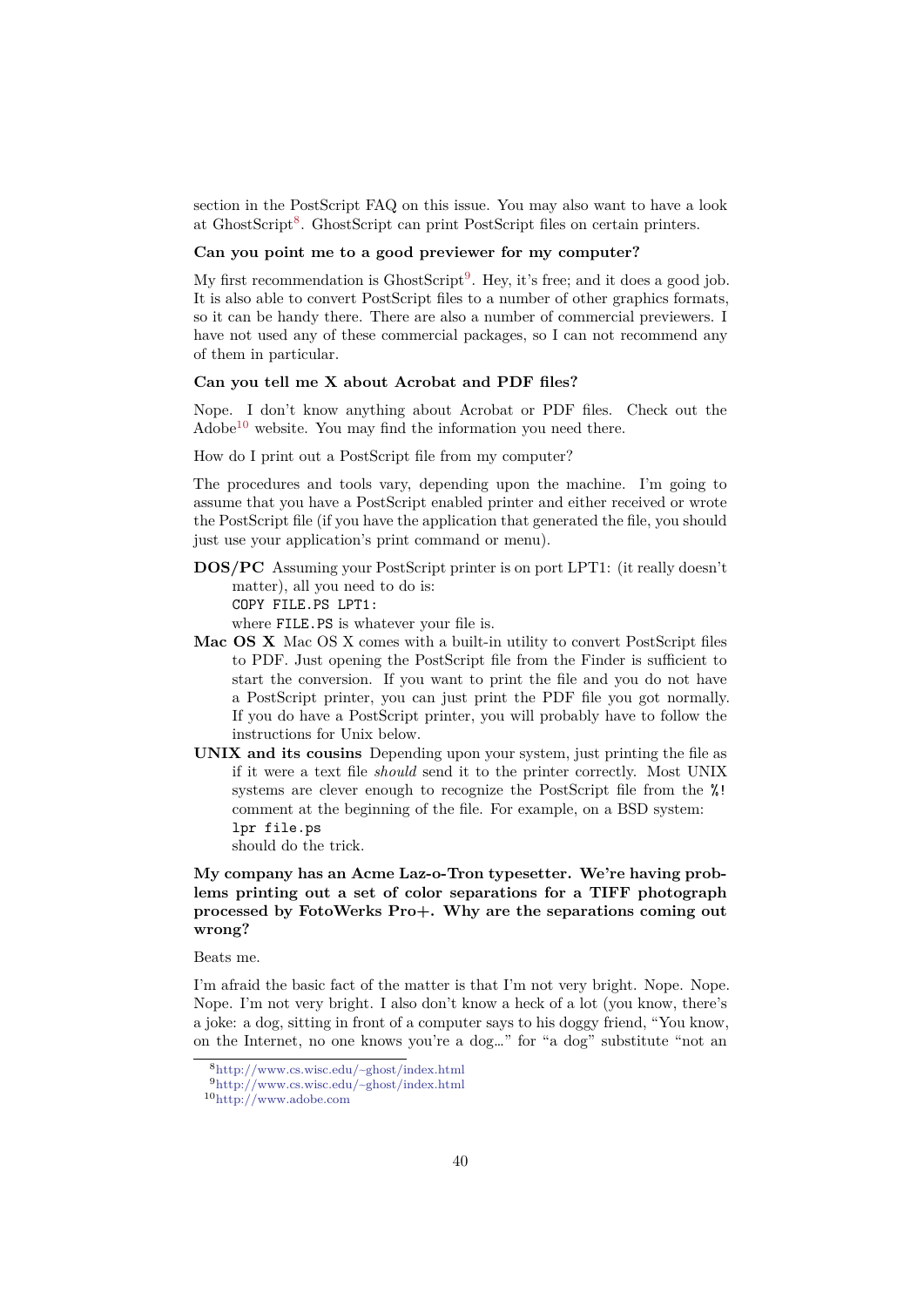expert," and you've got something). I do know a fair amount about PostScript. Despite my deep and abiding love for fine typography, however, and despite the fact that ink runs in my blood, I don't know much about the printing industry or of the equipment they use.

If you have questions about your software or your printer, I recommend contacting the manufacturer or a posting a question to a newsgroup (if there is a relevant one). I just do not know the particulars on different printers or software (unless it's something I own or use).

### <span id="page-40-0"></span>**I'm looking at two printers, one has PostScript while the other does not. Which should I buy?**

This is a common and very good question (there is a related one on whether or not to buy a PostScript extension for an existing printer). The answer, as it usually does, boils down to a definite, "It depends."

If your main printing task consists of printing the monthly report or letters to clients, friends, family members, or whomever, then you will probably find PostScript to be an extravagance. This is especially true if you have no interest in mucking about with fonts or graphics. In other words, for light-duty, mainly text, print once and send to whomever kind of work, the answer is, "No."

If you are a desktop publisher, you are writing a book and want to send the book to your publisher electronically, or you do a lot of graphics work and want the graphics to look good regardless of the printer, the answer is yes. In all of these cases, you have a complex printing task and may want to proof your document at home or in the office but then send it out for final (higher quality) printing. Generally speaking, the same PostScript file will look the same regardless of which PostScript printer you use, with one exception: if one printer is capable of better print quality (finer lines, smoother curves, gentler shades of grey) than the other, your document should benefit from these increased capabilities without the PostScript file's needing to be changed. You are benefiting from PostScript's device independence.

As for graphics intensive work, I find the EPS format to be the best for line drawing type graphics (*i.e.* no bitmap images) that I will want to include in a document. I very often want to print an image generated by one package when the word processor may be from a different vendor. Many times (incredible to tell) I sometimes need to include a graphic made on one computer system in a document on a completely different system! In such a heterogeneous environment, EPS graphics are just about the only reasonable option. Also, many top-quality drafting/painting programs generate their best output in EPS (on some windowing systems, the built-in graphic format can have a limited resolution that results in badly displaced elements in a printed image). If you use EPS graphics, you *must* have a PostScript enabled printer if you want to print them out with any quality at all.

As with most things in our complex universe, it all depends upon what you are going to do. You must sit down and evaluate your needs and probable work habits. If you think you will benefit from PostScript's unique characteristics enough to justify the cost, then go for it.

#### <span id="page-40-1"></span>**Is it possible to concatenate two PostScript files together into a single**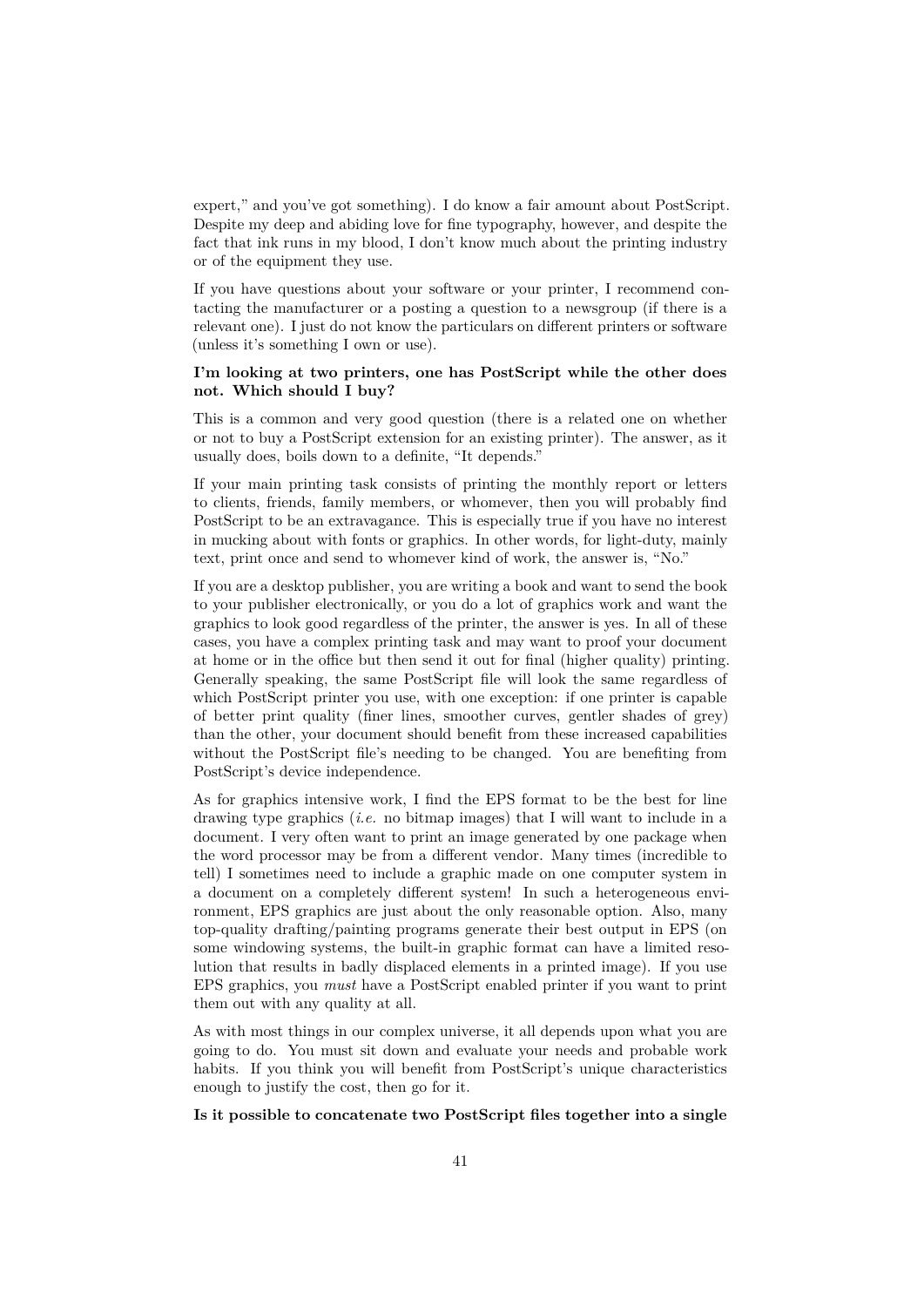#### **file?**

Yes and no. If you do not care about being DSC compliant, then all you have to do is to slap the two files together into one. If that does not work, you could wrap each in a save/restore pair:

```
%!
save
  % contents of the first file
restore
save
  % contents of the second file
restore
```
The problem with this approach is that it is not compliant with the DSC, so you can not do anything with the concatenated file. Previewers and print spoolers will have problems recognizing pages and would not be able to shuffle them appropriately. Other post-processing engines would fail to work with them too (for instance, you would not be able to display the file in two up format.

If the two PostScript files are DSC compliant, came from the same tool, and use the same resources (the acid test is if they have the same preamble… the definitions at the start of the file before you get to the first page), then you could concatenate the files by starting with the common [preamb](#page-25-0)le, followed by the pages of the first file, followed by the pages of the second file. You would have to recognize the pages by looking at the page comments much like we did in the post-processing examples.

You can not play this trick with files from different tools (or with different preambles). The problem is that a page in a file depends upon the definitions in the preamble, if you miss a definition, or if two files have different definitions for the same name, you really can not concatenate the files and keep the result compliant with the DSC.

There are various scripts available out there to do the concatenation under these restrictions. Look around for tools like "psmerge," "psconcat," and the like, and see what might work for you (psmerge is part of the psutils package and is available on many Unix work-alikes, and comes bundled with Mac OS X).

#### **Is it possible to create a PDF from a PostScript file?**

<span id="page-41-0"></span>Yes. Ghost $Script^{11}$  comes with a utility called ps2pdf which will do the job. Also, Mac OS X has the ability built-in: just double-click on the PostScript file in the Finder, and it will convert the file to PDF for you and give you an option to save the results. I'm sure there are other tools to do the job, too.

Is it true that yo[u a](#page-41-1)re one of the most stunningly attractive men on the net?

Why, yes. How did you know?

Okay, so maybe no one has ever asked me that. It was worth a shot. Maybe you wouldn't have noticed.

<span id="page-41-1"></span><sup>11</sup>http://www.cs.wisc.edu/~ghost/index.html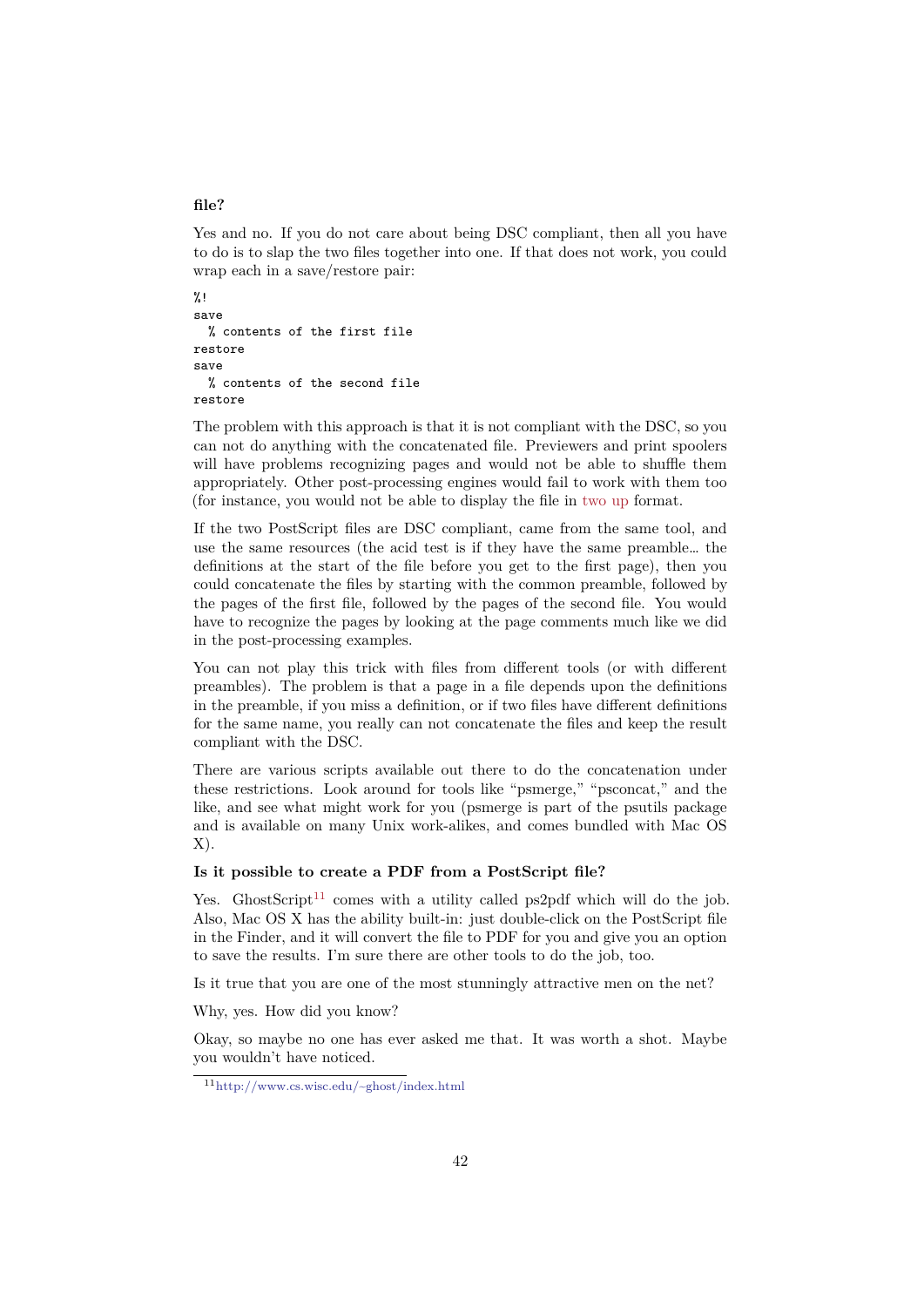By the way, you finished reading the FAQ, so here's a mailto link for you to send me e-mail<sup>12</sup> if you don't see your question here.

# **PostScri[pt](#page-42-4) Operators**

# **Operator: add**

*num1 num2* **add** *num3*

<span id="page-42-1"></span>This operator returns the addition of the two arguments.

- stackunderflow
- typecheck
- undefinedresult

See a[lso:](#page-57-2)

- [div](#page-57-3)
- [mul](#page-57-4)
- sub

# **Ope[rat](#page-50-0)or: arc**

<span id="page-42-2"></span>*x-coo[rd y-](#page-56-1)coord r ang1 ang2* **arc -**

This operator adds an arc to the current path. The arc is generated by sweeping a line segment of length *r*, and tied at the point (*x-coord y-coord*), in a counterclockwise direction from an angle *ang1* to an angle *ang2*. Note: a straight line segment will connect the current point to the first point of the arc, if they are not the same.

- limitcheck
- stackunderflow
- typecheck

# **Ope[rator: begin](#page-57-2)**

#### <span id="page-42-3"></span>*dict* **[begin -](#page-57-3)**

This operator pushes the dictionary *dict* onto the dictionary stack. Where it can be used for def and name lookup. This operator allows an operator to set up a dictionary for its own use (e.g. for local variables).

Errors:

- dictstacko[verfl](#page-45-0)ow
- invalidaccess
- stackunderflow
- typecheck

<span id="page-42-4"></span><span id="page-42-0"></span><sup>12</sup>m[ailto:pjw@tailrecursiv](#page-57-6)e.org?subject=First%20Guide%20to%20PostScript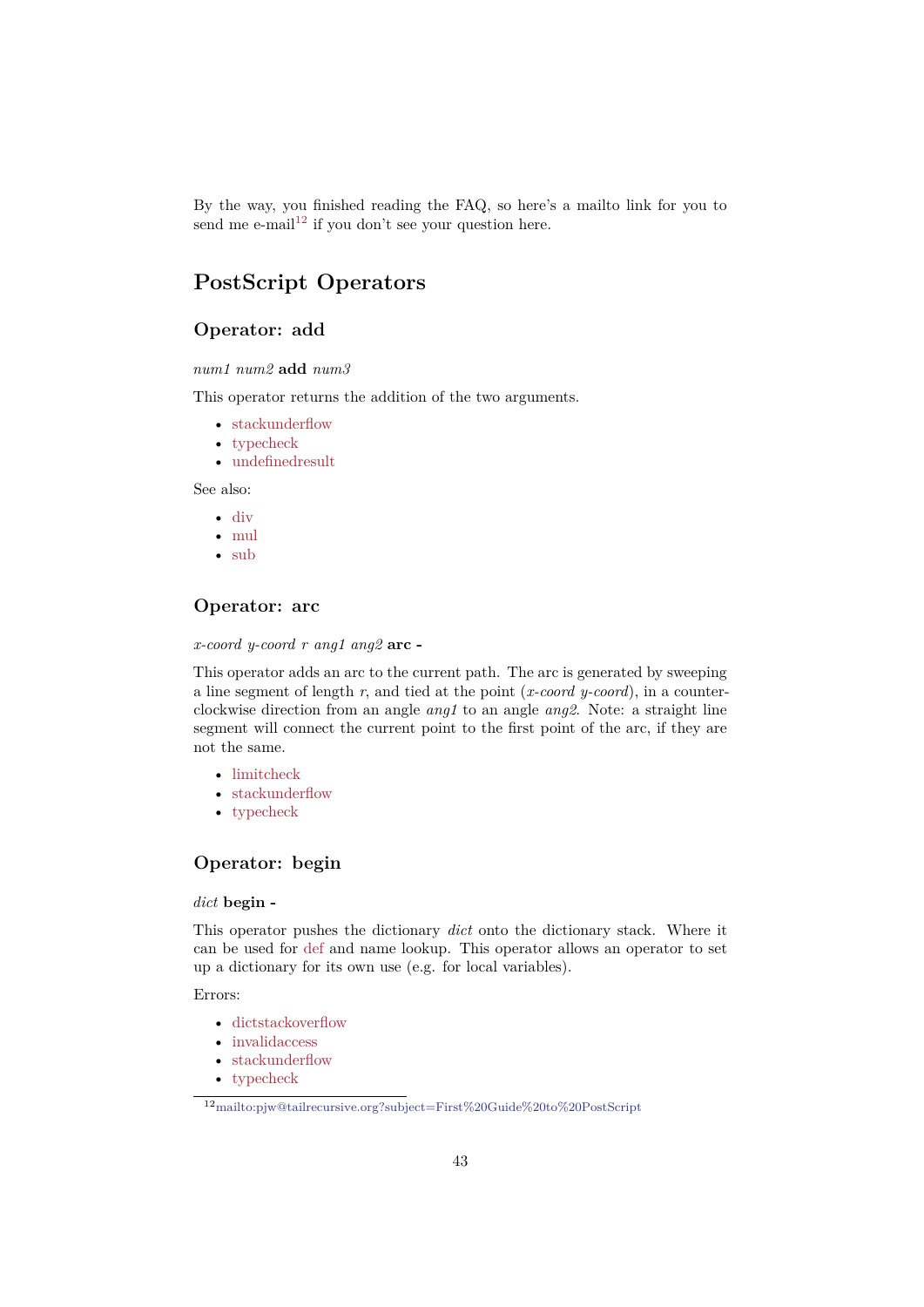# **Operator: bind**

#### *procedure1* **bind** *procedure2*

The bind operator goes through *procedure1* and replaces any operator names with their associate operators. Names which do not refer to operators are left alone. Operators within *procedure1* which have unrestricted access will have bind called on themselves before they are inserted into the procedure. The new procedure with operators instead of operator names is returned on the stack as *procedure2*.

The main effect and use of this operator is to reduce the amount of name lookup done by the interpreter. This speeds up execution and ties down the behavior of operators.

Errors:

• typecheck

# **Operator: clip**

#### <span id="page-43-0"></span>**- clip [-](#page-57-3)**

This operator intersects the current clipping path with the current path and sets the current clipping path to the results. Any part of a path drawn after calling this operator which extends outside this new clipping area will simply not be drawn. If the given path is open, clip will treat it as if it were closed. Also, clip does not destroy the current path when it is finished… it may be used for other activities.

It is important to note that there is no easy way to restore the clip path to a larger size once it has been set. The best way to set the clip path is to wrap it in a gsave and grestore pair.

#### Errors:

• limitcheck

# **Operator: closepath**

#### <span id="page-43-2"></span>- **clos[epath](#page-57-5)** -

This operator adds a line segment to the current path from the current point to the first point in the path. This closes the path so that it may be filled.

Errors:

• limitcheck

Also see the following operators:

- **newpath**
- **[moveto](#page-57-5)**
- <span id="page-43-1"></span>• **lineto**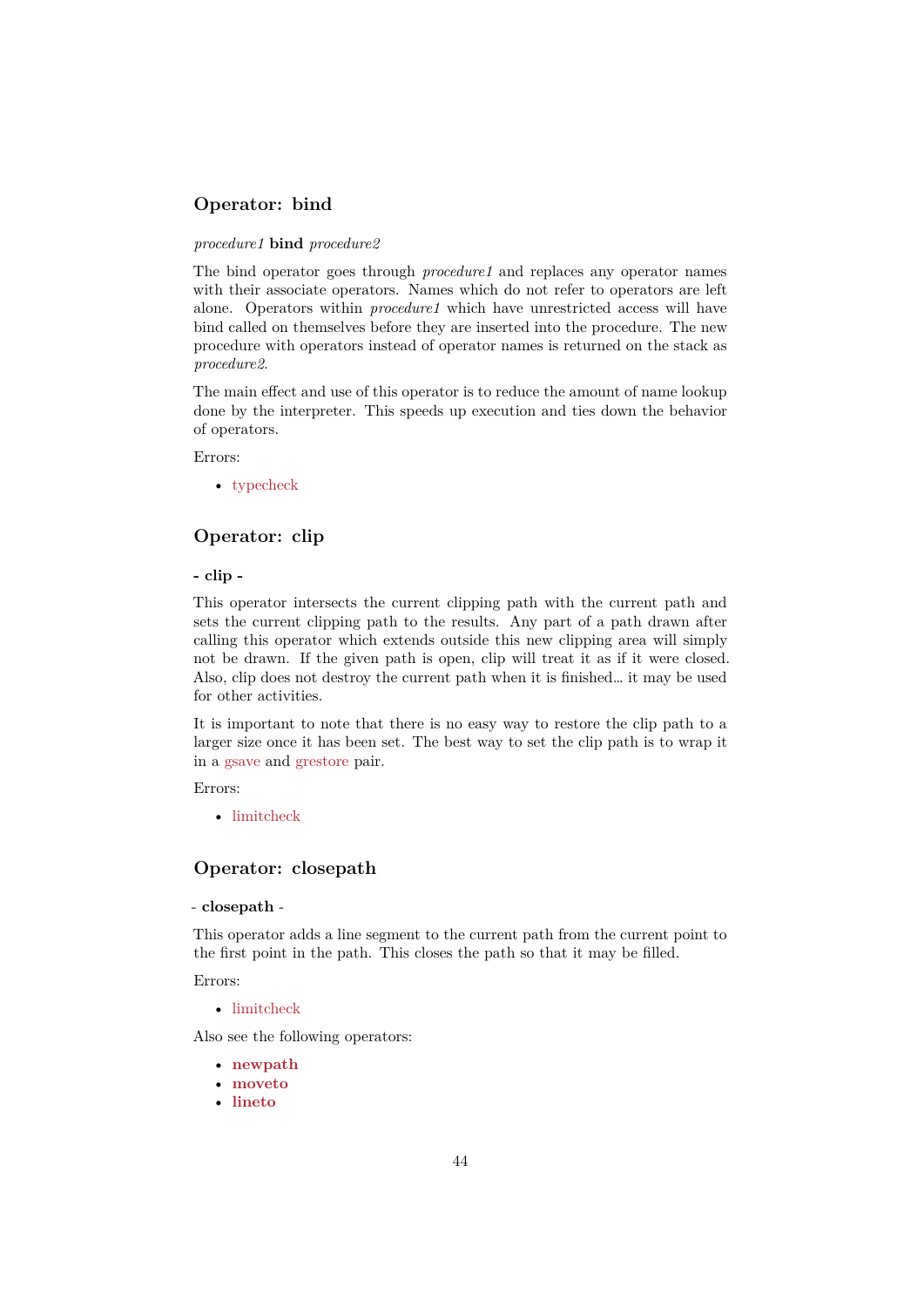# **Operator: charpath**

#### *string bool* **charpath -**

This operator takes the given string and appends the path which the characters define to the current path. The result is can be used as any other path for stroking, filling, or clipping.

The boolean argument informs charpath what to do if the font was not designed to be stoked. If the boolean is true, the path will be modified to be filled and clipped (but not stroked). If the boolean is false, the path will be suitable to be stroked (but not filled or clipped).

- limitcheck
- nocurrentpoint
- stackunderflow
- typecheck

See a[lso:](#page-57-5)

- [clip](#page-57-2)
- [fill](#page-57-3)
- show
- stroke

# **Ope[rato](#page-55-2)r: colorimage**

### <span id="page-44-0"></span>*width [height](#page-55-0) bppc data\_1* … *data\_n separate channels* **colorimage -**

This operator draws a color image in the unit square from  $(0,0)$  to  $(1, 1)$ . The source information is a raster image *width* pixels wide by *height* pixels high. The image is composed of *channels* color channels (1, 3, or 4), and each pixel is represented by *bppc* bits in each channel. If *separate* is false, there will be only one *data* operand. Otherwise, there will be one for each channel. The *data* operand can be a number of things, but is usually a procedure that returns a string of bytes with the channel data each time it is called. The procedure will be called repeatedly until all pixels have been processed. The image is processed from left-to-right, top-to-bottom.

- invalidaccess
- ioerror
- limitcheck
- rangecheck
- [stackunderflo](#page-57-7)w
- [typeche](#page-57-9)ck
- [undefined](#page-57-5)
- [undefinedre](#page-57-10)sult

#### See a[lso:](#page-57-2)

<span id="page-44-1"></span>• [image](#page-57-11)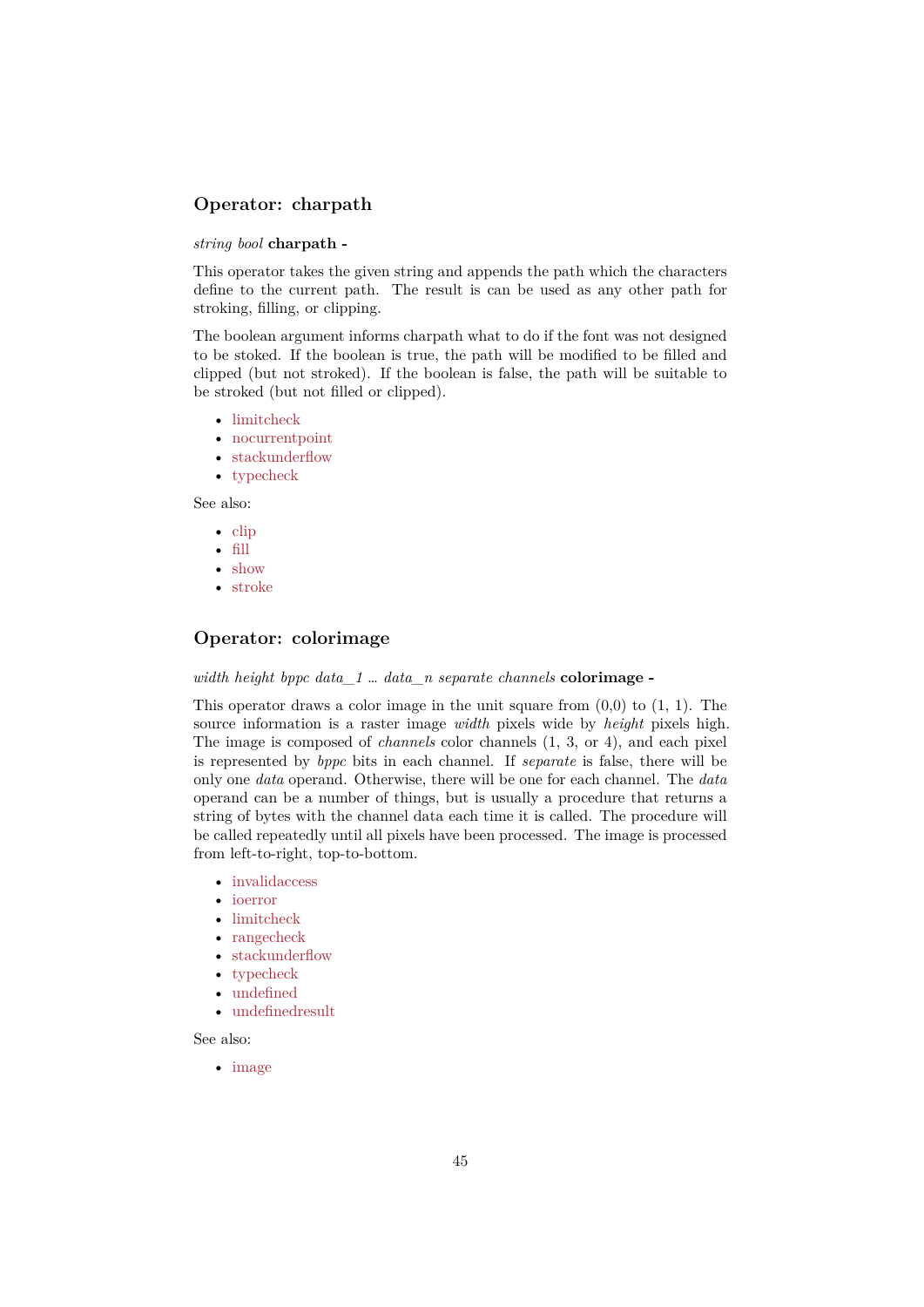# **Operator: curveto**

#### *x1 y1 x2 y2 x3 y3* **curveto -**

This operator draws a curve from the current point to the point (*x3*, *y3*) using points (*x1*, *y1*) and (*x2*, *y2*) as control points. The curve is a Bézier cubic curve. In such a curve, the tangent of the curve at the current point will be a line segment running from the current point to  $(x1, y1)$  and the tangent at  $(x3, y3)$ is the line running from  $(x3, y3)$  to  $(x2, y2)$ .

- limitcheck
- nocurrentpoint
- stackunderflow
- typecheck

See a[lso:](#page-57-5)

- [arc](#page-57-2)
- [lineto](#page-57-3)
- moveto

# **Ope[rator](#page-49-1): def**

#### <span id="page-45-0"></span>*name [value](#page-50-2)* **def -**

This operator associates the *name* with *value* in the dictionary at the top of the dictionary stack. This operator essentially defines names to have values in the dictionary and is used to define variables and operators.

Errors:

- dictfull
- invalidaccess
- limitcheck
- stackunderflow
- [typeche](#page-57-12)ck
- [VMerror](#page-57-7)

# **Ope[rator: d](#page-57-3)[iv](#page-57-2)**

#### <span id="page-45-1"></span>*num1 [num2](#page-57-13)* **div** *num3*

This operator returns the result of dividing *num1* by *num2*. The result is always a real.

- stackunderflow
- typecheck
- undefinedresult

See a[lso:](#page-57-2)

- [add](#page-57-3)
- [mul](#page-57-4)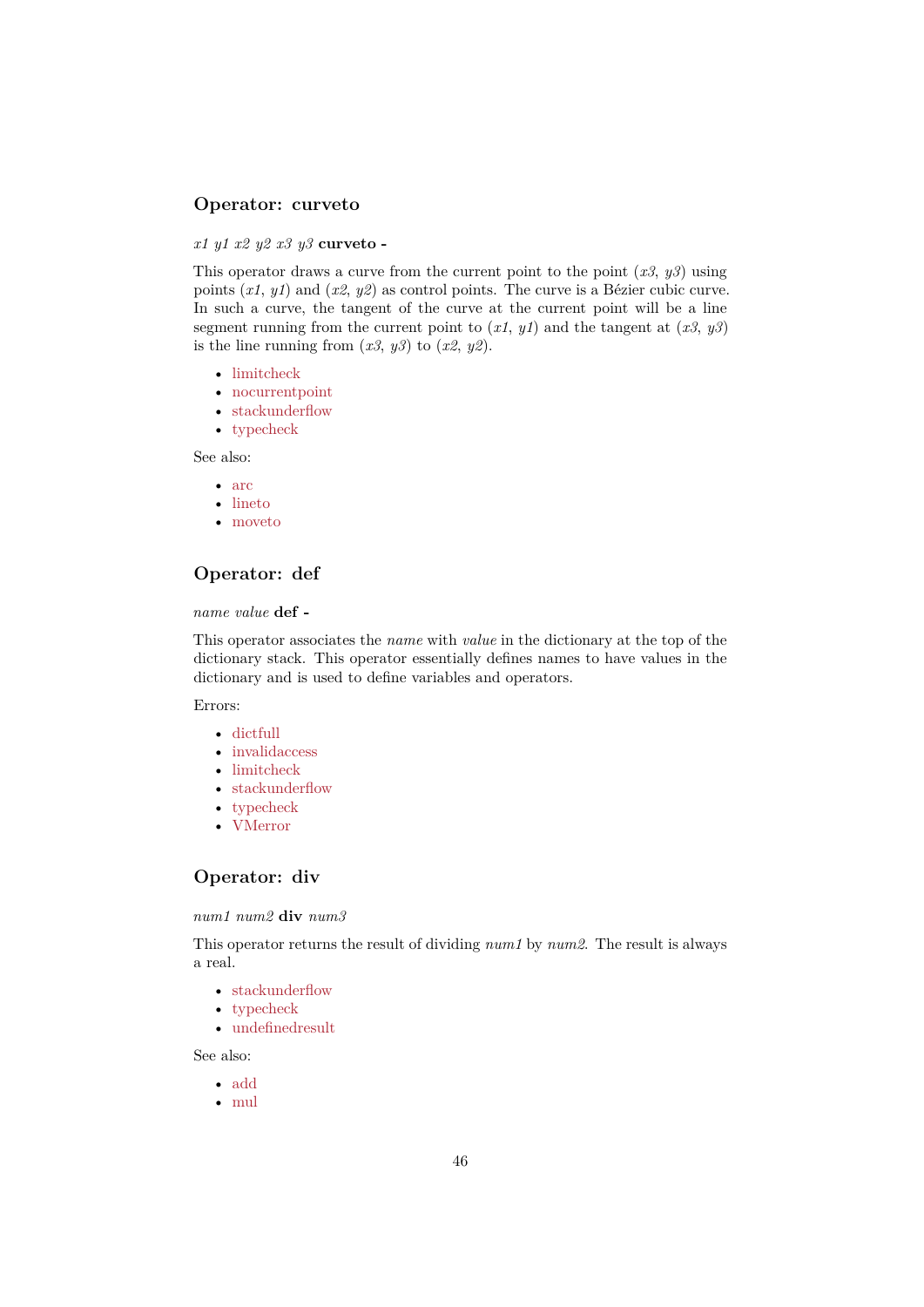• sub

# **Operator: dup**

### <span id="page-46-1"></span>*object* **[du](#page-56-1)p** *object object*

This operate pushes a second copy of the topmost object on the operand stack. If the object is a reference to an array, string, or similar composite object, only the reference is duplicated; both references will still refer to the same object.

See also:

- exch
- index
- pop

Errors:

- [stacko](#page-49-0)verflow
- [stac](#page-51-2)kunderflow

# **Ope[rator: end](#page-57-14)**

#### <span id="page-46-2"></span>**- end [-](#page-57-2)**

This operator pops the topmost dictionary off of the dictionary stack. The dictionary below it becomes the new current dictionary.

Errors:

• dictstackunderflow

# **Operator: exch**

#### <span id="page-46-3"></span>*value[1 value2](#page-57-15)* **exch** *value2 value1*

This operator simply exchanges the top two items on the operand stack. It does not matter what the operands are.

See also:

- dup
- index
- pop

Error[s:](#page-46-1)

<span id="page-46-0"></span>• [stacku](#page-49-0)nderflow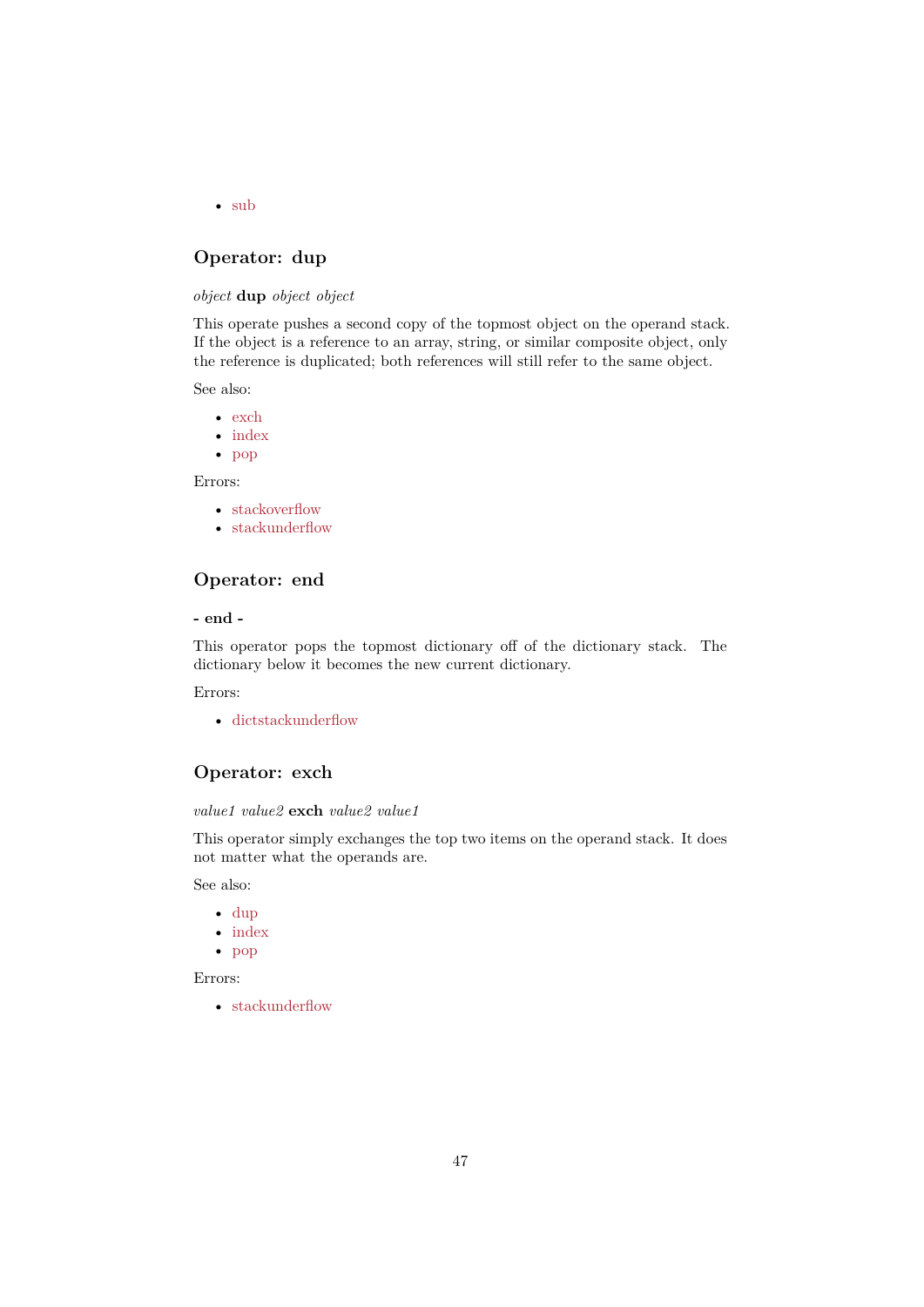# **Operator: fill**

**- fill -**

This operator closes and fills the current path with the current color. Any ink within the path is obliterated. Note that fill blanks out the current path as if it had called newpath. If you want the current path preserved, you should use gsave and grestore to preserve the path.

Errors:

• limitch[eck](#page-50-1)

# **Operator: findfont**

#### <span id="page-47-2"></span>*name* **[findfont](#page-57-5)** *font*

This operator looks for the named font in the font dictionary. If it finds the font, it pushes the font on the stack for later processing. It signals an error if the font can not be found.

Errors:

- invalidfont
- stackunderflow
- typecheck

Also [see the follo](#page-57-16)wing operators:

- **[scalefont](#page-57-2)**
- **[setfont](#page-57-3)**

# **Ope[rator: fo](#page-53-0)r**

#### <span id="page-47-0"></span>*initial [increme](#page-53-1)nt limit proc* **for -**

This operator will execute *proc* repeatedly. The first time *proc* is executed, it will be given *initial* as the top operand. Each time it is executed after that, the top operand will be incremented by *increment*. This process will continue until the argument would have exceeded *limit*.

- stackoverflow
- stackunderflow
- typecheck

See a[lso:](#page-57-14)

- [if](#page-57-2)
- <span id="page-47-1"></span>• [ifelse](#page-57-3)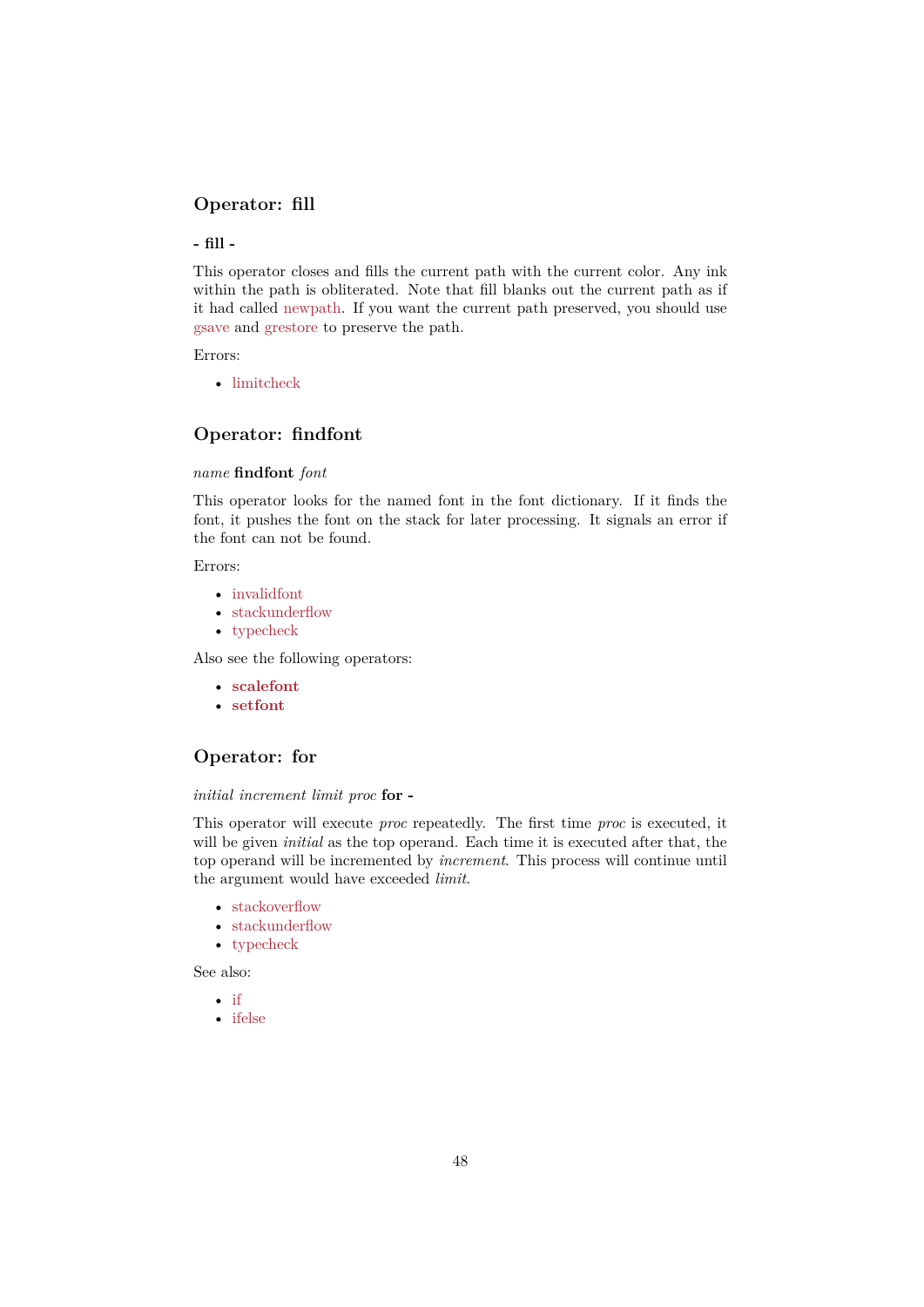# **Operator: grestore**

#### **- grestore -**

Sets the current graphics state to the topmost graphics state on graphics state stack and pops that state off the stack. This operator is almost always used in conjunction with gsave.

# **Operator: gsave**

#### <span id="page-48-1"></span>*-* **gsave -**

This operator pushes a copy of the current graphics state onto the graphics state stack. The graphics state consists of (among other things):

- Current Transformation Matrix
- Current Path
- Clip Path
- Current Color
- Current Font
- Current Gray Value

gsave is typically used with grestore whenever you need to change the graphics state temporarily and return to the original.

Errors:

• limitcheck

# **Operator: if**

#### <span id="page-48-2"></span>*bool proc* **[if -](#page-57-5)**

This operator will execute *proc* if *bool* is true.

- stackunderflow
- typecheck

# **Ope[rator: ifelse](#page-57-2)**

<span id="page-48-3"></span>*bool p[roc1 proc2](#page-57-3)* **ifelse -**

This operator will execute *proc1* if *bool* is true and *proc2* otherwise.

- stackunderflow
- typecheck

# **Ope[rator: imag](#page-57-2)e**

<span id="page-48-0"></span>*width [height bpp](#page-57-3) data* **image -**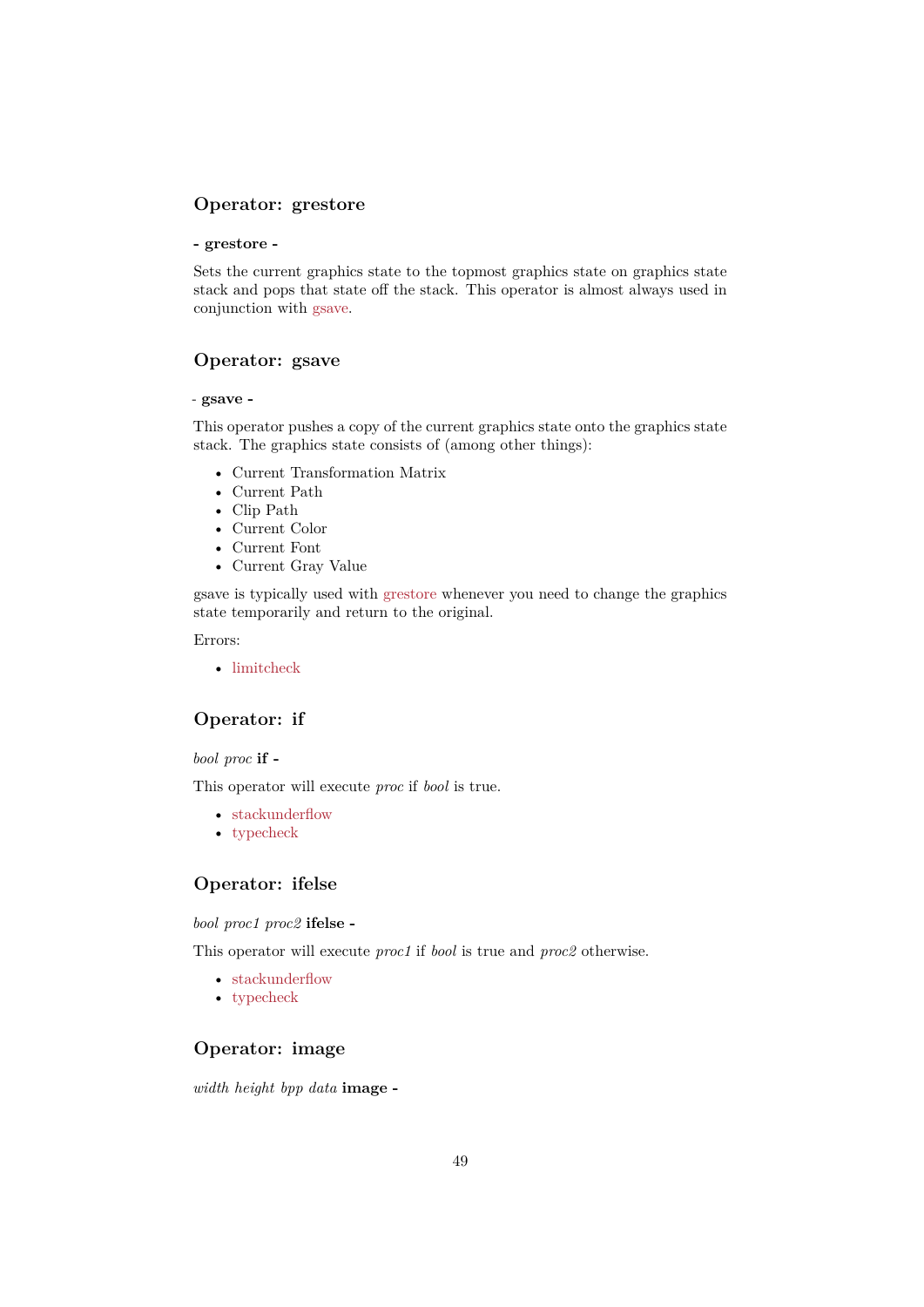This operator draws a grayscale image in the unit square from  $(0,0)$  to  $(1, 1)$ . The source information is a raster image *width* pixels wide by *height* pixels high. Each pixel is represented by *bpp* bits. The *data* operand can be a number of things, but is usually a procedure that returns a string of bytes with the grayscale data each time it is called. The procedure will be called repeatedly until all pixels have been processed. The image is processed from left-to-right, top-to-bottom.

- invalidaccess
- ioerror
- limitcheck
- rangecheck
- [stackunderflo](#page-57-7)w
- [typeche](#page-57-9)ck
- [undefined](#page-57-5)
- [undefinedre](#page-57-10)sult

See a[lso:](#page-57-2)

• [colorimage](#page-57-11)

# **Operator: index**

<span id="page-49-0"></span>*value[\\_n … value\\_](#page-44-0)0 n* **index** *value\_n … value\_0 value\_n*

This operator grabs the nth item off the operand stack (item 0 is the one just under the index you push on the stack for the operator) and pushes it on top of the stack.

See also:

- dup
- exch
- pop

Error[s:](#page-46-1)

- [rang](#page-46-3)echeck
- [stac](#page-51-2)kunderflow
- typecheck

# **Ope[rator: linet](#page-57-2)o**

<span id="page-49-1"></span>*x-coo[rd y-coord](#page-57-3)* **lineto** -

This operator adds a line into the path. The line is from the current point to the point (*x-coord y-coord*). After the line is added to the path, the current point is set to (*x-coord y-coord*). It is an error to call **lineto** without having a current point.

#### Errors:

• limitcheck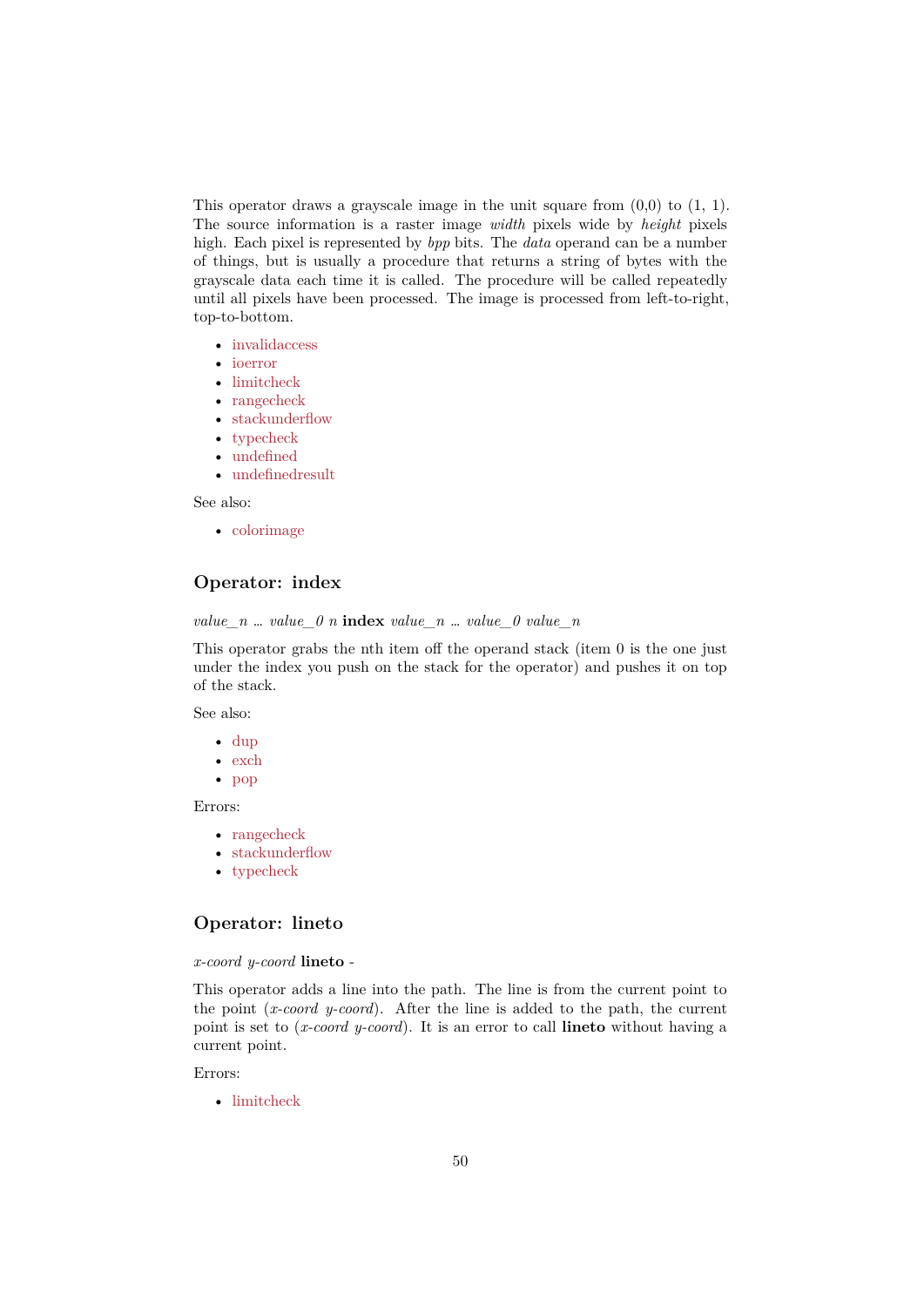- nocurrentpoint
- stackunderflow
- typecheck

Also [see the following](#page-57-8) operators:

- **[rlineto](#page-57-2)**
- **[moveto](#page-57-3)**
- **rmoveto**
- **curveto**
- **[arc](#page-51-0)**
- **[closepat](#page-50-2)h**

# **Ope[rat](#page-42-2)[or:](#page-44-1) moveto**

#### <span id="page-50-2"></span>*x-coo[rd y-coord](#page-43-2)* **moveto** -

This operator moves the current point of the current path to the given point in user space. If a **moveto** operator immediately follows another **moveto** operator, the previous one is erased.

Errors:

- limitcheck
- stackunderflow
- typecheck

Also [see the follo](#page-57-5)wing operators:

- **[rmoveto](#page-57-2)**
- **[lineto](#page-57-3)**
- **curveto**
- **arc**
- **[closepath](#page-52-2)**

# **Ope[rat](#page-42-2)[or:](#page-44-1) mul**

#### <span id="page-50-0"></span>*value[1 value2](#page-43-2)* **mul** *product*

This operator multiplies the first two operands on the stack and pushes the result back onto the stack. The result is an integer if both operands are integers and the product is not out of range. If the product is too big, or one of the operands is a real, the result will be a real.

Errors:

- stackunderflow
- typecheck
- <span id="page-50-1"></span>• undefinedresult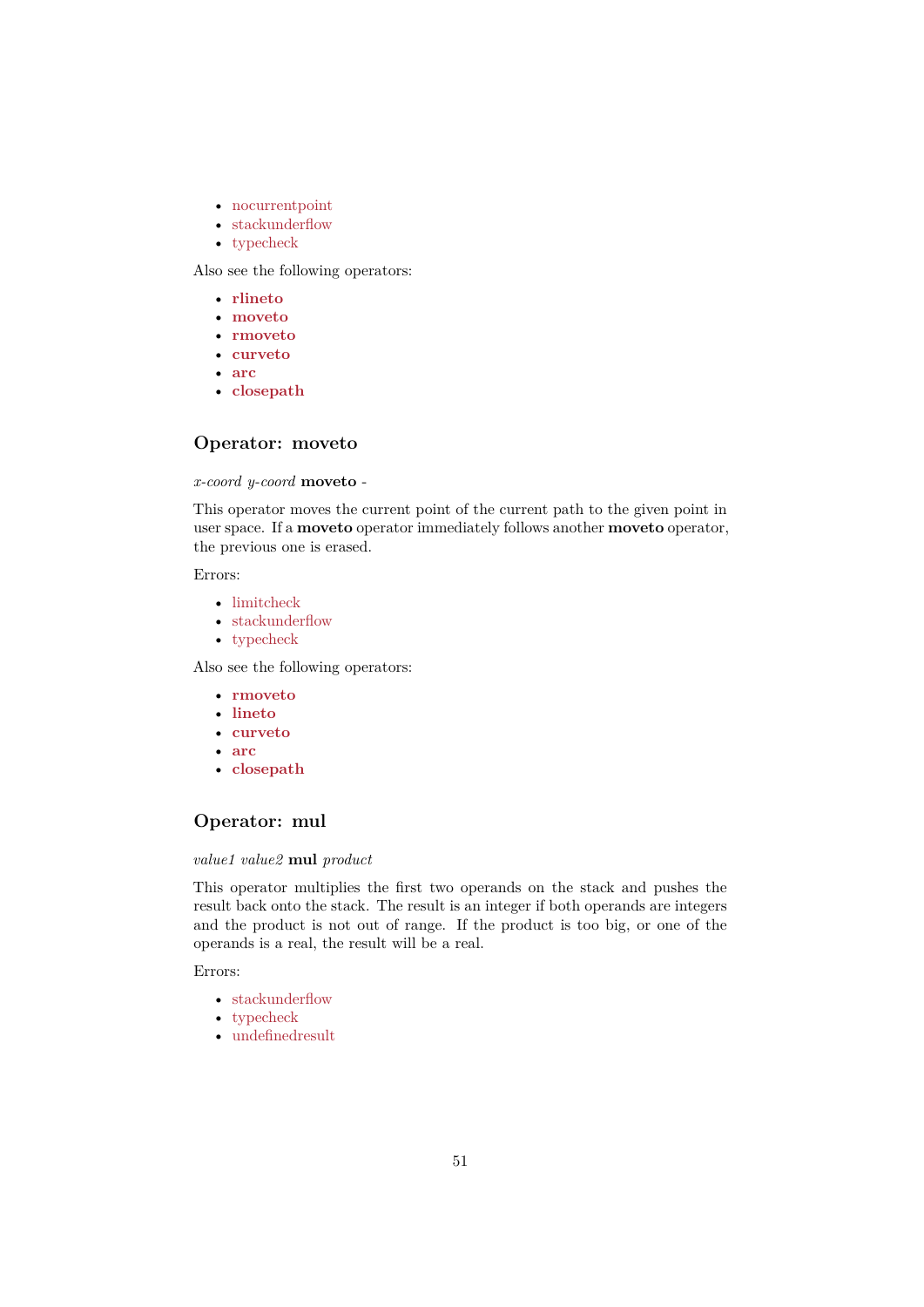# **Operator: newpath**

#### **- newpath -**

The newpath operator clears out the current path and prepares the system to start a new current path. This operator should be called before starting *any* new path, even though some operators call it implicitly.

# **Operator: pop**

#### <span id="page-51-2"></span>*value* **pop -**

This operator just removes the top-most item off of the operand stack.

See also:

- dup
- exch
- index

Error[s:](#page-46-1)

• [stack](#page-46-3)underflow

# **Operator: restore**

#### <span id="page-51-1"></span>*state* **[restore](#page-51-2)** -

This restores the total state of the PostScript system to the state saved in *state*.

Errors:

- invalidrestore
- stackunderflow
- typecheck

See a[lso:](#page-57-17)

• [save](#page-57-2)

### **Operator: rlineto**

#### <span id="page-51-0"></span>*dx dy* **[rlin](#page-52-1)eto** -

This operator adds a line into the path. The line is from the current point to a point found by adding *dx* to the current *x* and *dy* to the current *y*. After line is added to the path, the current point is set to the new point. It is an error to call **lineto** without having a current point.

#### Errors:

- limitcheck
- nocurrentpoint
- stackunderflow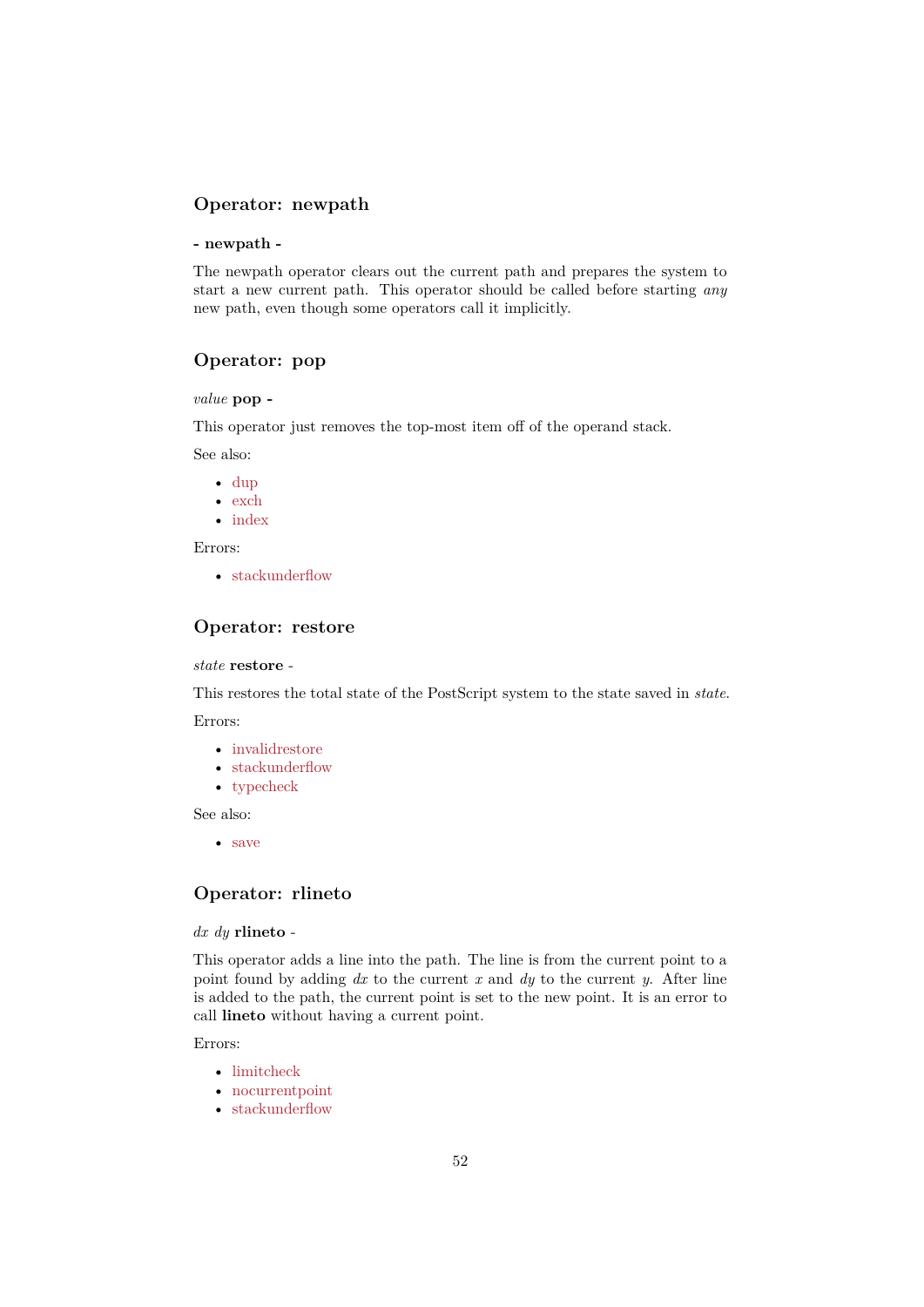• typecheck

Also see the following operators:

- **lineto**
- **[moveto](#page-57-3)**
- **rmoveto**
- **curveto**
- **[arc](#page-49-1)**
- **[closepat](#page-50-2)h**

# **Ope[rat](#page-42-2)[or:](#page-44-1) rmoveto**

#### <span id="page-52-2"></span>*dx dy* **[rmoveto](#page-43-2)** -

This operator moves the current point of the current path by adding *dx* to the current *x* and *dy* to the current *y*.

Errors:

- limitcheck
- stackunderflow
- typecheck

Also [see the follo](#page-57-5)wing operators:

- **[moveto](#page-57-2)**
- **[lineto](#page-57-3)**
- **curveto**
- **arc**
- **[closepat](#page-50-2)h**

# **Ope[rat](#page-42-2)[or:](#page-44-1) rotate**

#### <span id="page-52-0"></span>*angle* **[rotate -](#page-43-2)**

This operator has the effect of rotating the user space counter-clockwise by *angle* degrees (negative angles rotate clockwise). The rotation occurs around the current origin.

- rangecheck
- stackunderflow
- typecheck

See a[lso:](#page-57-10)

- [scale](#page-57-2)
- [translate](#page-57-3)

# **Ope[rato](#page-53-2)r: save**

<span id="page-52-1"></span>- **save** *[state](#page-56-0)*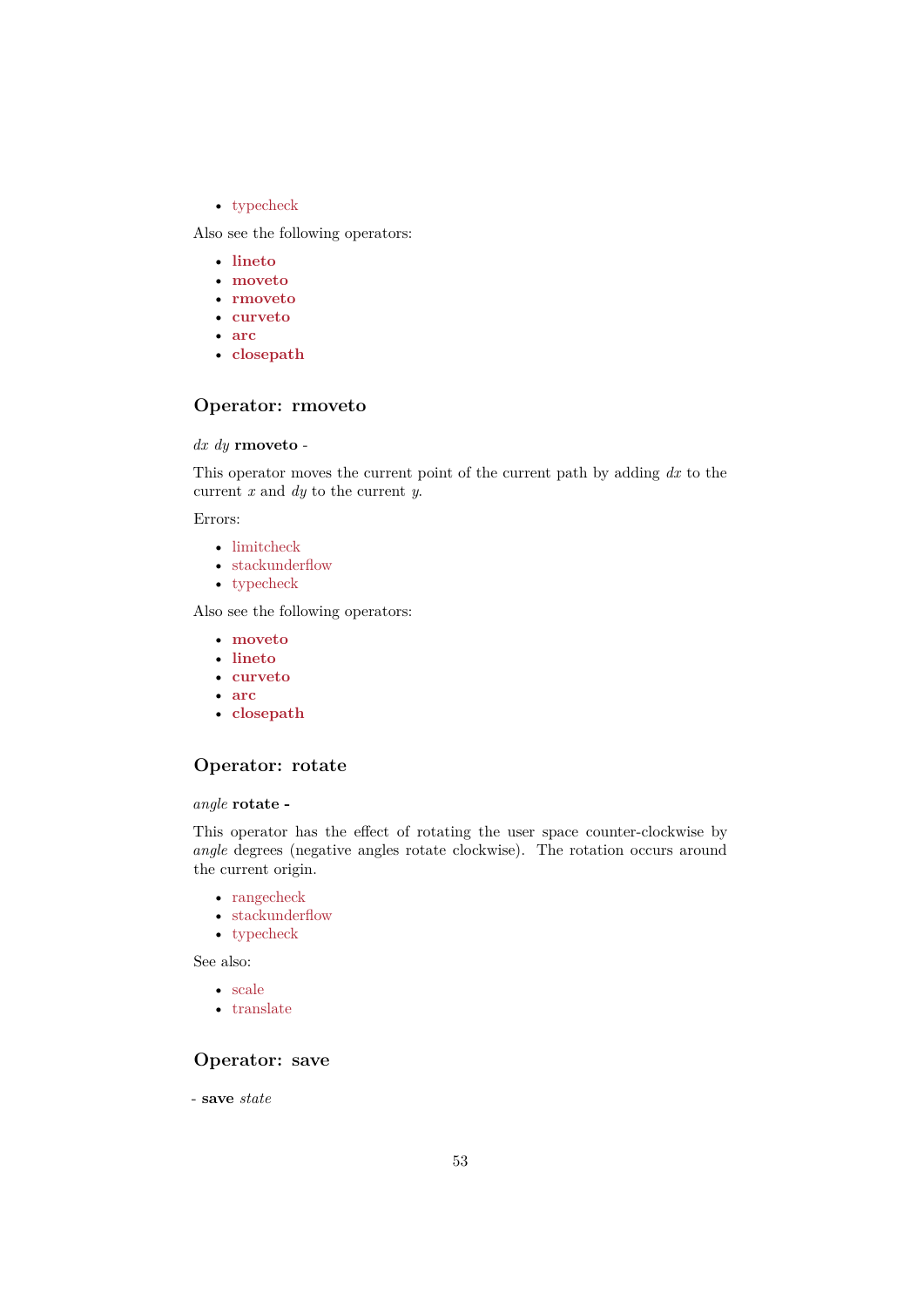This operator gathers up the complete state of the PostScript system and saves it in *state*. Errors:

- limitcheck
- stackoverflow

See Also:

• [restore](#page-57-5)

# **Operator: scale**

<span id="page-53-2"></span>*sx sy* **[scale -](#page-51-1)**

This operator has the effect of scaling the user coordinates. All coordinates will be multiplied by *sx* in the horizontal direction, and *sy* in the vertical.

The origin will not be affected by this operation.

- rangecheck
- stackunderflow
- typecheck

See a[lso:](#page-57-10)

- [rotate](#page-57-2)
- [translate](#page-57-3)

# **Ope[rator](#page-52-0): scalefont**

#### <span id="page-53-0"></span>*font size* **[scale](#page-56-0)font** *font*

This operator takes the given font and scales it by the given scale factor. The resulting scaled font is pushed onto the stack. A *size* of one produces the same sized characters as the original font, 0.5 produces half-size characters, and so on.

Errors:

- invalidfont
- stackunderflow
- typecheck
- undefined

Also [see the foll](#page-57-16)[owing](#page-57-2) operators:

- **[findfont](#page-57-3)**
- **[setfont](#page-57-11)**

# **Ope[rator: s](#page-47-2)etfont**

<span id="page-53-1"></span>*font* **[setfont](#page-53-1)** -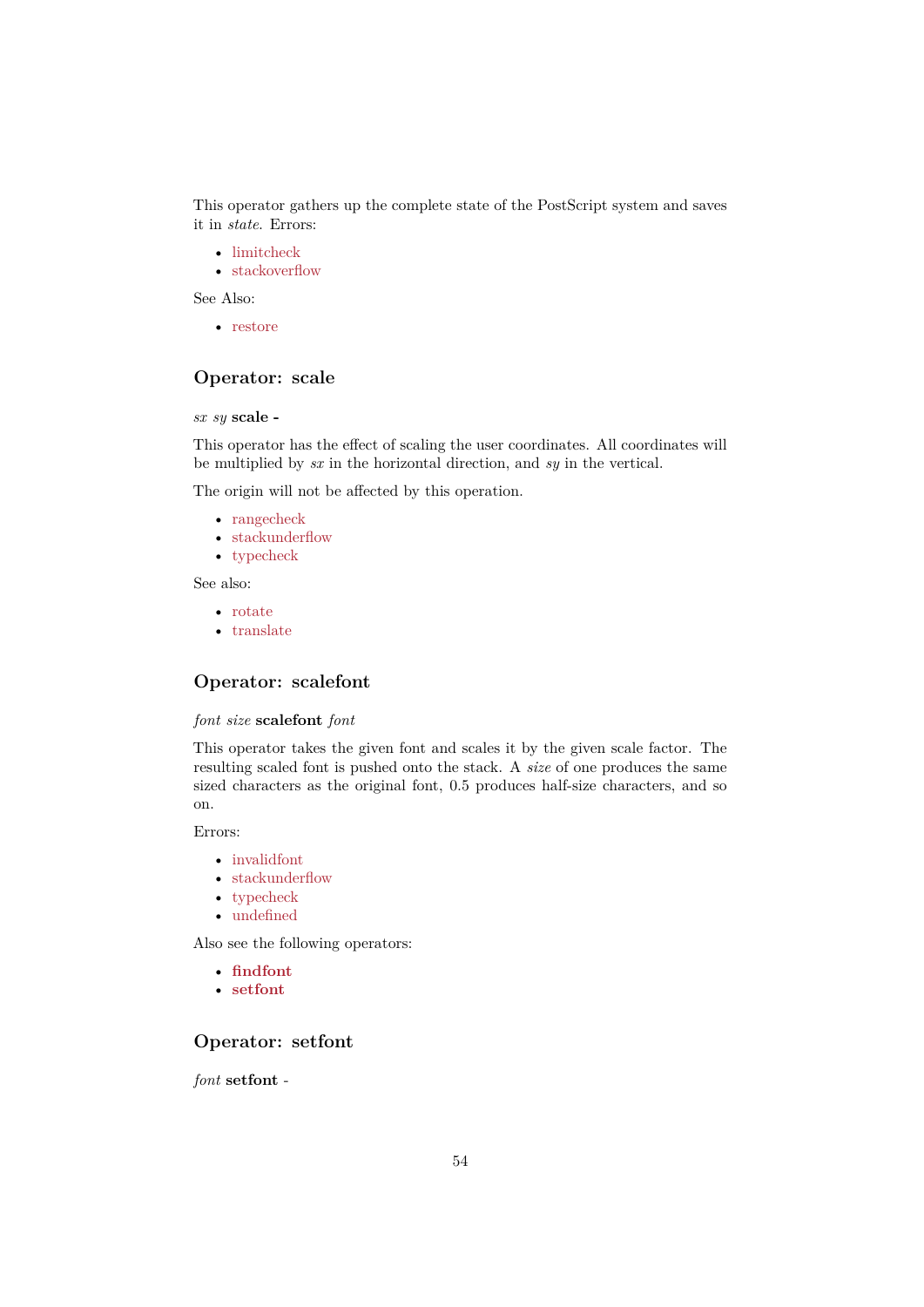This operator sets the current font to be *font*. This font can be the result of any font creation or modification operator. This font is used in all subsequent character operations like show.

- invalidfont
- stackunderflow
- typecheck

Also [see:](#page-57-16)

- [findfont](#page-57-2)
- [scalefont](#page-57-3)

# **Ope[rator:](#page-47-2) setcymkcolor**

#### <span id="page-54-2"></span>*cyan [magenta](#page-53-0) yellow black* **setcymkcolor -**

Sets the color of the ink to the color in the CYMK color space specified by *cyan*, *magenta*, *yellow*, and *black*. The components must be between 0 (none) to 1 (full).

- stackunderflow
- typecheck
- undefined

See a[lso:](#page-57-2)

- [setgray](#page-57-3)
- [setrgbcolo](#page-57-11)r

# **Ope[rator:](#page-54-0) setgray**

<span id="page-54-0"></span>*gray-value* **[setgra](#page-55-3)y** - This operator sets the current intensity of the ink to *grayvalue*. *gray-value* must be a number from 0 (black) to 1 (white). This will affect all markings stroked or filled onto the page. This applies even to path components created before the call to **setgray** as long as they have not yet been stroked.

- stackunderflow
- typecheck
- undefined

See a[lso:](#page-57-2)

- [setcymkco](#page-57-3)lor
- [setrgbcolo](#page-57-11)r

# **Ope[rator: setl](#page-54-2)inewidth**

<span id="page-54-1"></span>*width* **[setlinewid](#page-55-3)th** - This operator sets the width of all lines to be stroked to *width*, which must be specified in points. A line width of zero is possible and is interpreted to be a hairline, as thin as can be rendered on the given device.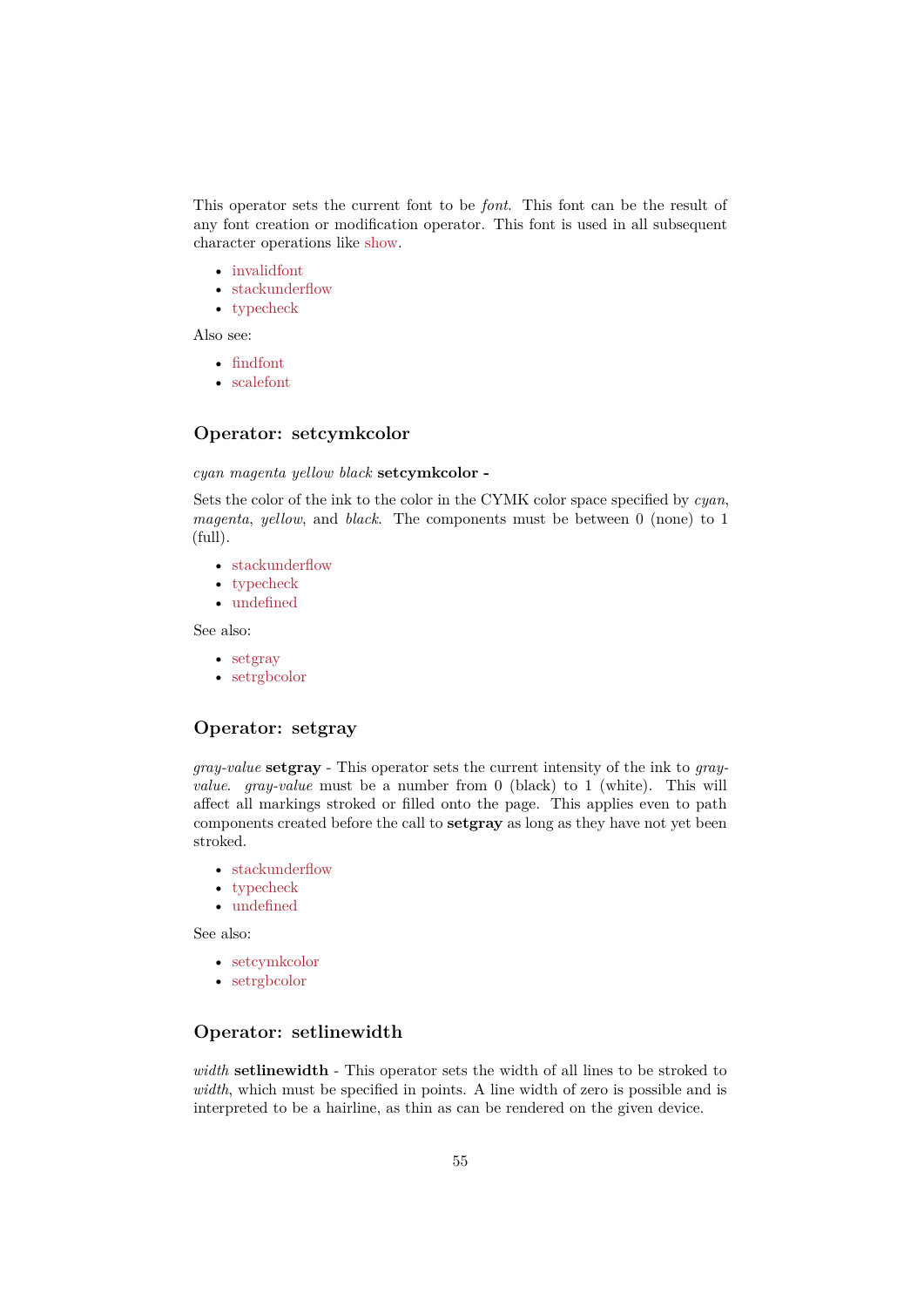- stackunderflow
- typecheck

# **Ope[rator: setrg](#page-57-2)bcolor**

#### <span id="page-55-3"></span>*red gr[een blue](#page-57-3)* **setrgbcolor -**

Sets the color of the ink to the color in the RGB color space specified by *red*, *green*, and *blue*. The components must be between 0 (none) to 1 (full).

- stackunderflow
- typecheck
- undefined

See also:

- [setcymkco](#page-57-3)[lor](#page-57-2)
- [setgray](#page-57-11)

# **Ope[rator: sho](#page-54-2)w**

#### <span id="page-55-2"></span>*string* **[show -](#page-54-0)**

This operator draws the given string onto the page. The current graphics state applies, so the current font, fontsize, gray value, and current transformation matrix all apply.

The location for the text is set by the current point. The current point will specify the leftmost point of the baseline for the text.

- [•](#page-3-1) invalidaccess
- invalidfont
- nocurrentpoint
- rangecheck
- [stackunderflo](#page-57-7)w
- [typecheck](#page-57-16)

See a[lso:](#page-57-8)

- [charpath](#page-57-2)
- [moveto](#page-57-3)
- setfont

# **Ope[rator:](#page-50-2) showpage**

### <span id="page-55-1"></span>- **sho[wpage](#page-53-1)** -

<span id="page-55-0"></span>This operator commits the current page to print and ejects the page from printing device. **showpage** also prepares a new blank page.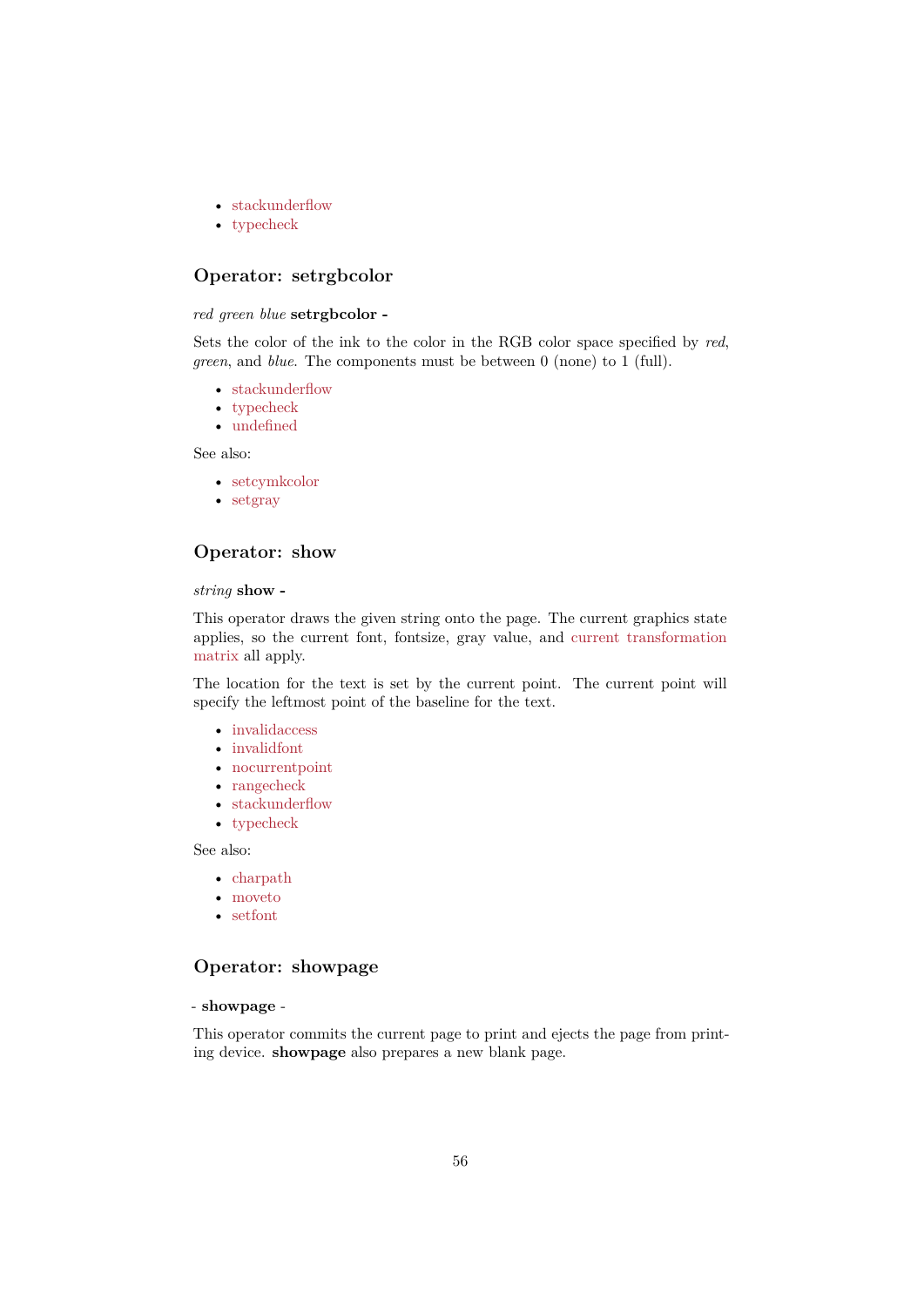# **Operator: stroke**

#### **- stroke -**

This operator draws a line along the current path using the current settings. This includes the current line thickness, current pen color, current dash pattern, current settings for how lines should be joined, and what kind of caps they should have. These settings are the settings at the time the stroke operator is invoked.

A closed path consisting of two or more points at the same location is a degenerate path. A degenerate path will be drawn only if you have set the line caps to round caps. If your line caps are not round caps, or if the path is not closed, the path will not be drawn. If the path is drawn, it will appear as a filled circle center at the point.

Errors:

• limitcheck

# **Operator: sub**

<span id="page-56-1"></span>*num1 [num2](#page-57-5)* **sub** *num3*

This operator returns the result of subtracting *num2* from *num1*.

- stackunderflow
- typecheck
- undefinedresult

See a[lso:](#page-57-2)

- [add](#page-57-3)
- [div](#page-57-4)
- mul

# **Ope[ra](#page-45-1)[t](#page-42-1)or: translate**

### <span id="page-56-0"></span>*x-coo[rd y-](#page-50-0)coord* **translate -**

This operator has the affect of moving the origin to the point (*x-coord*, *y-coord*) in the current user space.

- rangecheck
- stackunderflow
- typecheck

See a[lso:](#page-57-10)

- [rotate](#page-57-2)
- [scale](#page-57-3)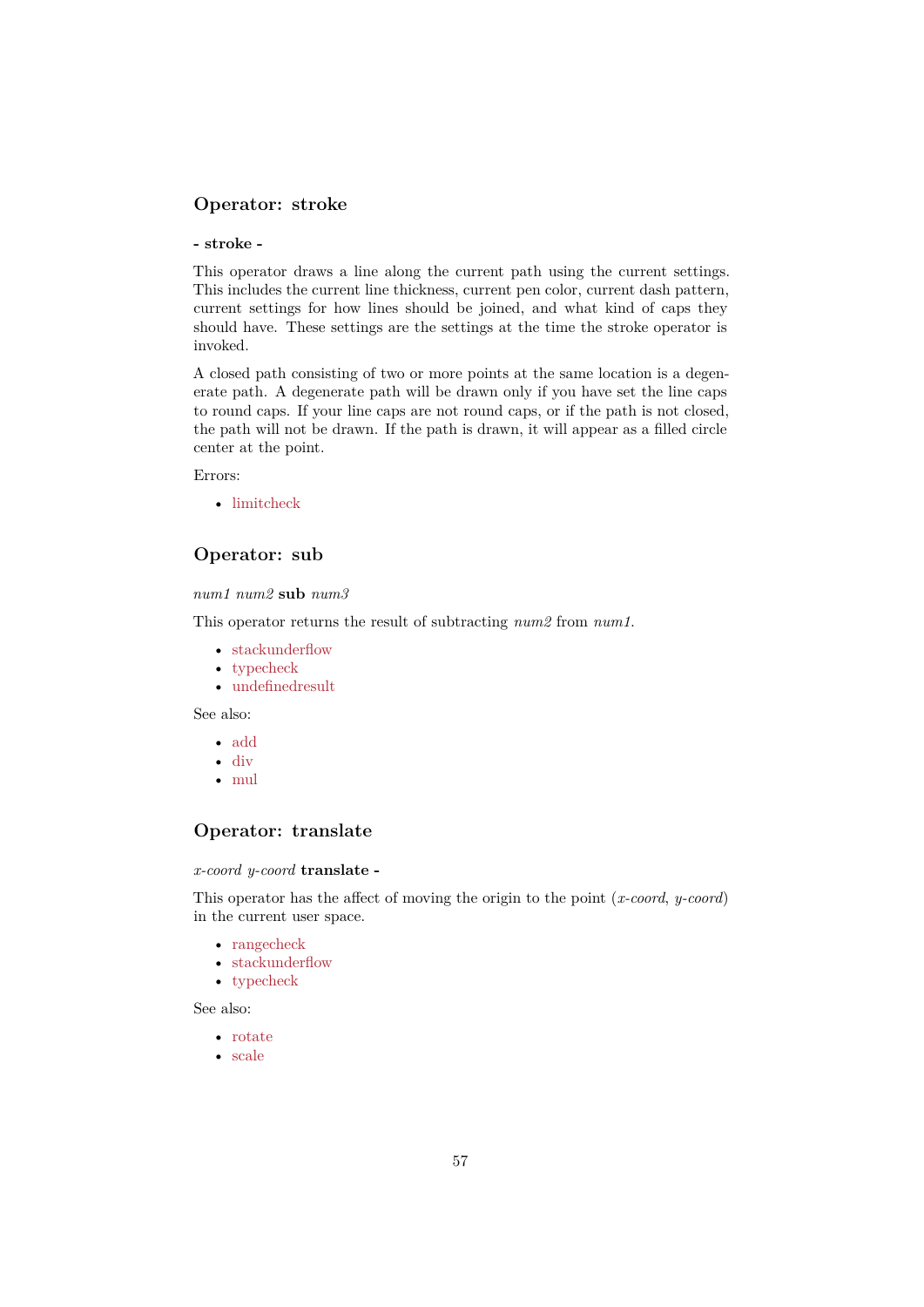# **Errors You Might Encounter**

<span id="page-57-16"></span><span id="page-57-15"></span><span id="page-57-12"></span><span id="page-57-7"></span><span id="page-57-6"></span>**configurationerror** setpagedevice request can not be satisfied **dictfull** dictionary is full **dictstackoverflow** too many begins **dictstackundeflow** too many ends **invalidaccess** access attribute violated (e.g. attempted to write a read-only object) **invalidfont** bad font name or [dictio](#page-42-3)nary **invalidrestore** the saved state [obj](#page-46-2)ect is too old to restore **ioerror** some kind of error during input or output **limitcheck** some implementation-dependent size restriction has been exceeded **nocurrentpoint** the current point is not defined, yet **rangecheck** operand is too big or too small **stackoverflow** the stack was full before the last p[ush](#page-51-1) **stackunderflow** you tried to pop from an empty stack **syntaxerror** PostScript's syntax has been violated **typecheck** operand is of the wrong type **undefined** name is not defined in any dictionary on the stack **undefinedresult** the result of the last numeric operation is invalid (*e.g.* division by zero) **VMerror** virtual memory full

# <span id="page-57-17"></span><span id="page-57-14"></span><span id="page-57-11"></span><span id="page-57-10"></span><span id="page-57-9"></span><span id="page-57-8"></span><span id="page-57-5"></span><span id="page-57-4"></span><span id="page-57-3"></span><span id="page-57-2"></span>**String Escape Codes**

<span id="page-57-13"></span><span id="page-57-0"></span>**\n** Newline

- **\r** Carriage return
- **\t** Horizontal TAB
- **\b** Backspace
- **\f** Form feed
- **\\** Backslash
- **\(** Left parenthesis
- **\)** Right parenthesis

**\ddd** The character code ddd, where ddd is in octal.

In addition to these basic codes, a backslash just before a newline allows you to break a string across two lines without inserting a newline into the string. That is, the string:

(This is a  $\setminus$ string \ that has no \ newlines)

<span id="page-57-1"></span>is equivalent to the string:(This is a string that has no newlines).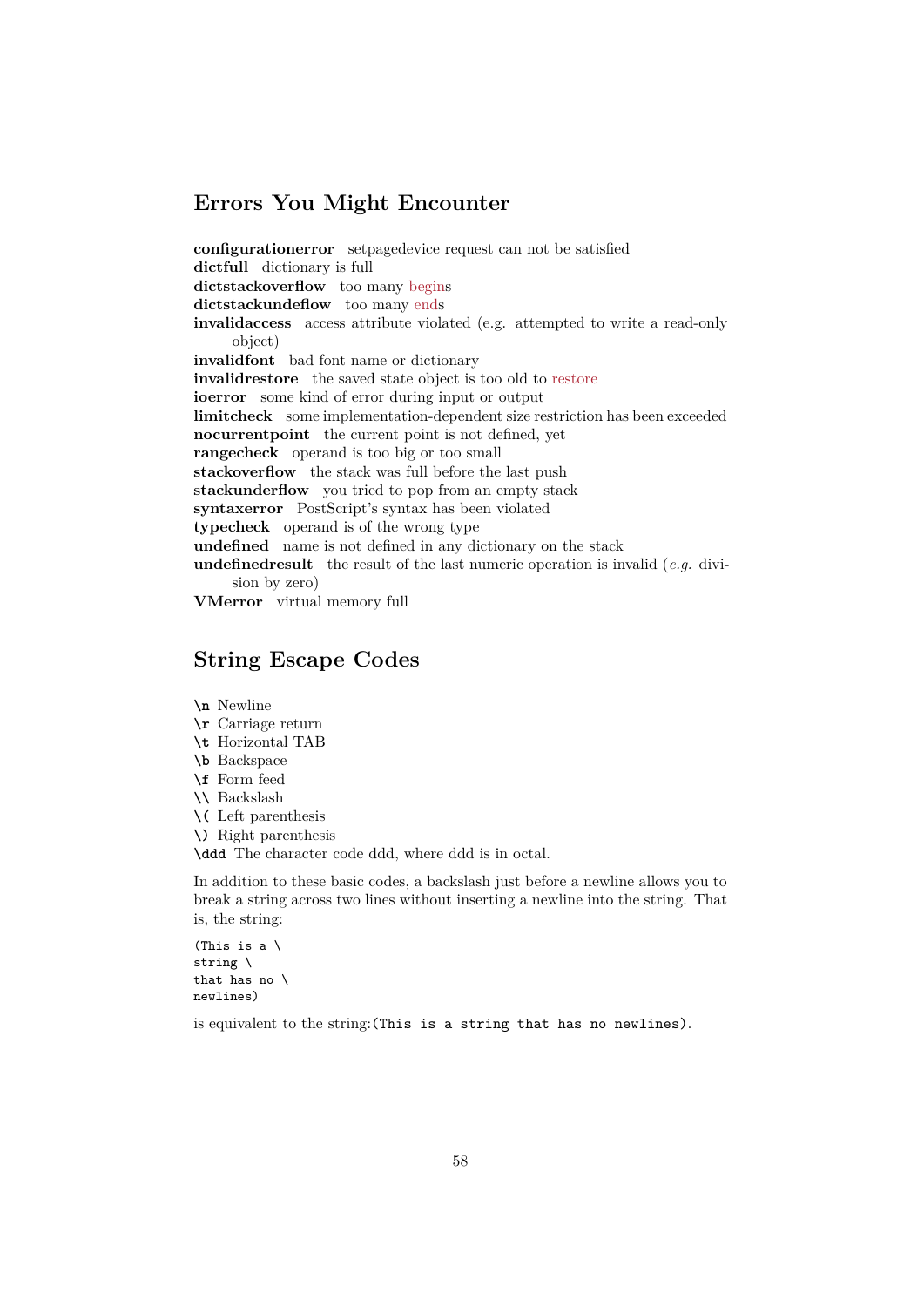# **Forbidden Operators in EPS**

Here is the list of operators which are not allowed within EPS files. The fact that none of these operators are listed in my index of operators should tell you something: they are not operators you would use very often, anyway. There is also a list of operators you *can* use but you should probably avoid.

- **Forbidden Operators** banddevice, clear, cleardictstack, copypage, erasepage, exitserver, framedevice, grestoreall, initclip, initgraphics, initmatrix, quit, renderbands, setglobal, setpagedevice, setshared, startjob
- **To Avoid** nulldevice, setgstate, sethalftone, setmatrix, setscreen, settransfer, undefinedfont

For more details, please see the red book.

# **PostScript Books**

<span id="page-58-1"></span>There are a number of good books on PostScript. If you do much PostScript programming at all, I highly recommend that you get one of these print books.

- *PostScript Language Reference Manual: Third Edition* This book is put out by Adobe Systems Incorporated and is published by Addison Wesley. It is *the* reference manual and pretty much defines the language. The operator reference guide I have here pretty well follows Adobe's reference in this manual. Their reference is, however, far more detailed (and accurate). This book is known as the "Red and White Book." Adobe also provides other books (including the "Blue" tutorial and cookbook). The *PLRM*'s ISBN is: 0-201-37922-8
- <span id="page-58-2"></span>*PostScript Language Tutorial and Cookbook* This book is also put out by Adobe and is published by Addison Wesley. (Are you starting to see a pattern here?) This is a very neat book on PostScript and gives a number of handy examples (two which come to mind are a set of routines to set text in a circle and a simple text formatter). This is the so-called blue book. The ISBN is 0-201-10179-3.
- *Learning PostScript: a Visual Approach* This book is a fine beginning text for PostScript. The book emphasizes PostScript's fantastic graphics abilities while illustrating basic language constructs. The language concepts are illustrated with graphic design examples, most of which you will be tempted to use in your own documents. The book also includes a number of interesting and useful utilities. Author: Ross Smith. Publisher: Peachpit Press. ISBN 0-938-151-12-6. I do not know if this book is still in print, but there are copies available on Amazon at the time I write this. You can probably find it elsewhere, too.

# **Contacting Me**

<span id="page-58-0"></span>If you wish to contact me with a question, comment, or uncontrollable adulation, please feel free to e-mail me. My address is pjw@tailrecursive.org. I